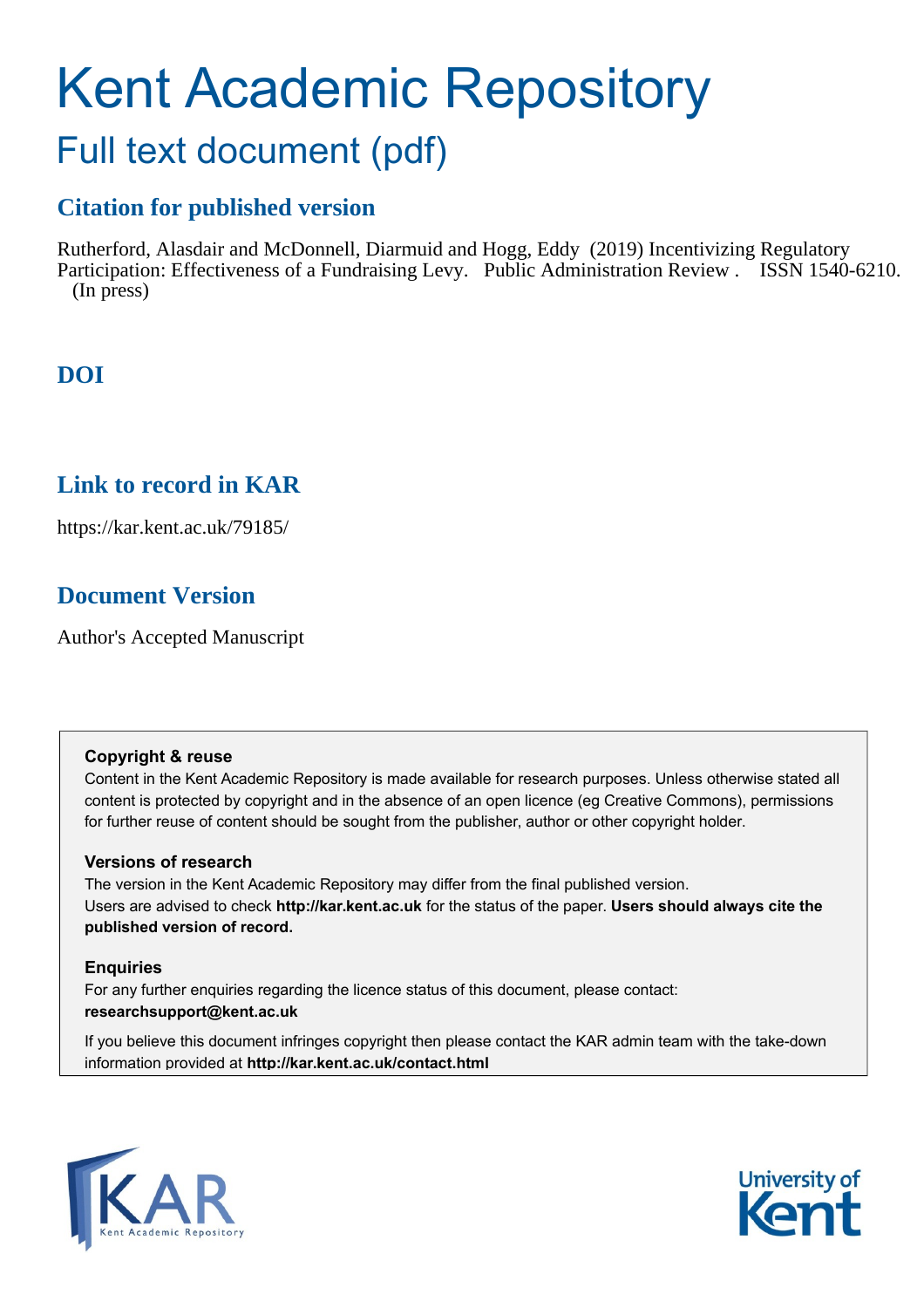## **Incentivizing Regulatory Participation: Effectiveness of a Fundraising Levy**

Professor Alasdair C. Rutherford, Faculty of Social Sciences, University of Stirling, Stirling  $FK9 4LA$  Email: alasdair. rutherford@stir.ac.uk

Dr Diarmuid McDonnell, Research Fellow. Third Sector Research Centre, School of Social Policy, University of Birmingham. Email: d.mcdonnell.1@bham.ac.uk

Dr Eddy Hogg, Lecturer in Social Policy, School of Social Policy, Sociology and Social Research, University of Kent. e.hogg@kent.ac.uk

**Alasdair Rutherford** is Professor of Social Statistics in the faculty of Social Sciences at the University of Stirling. His work uses large administrative data sets and secondary social survey data to address research questions in charity risk, regulation and finance in charities across countries and jurisdictions. An economist by training, Alasdair is also interested in developing the capacity of both regulators and charities to make use of the administrative data they generate.

**Diarmuid McDonnell** is a Research Fellow at the Third Sector Research Centre, University of Birmingham. His research explores the interrelated topics of charity risk, regulation, and accountability using linked administrative data derived from charity regulators internationally. He has methodological interests in the use of administrative data for social science research, data science, and policy evaluation methods.

**Eddy Hogg** is a Lecturer in Social Policy at the University of Kent. His research looks at volunteering, charitable giving and public attitudes to the voluntary sector. Recently he has worked on: volunteering in public services; youth volunteering; charitable giving and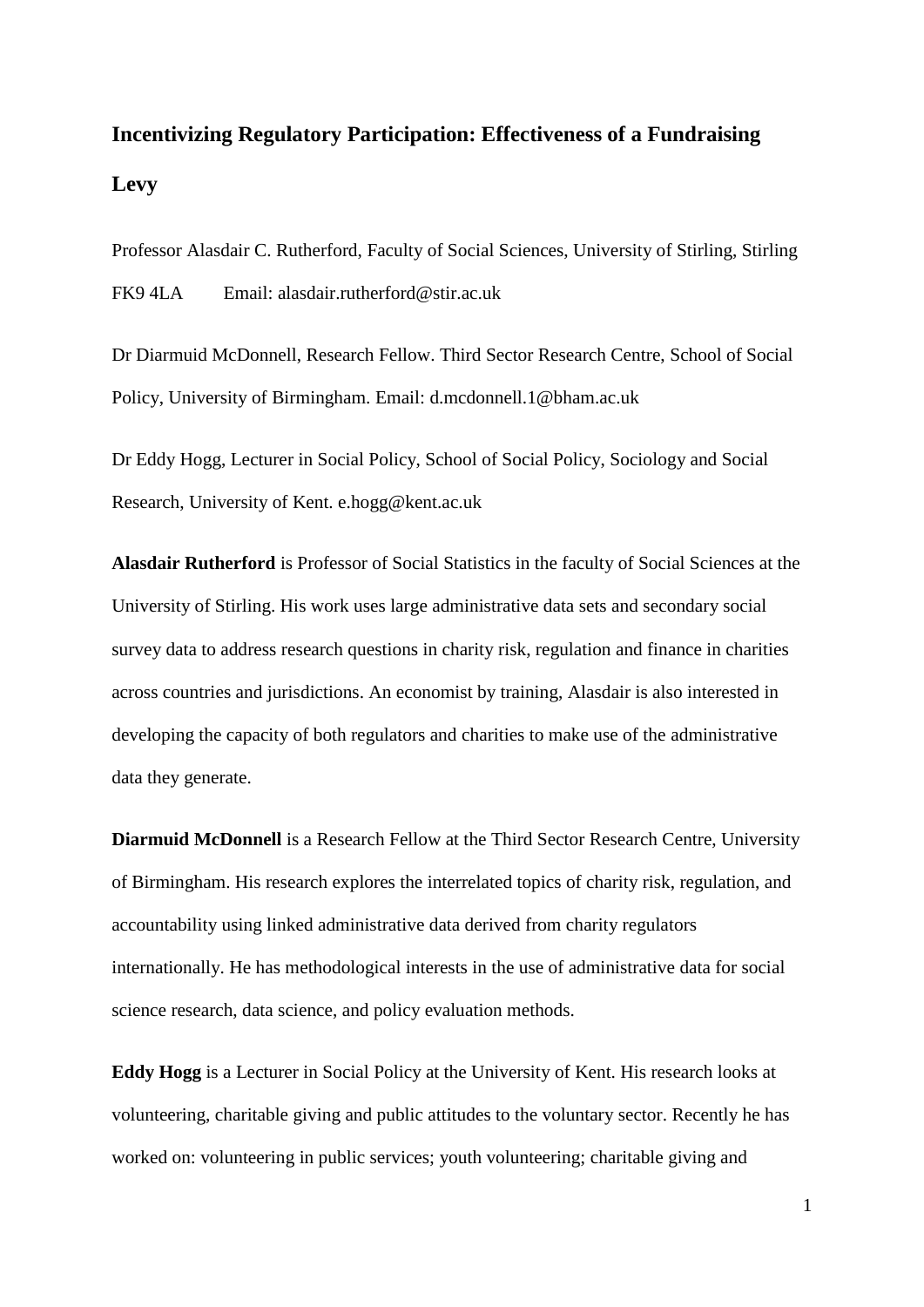volunteering in schools; the value of charity involvement in supporting young people; fundraising regulation and; public attitudes towards charity regulation in England and Wales.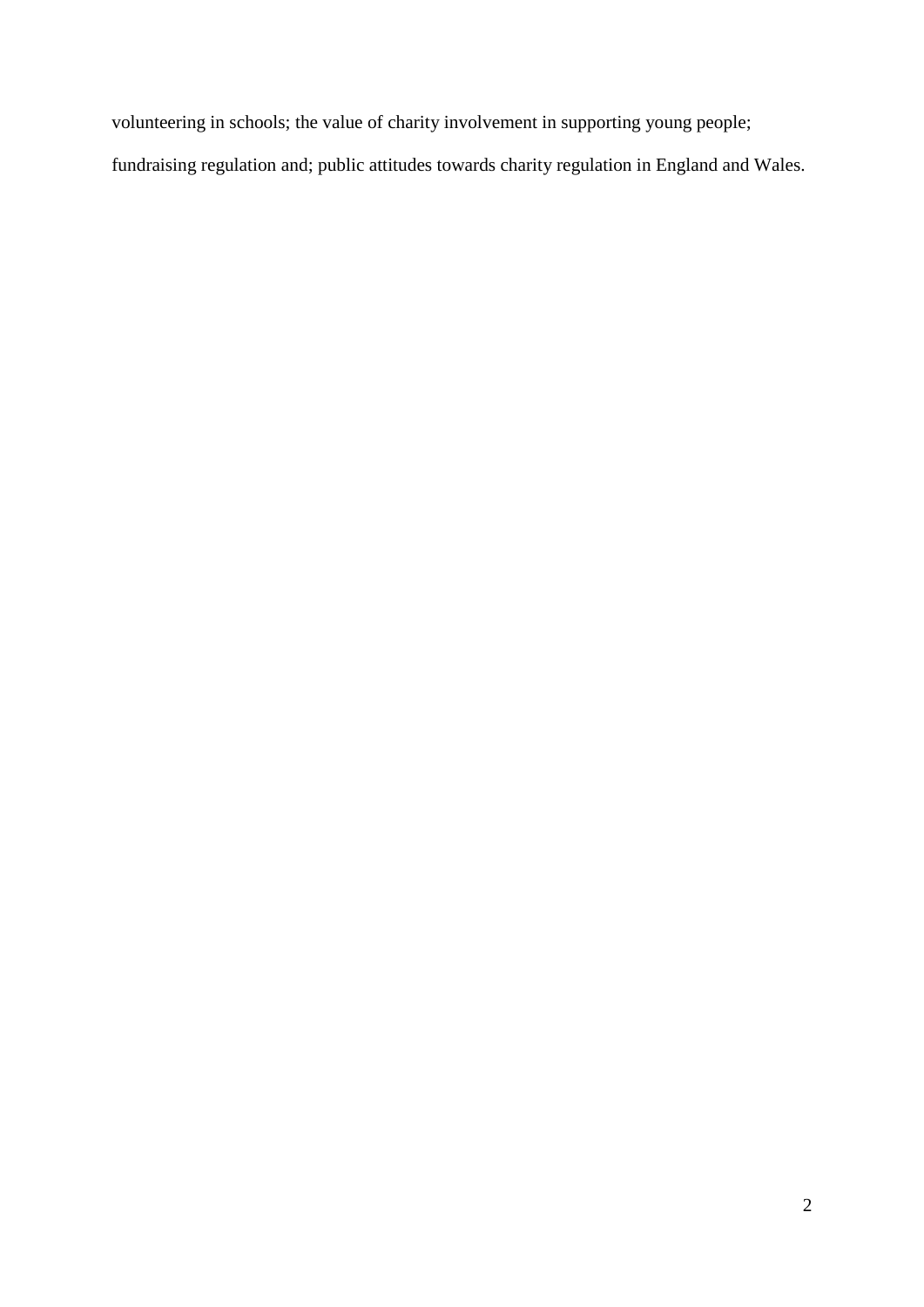#### **Abstract**

In the absence of a statutory instrument to enforce payment of a regulatory fee, regulators are reliant on a combination of 'carrots' and 'sticks' to encourage financial contribution by the bodies they oversee. In contrast to extant studies of public funding of nonprofits, we empirically evaluate the effectiveness of a government policy to rely on nonprofit funding of statutory regulation. We exploit a sharp discontinuity in the eligibility threshold for charities contributing to a new Fundraising Regulator in England & Wales in order to estimate a causal effect of the levy on participation. We show that the regulator's threat to 'name and shame' was very effective in incentivizing regulatory participation and generating income, but raise some concerns about the long-term viability of this approach. The results are significant at a time when many jurisdictions are considering how best to fund the regulation of nonprofits.

Keywords: Regulation, Trust, Fundraising, Charity, Regression Discontinuity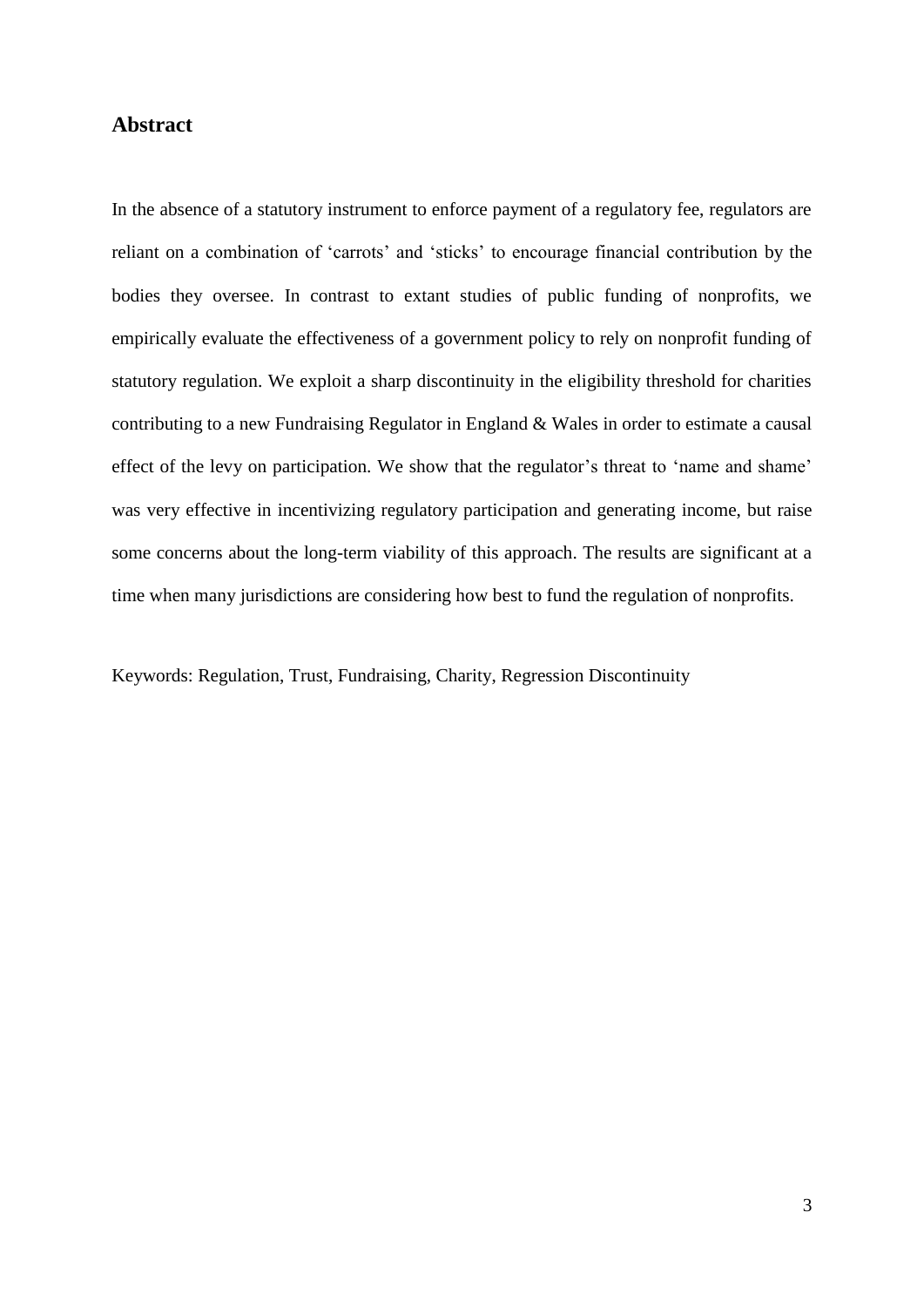#### **Evidence for Practice**

- Fundraising charities place high value on their reputations, and the threat of being 'named and shamed' by the Fundraising Regulator for not paying the fundraising levy was one that charities took seriously.
- The way that the Fundraising Regulator implemented the levy, by sending invoices to eligible charities playing down the 'voluntary' nature of the levy, was necessary to get charities to join. This was especially the case for medium-sized organizations.
- Cost was not a significant barrier to membership of the Fundraising Regulator for most charities, and so charities do not seem to be very sensitive to the price for joining. However, this also means that altering the levy fee bands may not result in significantly higher or lower numbers of paying organizations.
- The estimated income for the Fundraising Regulator attributable to the 'name and shame' approach was significant (approximately £900,000 per annum), and without this it is likely that the level of resources available for fundraising regulation, particular for a new and unproven fundraising regulator, would be significantly lower.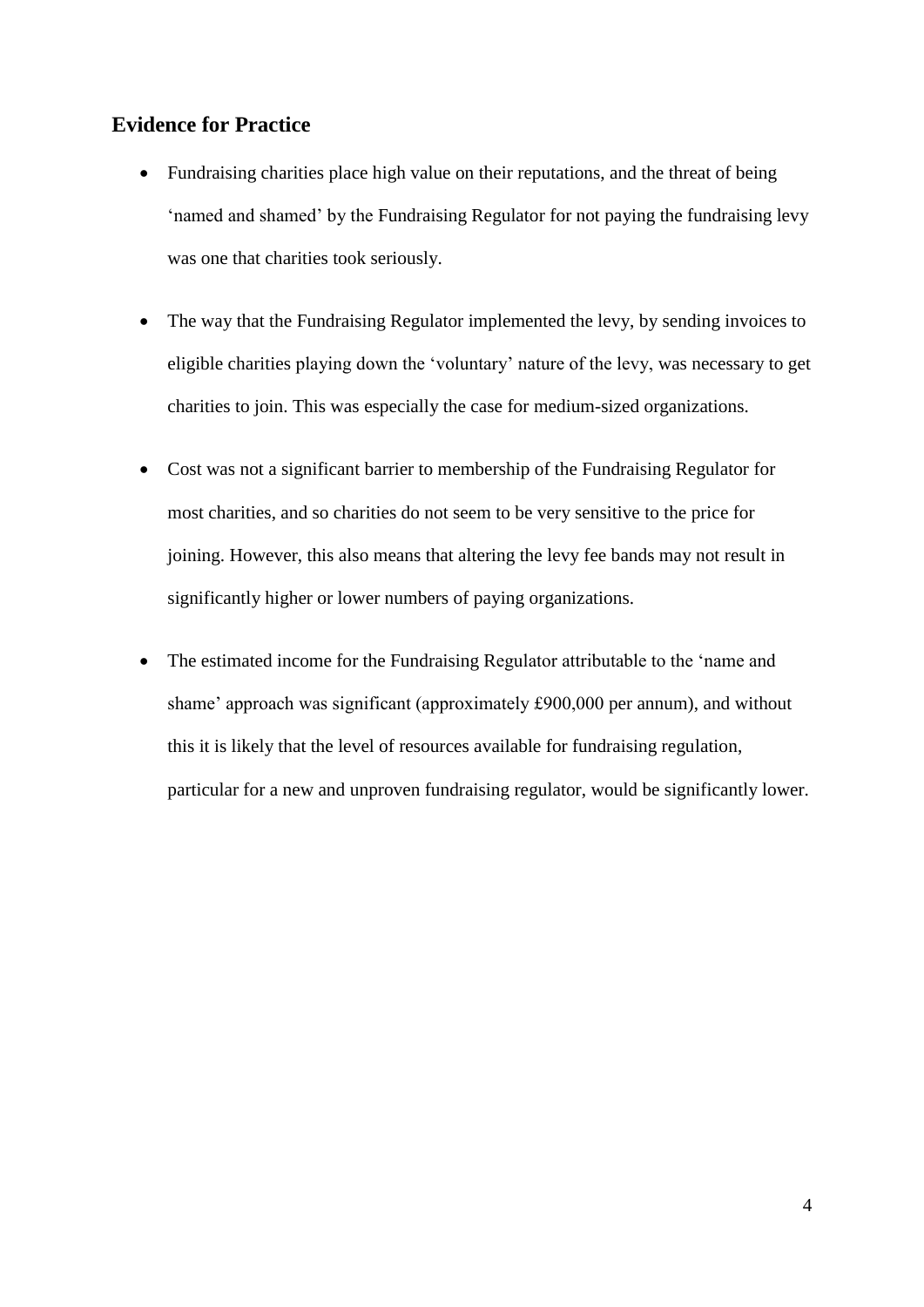#### **Introduction**

An important role for regulators across the world is to increase the trust of consumers and/or the public in the sector which is being regulated (Keating & Thrandardottir 2017). In many sectors, the violation of regulations by the few can have a negative externality, affecting trust even in other organizations that conform to the regulation (Kilpatrick & Lapsley 1996). But regulators can also take actions which may undermine broader trust in their sector, particularly when they highlight bad practice. This is a tension in accountability: good transparency can incentivize compliance with regulatory requirements, but it also risks undermining trust in a sector if it shows violations to be widespread.

A thorny issue in the establishment of many regulators is the question of how they are to be funded. Regulators who are dependent on registration fees from the organizations they regulate may use a combination of 'carrots' and 'sticks' if they are to gain sufficient participation; both to achieve legitimacy as well as to be financially viable.

The carrots are often fairly clear: a potential gain in reputation from demonstrating conformity to the regulatory requirements, perhaps by being listed in a register with an accompanying a mark of approval (May 2005). In terms of sticks, traditionally regulators would adopt a "command and control" approach to compel participation: for example, in the field of environmental governance regulators would command firms to reduce emissions and control how they did it e.g. by specifying technologies (Prakash and Potoski 2011). In the absence of statutory powers, regulators often rely on information-based approaches such as implementing voluntary disclosure regimes and threatening further statutory regulation if there is non-compliance (Busuioc and Lodge 2017; Prakash and Gugerty 2010). Another option is for the regulator to actively 'name and shame' organizations who do not or only partially participate in regulation. This imposes a potential reputational cost on the non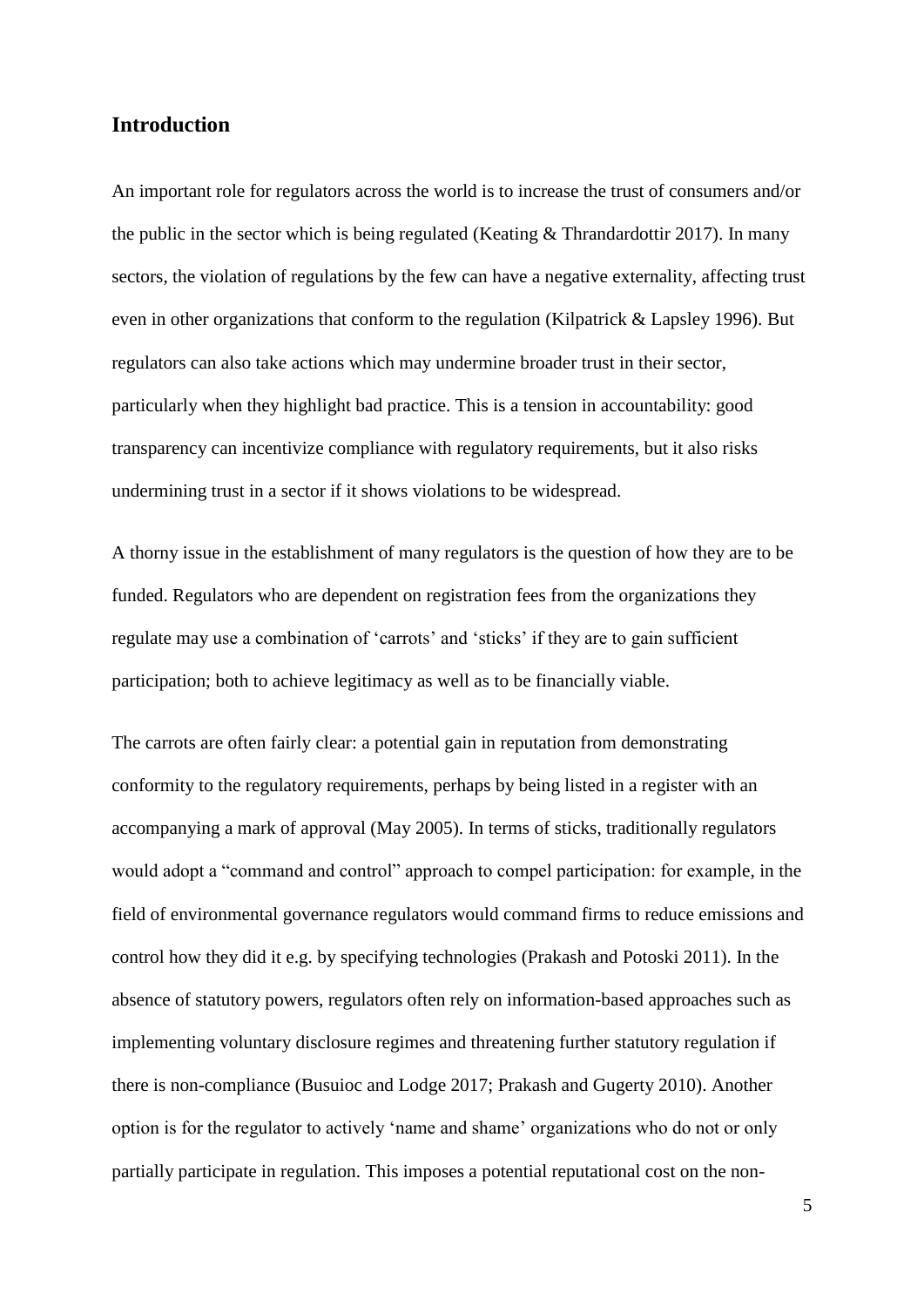complying organization when their actions are publicly highlighted. It also creates a risk of damaging the wider reputation of the sector being regulated and delegitimizing the mandate of the regulator, particularly if significant numbers of organizations do not comply.

The United Kingdom charity sector has come under increasing scrutiny in recent times, as evidenced by the commission of parliamentary inquiries into regulation (2013), fundraising (2015), and the general health of sector (2017). The nature and legitimacy of fundraising regulation has been particularly high on the agenda given the 2016 transition from selfregulation to statutory regulation in England & Wales. Not only are registered charities subject to oversight by the new regulatory body, the Fundraising Regulator, those who meet certain criteria are also expected to pay a voluntary levy to help fund the Regulator's activities. The voluntary nature of this levy is questionable, as the Regulator has threatened to publically name organizations that it deems should pay the requisite fee but who do not.

In this article we empirically examine the impact of the levy on the charity sector in England & Wales, in particular the implications of the Regulator's 'name and shame' approach to incentivizing participation in the levy scheme. Contributing to both the fundraising regulation and broader public regulation literatures, we address three research questions:

- 1. Was the reputational risk of 'naming and shaming' an effective incentive for charities to pay the levy for fundraising regulation?
- 2. How big an impact did this incentive have on levy payments by different sized charities and on the ability of the regulator to raise funds?
- 3. What can regulators learn about the effectiveness of 'naming and shaming' as a means of regulatory compliance?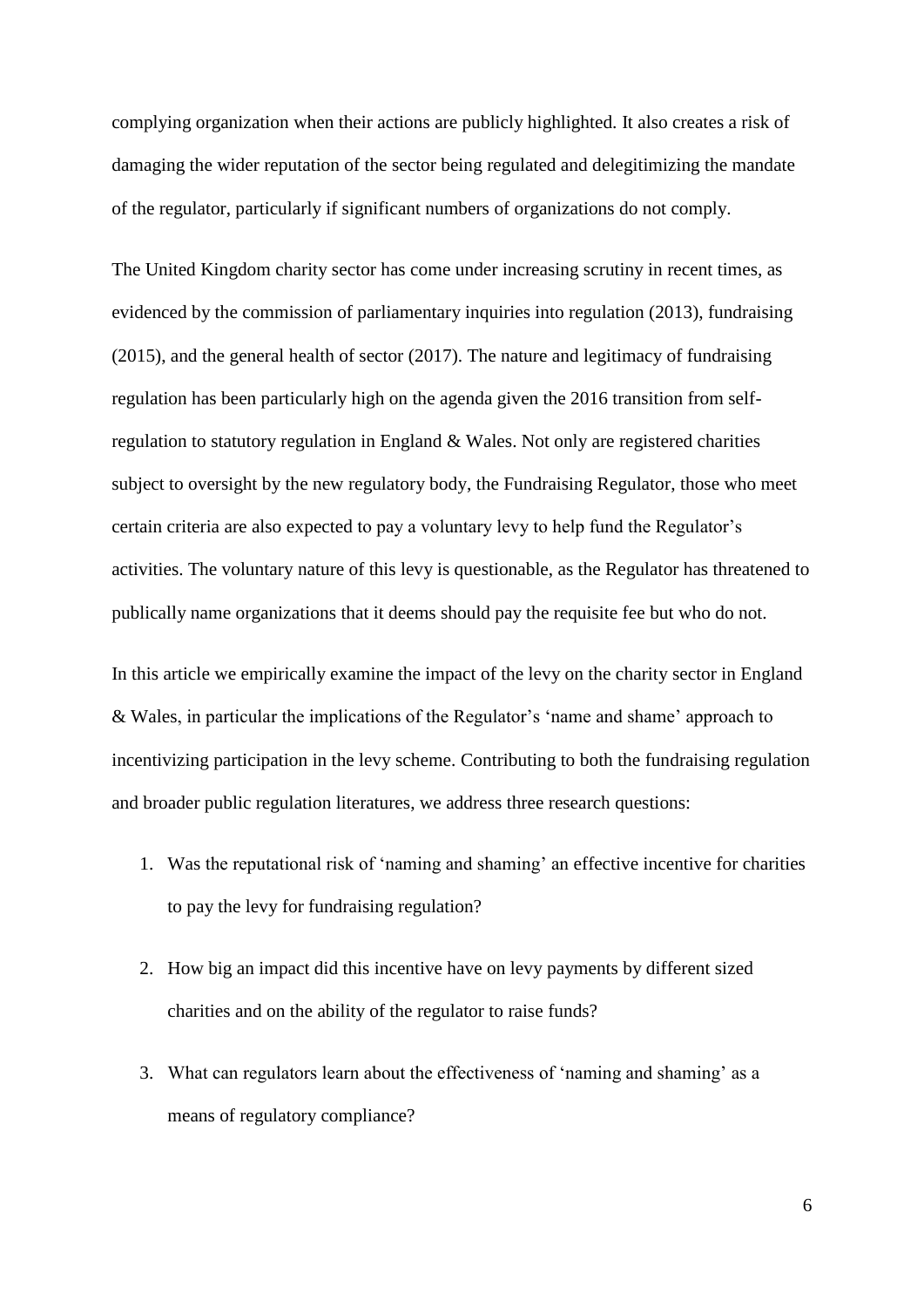We show that 'naming and shaming' was effective in encouraging compliance with the levy, that price was not a binding constraint, and that the policy was critical to the financial sustainability of the regulator. However, we reflect on the longer term impact on the relationship between the regulator and the organizations being regulated that this policy may have.

The article proceeds as follows. First, we synthesize the nonprofit and fundraising regulation literatures to produce a conceptual understanding of how charities respond to and are affected by regulatory initiatives and incentives. This is followed by an outline of fundraising regulation in England & Wales, and the new regulator's attempts to levy a fee on charities to fund its operations. We describe the data and methods, before presenting our empirical results. The article concludes with a discussion of the scholarly, policy and practitioner implications of the study.

#### **Theory**

Regulation is a multi-dimensional concept, and has been understood as a specific set of commands, as deliberative state influence, and as all forms of social or economic interest (Baldwin, Cave and Lodge 2011). Despite its obvious negative connotations as an activity that can restrict and control behavior, regulation can also play a facilitative or enabling role in a sector (Baldwin et al. 2011). Trust is a salient component in the formation, behavior and impact of regulatory regimes. Johnson, Jenkinson, Kendall and Bradshaw (1998, 310) argue that "All regulatory systems are to some extent dependent on trust. Evaluation, monitoring and inspection are time-consuming and costly and complete policing is undesirable." Trust is also a crucial component in the funding of regulators: stakeholders making a financial contribution to the regulator's budget must trust their contributions will be used effectively, efficiently and in way that benefits them and the wider sector, whilst those overseeing the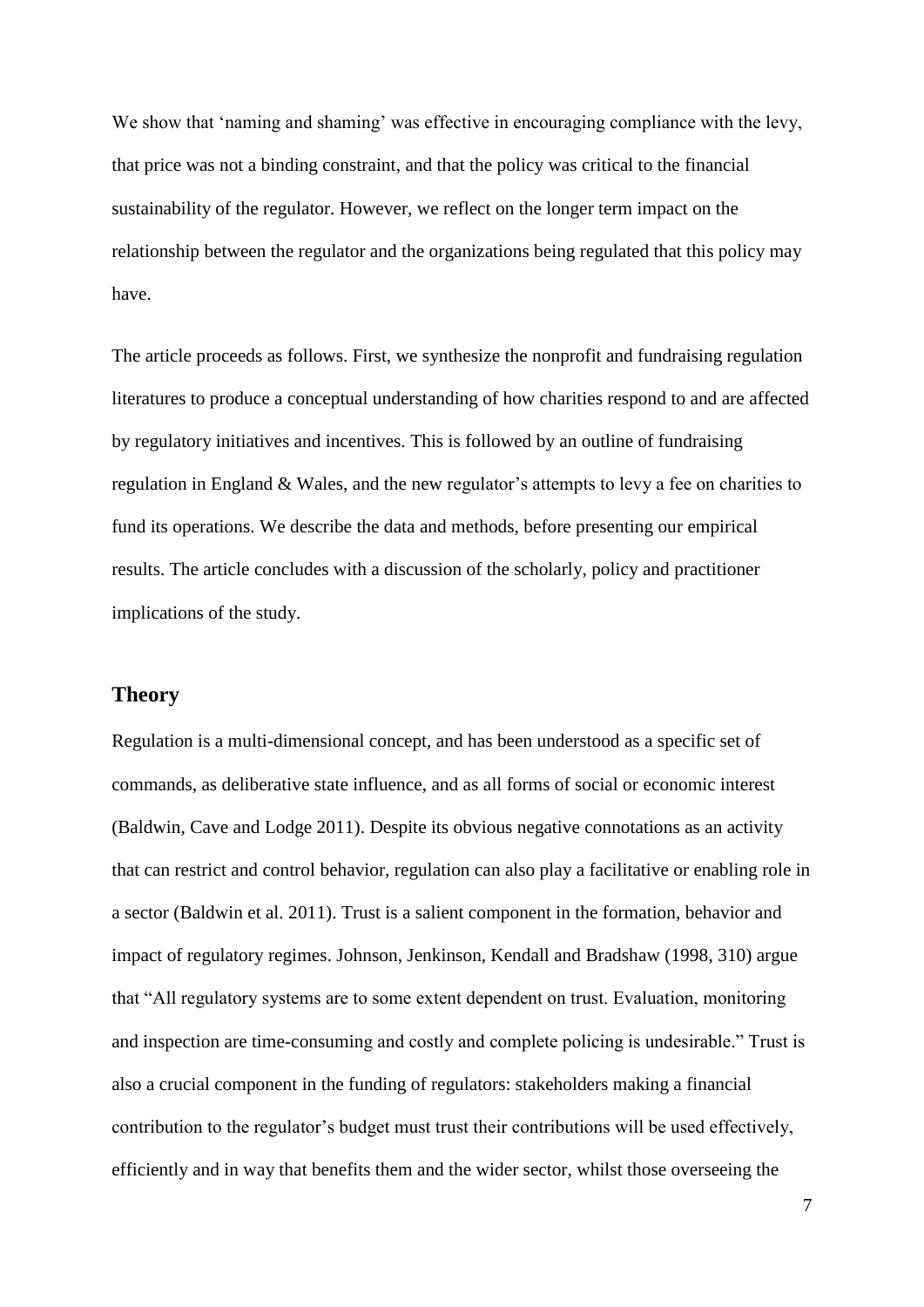regulator's activities need to have faith that said contributions do not lead to regulatory capture.

There is a consensus emerging that the success of the charity sector depends not only on its economic and social activities but also on its ability to demonstrate accountability and transparency, which in turn can develop, protect and enhance public trust (Breen 2009; Connolly and Hyndman 2013; Cordery and Morgan 2013; Cordery et al. 2017; Keating and Frumkin, 2003; Morgan 2012). Bovens (2007, 452) defines accountability as "a relationship between an actor and a forum in which the actor is obliged to explain and justify his conduct; the forum can pose questions; pass judgment; and the actor may face consequences." At its core, accountability is about trust, and consists of four components: transparency, making information accessible and assessable for scrutiny; compliance, adhering to standards and requirements; justification, explaining the reasoning behind actions (including those not adopted); and enforcement or sanctions, administered by those with monitoring powers (Ebrahim 2010).

In order to trust charities – either individually or the sector as a whole – the public must perceive these organizations to be performing effectively. Perception here is key, with a number of studies reporting that the public perceiving charities to be well organized, efficient and effective was fundamental to building trust (Furneaux and Wymer 2015; Kennedy et al. 2001; McFall 1987; Michel and Rieunier 2012; Sargeant and Lee 2004; Sargeant et al. 2001, 2004). Where possible, people may base their perceptions on personal experience of the charity (Furneaux and Wymer 2015). Where personal experiences are limited, potential donors may instead uses proxies as the basis of their trust and therefore their decision making (Sargeant et al. 2008). One commonly used proxy is the status of an organization, with membership of a regulated group communicating trustworthiness (Sargeant et al. 2008).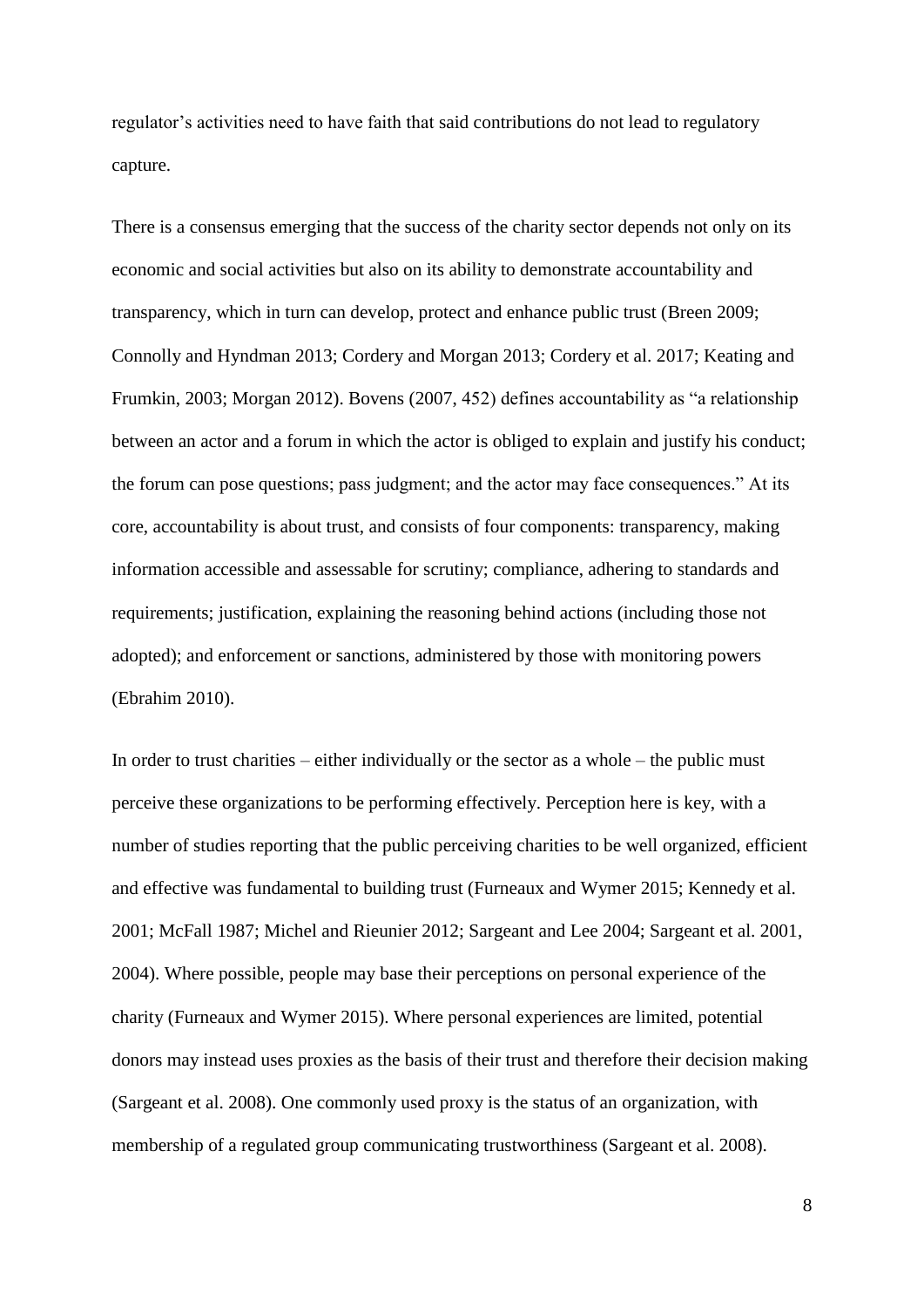There is some evidence from previous studies that increased public trust in charities – partly as a result of their regulated status – leads to increased levels of donations, although such findings are generally based on stated rather than actual donor behavior (e.g. Bourassa and Stang 2016; Sargeant et al. 2004) or on public goods games (e.g. Jackson and Matthews 1995; Parsons 2003; 2007). Often this trust, however, is more related to perceptions of the sector as a whole than to any individual charities (Sargeant et al. 2004; Tonkiss and Passey 1999). Therefore, good governance, transparency and accountability are necessary in order to seek to ensure this trust, although as O'Neill (2009, 243) argues, "the relationship between trust and behavior is complex". While we have identified above the potential positive impacts of the use of regulation to encourage and enhance accountability in terms of increased donor trust and (possibly) increased donations as a consequence, regulation of the charity sector is not without consequences, intended or otherwise (Irvin 2005). Corry (2010) argues forcefully that charities cannot be regulated without imposing some organizational and sectoral cost, mainly as a result of dampening the essential qualities of these organizations (e.g. voluntary participation, autonomy). Hyndman and McDonnell (2009; see also Cordery 2013) contend that charities may become more accountable to the regulator at the expense of their donors and beneficiaries, while burdensome reporting requirements can incentivize the reallocation of resources to satisfy regulatory demands (Szper and Prakash 2011). The use of coercive approaches to incentive compliance may also politicize and damage the relationship between the regulator and charities (Phillips, 2013). Finally, regulation can be an expensive way of increasing public trust, with Bekkers (2003) finding no clear link between increased regulation and increased trust in charities. Similarly, McDonnell (2017), in a longitudinal study of Scottish charities, found no link between the presence of regulator-defined accountability concerns (e.g. possible failure to apply funds for charitable purposes) and negative organizational outcomes such as dissolution or misconduct.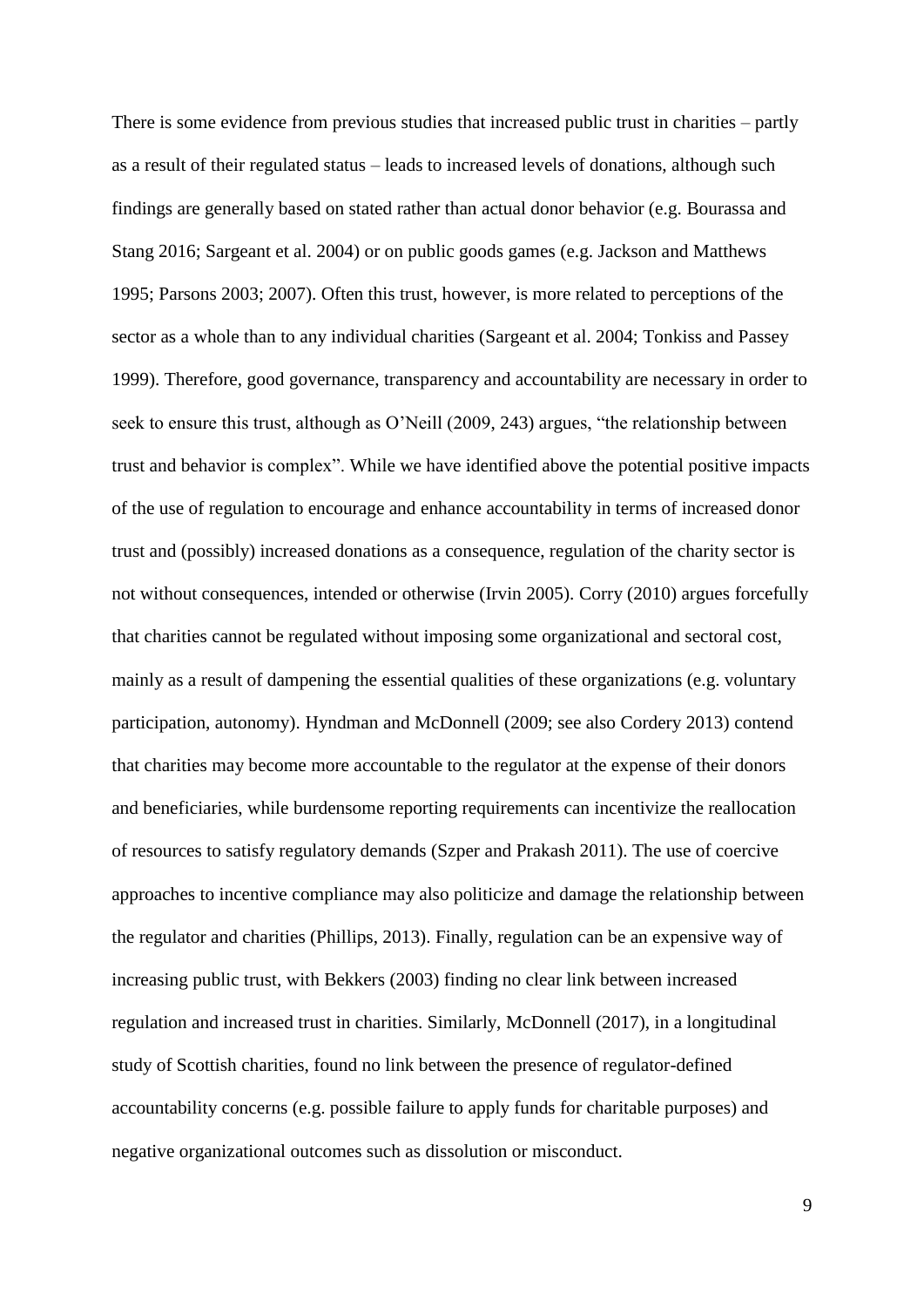The agency of charities is also critical to consider when examining the use of regulation to encourage and develop public trust in the sector. Beyond the formal regulation imposed on charities by England & Wales' Charity Commission (see Hogg 2018; Phillips and Smith 2011), the sector possesses the following instruments for demonstrating trustworthiness: subscribing to voluntary codes, achieving certification, adhering to standards and benchmarks, voluntary disclosure of information requested by stakeholders, and engaging in training to improve practice (Phillips 2013). Charities have a strong incentive to go aboveand-beyond what is required of them by statutory regulation and employ one or more of the aforementioned instruments. If, as Sargeant et al. (2004) argue, public trust is based on perceptions of the charity sector as a whole, then the sector can suffer from a contamination problem, where the actual or perceived misconduct of a minority of organizations can tarnish the reputations of legitimate, ethical charities (Burger and Owens 2010; Ortmann and Schlesinger 1997). The contamination problem is partly attributed to the information asymmetries regarding charity behavior that develop between the public and the organizations themselves (Tremblay-Boire, Prakash and Gugerty 2016). Thus, legitimate charities are incentivized to differentiate themselves from less credible organizations in order to preserve trust in their operations.

Subscribing to a code of practice and engaging in voluntary regulatory programs in general represent efforts by charities "to collectively signal their commitment to deploy resources as per their organizational mandate." (Prakash and Gugerty 2010, 3). Participation in such programs is based on the assumption that charities value their reputations and public trust in the sector as a whole (Phillips 2013). A number of studies have cited 'brand' as being important to charities (e.g. Michel and Rueunier 2012; Sargeant et al. 2008), and the threat of naming and shaming is a clear risk to positive brand reputation for charities. Thus, charities that pay the Fundraising Regulator's voluntary levy can be conceptualized as seeking to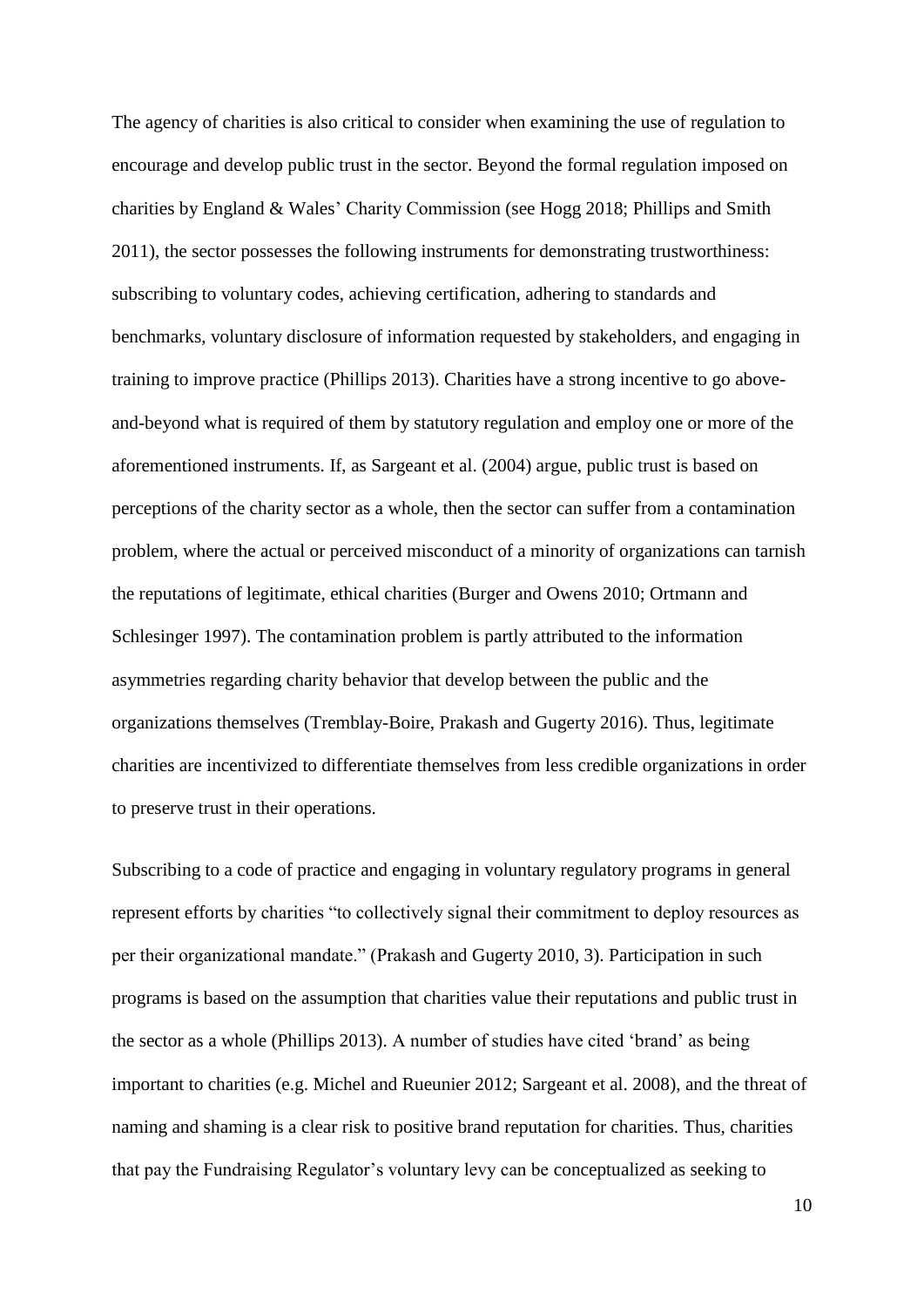signal to the public their commitment to efficient and effective practice i.e. engaging in ethical, compliant fundraising practices and using the funds generated as per their mission and charitable purposes (Bies 2010; Hogg 2018).

The Fundraising Regulator is the first attempt in the UK to impose statutory fundraising regulation on charities, but it follows in a long history of charity regulation in the UK and beyond (see Cordery 2013; Cordery, Sim, and Zijl 2017). The majority of these schemes (e.g. Australia, Canada and, England & Wales) do not charge charities to be regulated, although in other countries (e.g. New Zealand) there is a small cost (Cordery 2013; Hogg 2018). The Fundraising Regulator's model of voluntary funding of statutory regulation is, however, relatively novel. At a time when many countries are having conversations about how best to fund the regulation of charitable activities (Bies 2010; Cordery 2013; Cordery, Sim, and Zijl 2017; Hogg 2018), the lessons from the Fundraising Regulator therefore can inform conversations about how best to fund the regulation of charities in countries around the world.

#### **Fundraising Regulation in England & Wales**

U.K. charities are primarily subject to statutory regulation by the Charity Commission for England & Wales (CCEW). CCEW is the independent (i.e. non-ministerial department) registrar and regulator of charities operating in England & Wales; Scottish and Northern Irish charities are subject to their own respective independent regulators. This system is similar to those in Australia and the Republic of Ireland, and in contrast to North America, where nonprofits are regulated at the federal level by the relevant tax authority. Dunn (2017, 44) characterizes the state of charity regulation in England & Wales as an evolving series of interactions between state, self and co-regulatory approaches, and is currently moving "toward co-regulation against the bedrock of a well-established state regime".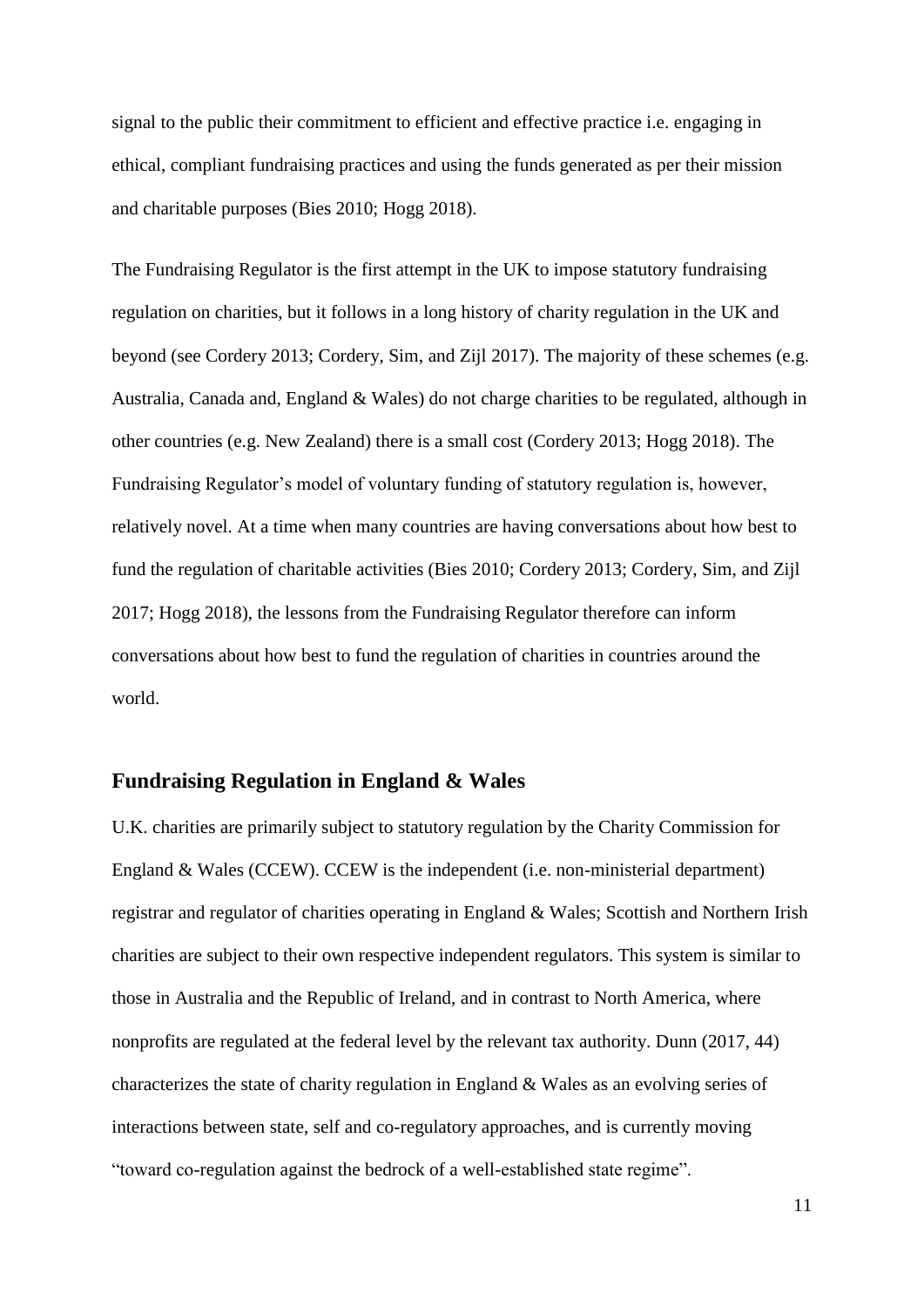Attempts to regulate fundraising in England & Wales are far from new. The Accrediting Bureau for Fundraising Organizations was founded in 1996 in response to concerns about mass fundraising and what the media reported at the time as, "financial scandals and an alarming drop in public confidence" (Blackhurst 1996, 7, in Bies 2010, 1074). The ABFO struggled to gain support, with little buy-in from charities, and by the early 2000s it had become clear that the approach of encouraging charities to become accredited was not working (Bies 2010; Ortmann et al. 2005). A period of consultation took place to discuss what more could be done, which culminated in 2006 with the establishment of self-regulation through the Fundraising Standards Board (Bies 2010; Breen 2012; Hind 2017; Sargeant et al. 2012). The FRSB ruled on alleged breaches of fundraising practice against industry standards, with member organizations required to include its 'blue tick' logo on their fundraising materials (Bies 2010; Hind 2017). It was initially funded by a 5-year government grant, alongside a sliding scale of membership fees ranging from £30 per year for the smallest charities to £5,000 for the largest (Bies 2010). By 2012, the FRSB had 1,258 member charities, around 5% of the estimated 24,000 fundraising charities in the UK and representing around 40% of total fundraised income (Breen 2012; Home Office 2005).

Following a number of fundraising scandals, a review led by Sir Stuart Etherington, Chief Executive of the National Council for Voluntary Organizations was established in the summer of 2015. The Review recommended that a single regulator be established to combine setting standards for good fundraising practice. This regulator was expected to work closely with existing regulatory bodies, including the Charity Commission for England & Wales and the Information Commissioner's Office. As a result, the Fundraising Regulator for England  $\&$ Wales was established as an independent body in January 2016 (Hind 2017), with the FRSB handing over its powers to investigate and sanction charities to this new body. The new Fundraising Regulator has a budget five times greater than the FRSB had in its final years,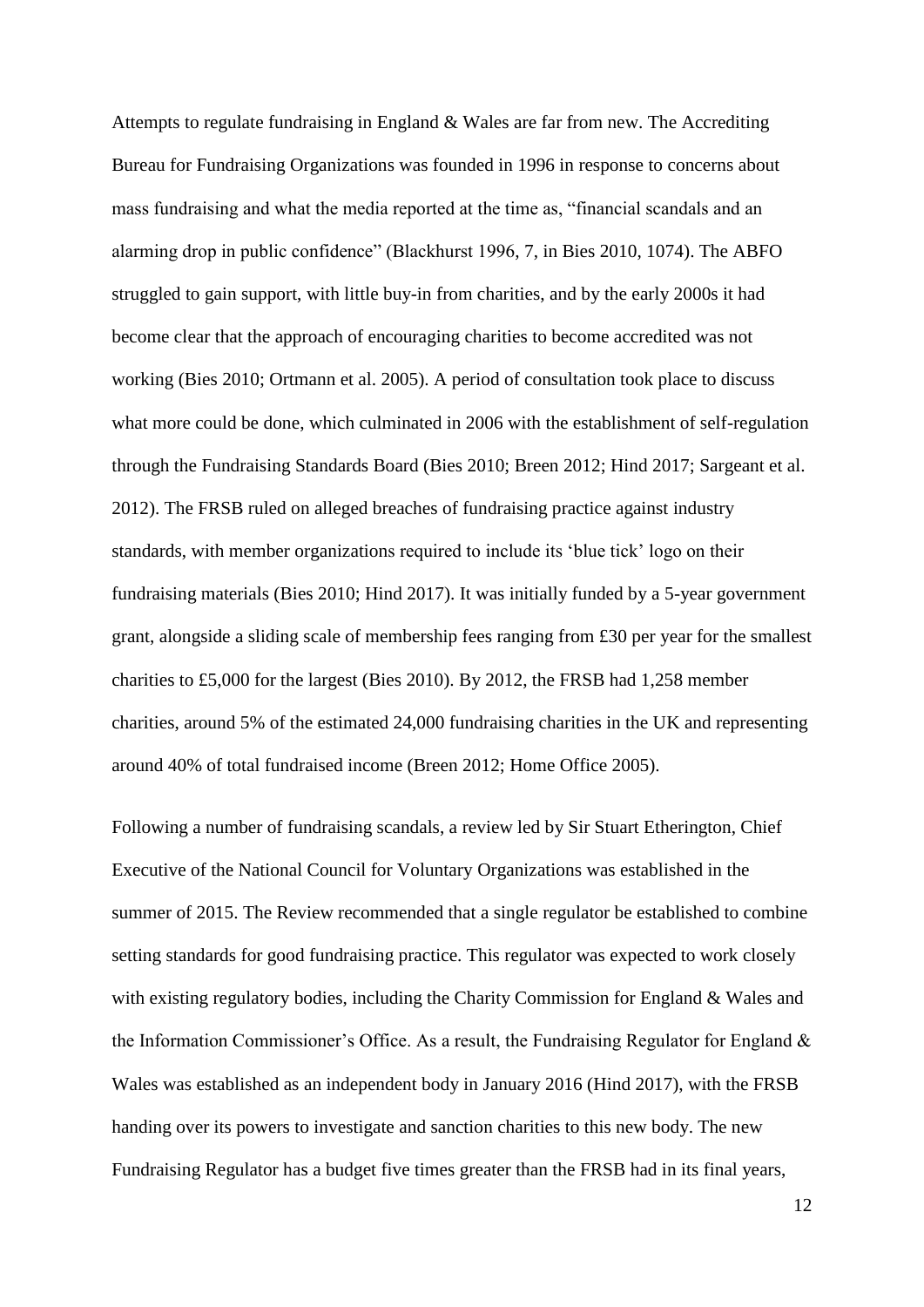with a significant proportion of this funding generated through a 'voluntary' levy charged on large fundraising charities. The details of this levy were outlined in a discussion paper produced by the new regulator in the summer of 2016 to which comments and responses were invited. As a result, the levy was established with eligible charities expected to contribute by paying the 'voluntary' levy from September 2016. Asking charities to contribute financially towards the costs of regulation was not without controversy, and both the principle and the coverage are matters of live policy debate. As the recent Lords Select Committee on Charities report noted (2017 Paragraph 276):

We are conscious of the concerns from the sector that the voluntary levy to fund the Regulator may be disproportionately burdensome for small and medium-sized charities. We recommend that the new Fundraising Regulator continually monitors the impact of the levy, particularly on small- and medium-sized charities, and makes changes if appropriate.

The levy is charged to all charities who spend more than £100,000 per year on fundraising. This was assessed based on accounts submitted to the Charity Commission with a financial year ending in 2014, the most recent full year of data available in summer 2016. Charities falling into this category were asked (and indeed expected) to contribute on a sliding scale (shown in [Figure 1\)](#page--1-0). In addition, there are a number of 'exempt charities' that are not regulated by the Charity Commission whose accounting and reporting practices are different from regulated charities<sup>1</sup>. These organizations were levied at a flat rate of £1,000 per annum as calculating fundraising expenditure in a standardized way would not be straightforward.

**.** 

 $1$  Organizations that are exempted from the Charity Commission's jurisdiction include further and higher education institutions, certain museums and art galleries, social housing providers and religious investment funds and are generally large organisations with high annual turnovers and high annual fundraising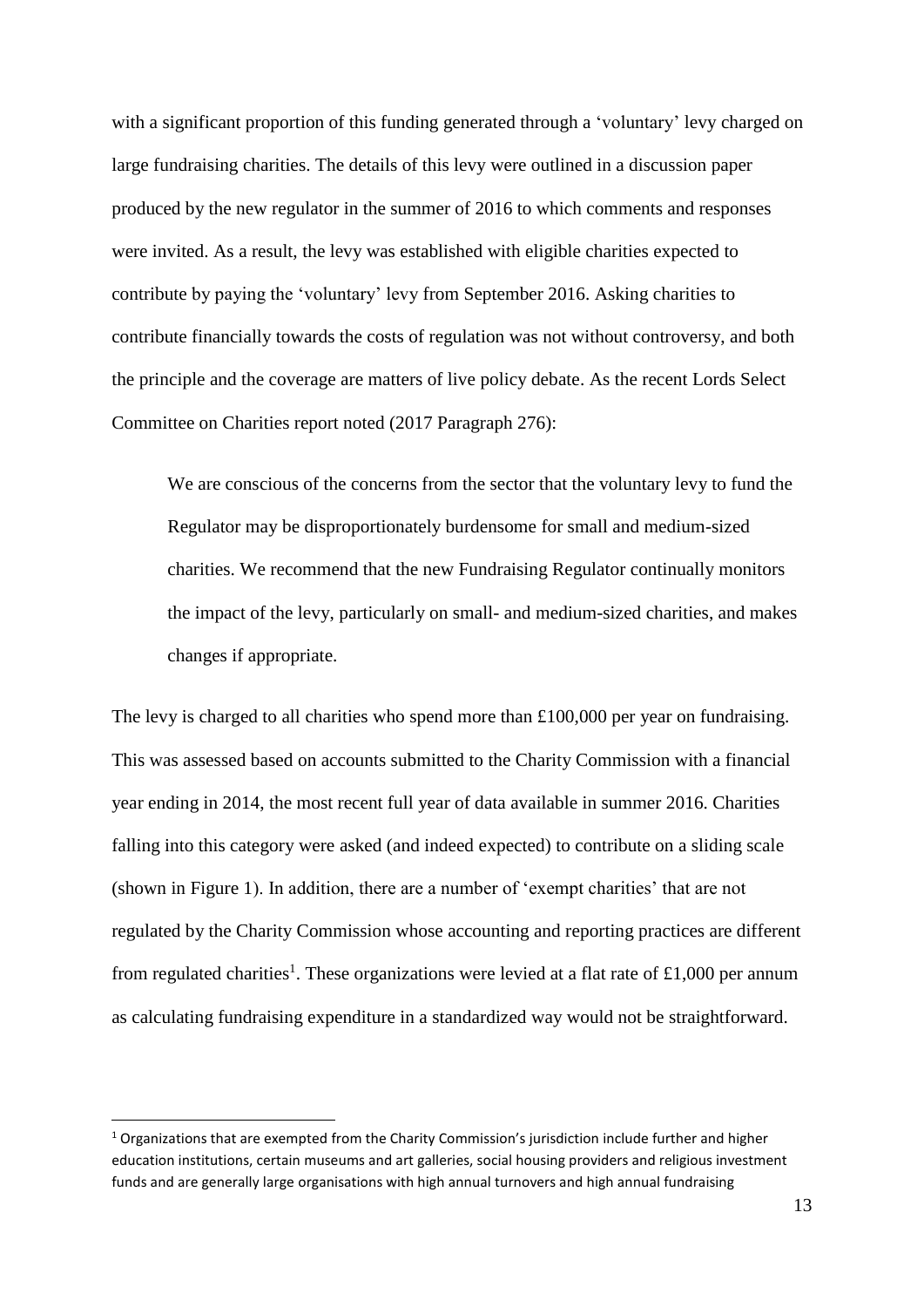#### [Figure 1 here]

1

[Figure 1](#page--1-0) also shows the percentage of fundraising spend that the annual levy payment represents. While this is small for all charities  $\langle \langle 0.4\% \rangle$ , it peaks for charities spending £200,000 on fundraising annually. These differences suggest that charities around this size have the potential to be sensitive to the price set by the regulator.

Invoices requesting payment were issued to eligible 'levy payers'. The levy payment is voluntary, but expected, with the Regulator proposing six reasons why charities should pay (Fundraising Regulator 2017):

- By paying, charities pay their share of the cost of regulation;
- Paying entitles charities to take part in the setting of fundraising standards, while charities who refuse to pay will not be able to take part in these exercises;
- Paid-up charities can use the Regulator's "Registered With" logo;
- Charities who pay will find it easier to meet Charity Commission regulation regarding their fundraising activities;
- Charities who pay are helping to improve donor confidence in fundraising across the sector;
- Charities who are not contributing, "aren't acting as good corporate citizens".

expenditure. See the Charity Commission's detailed guidance on these statuses: Exempt charities (CC23); and Excepted charities (https://www.gov.uk/government/publications/excepted-charities).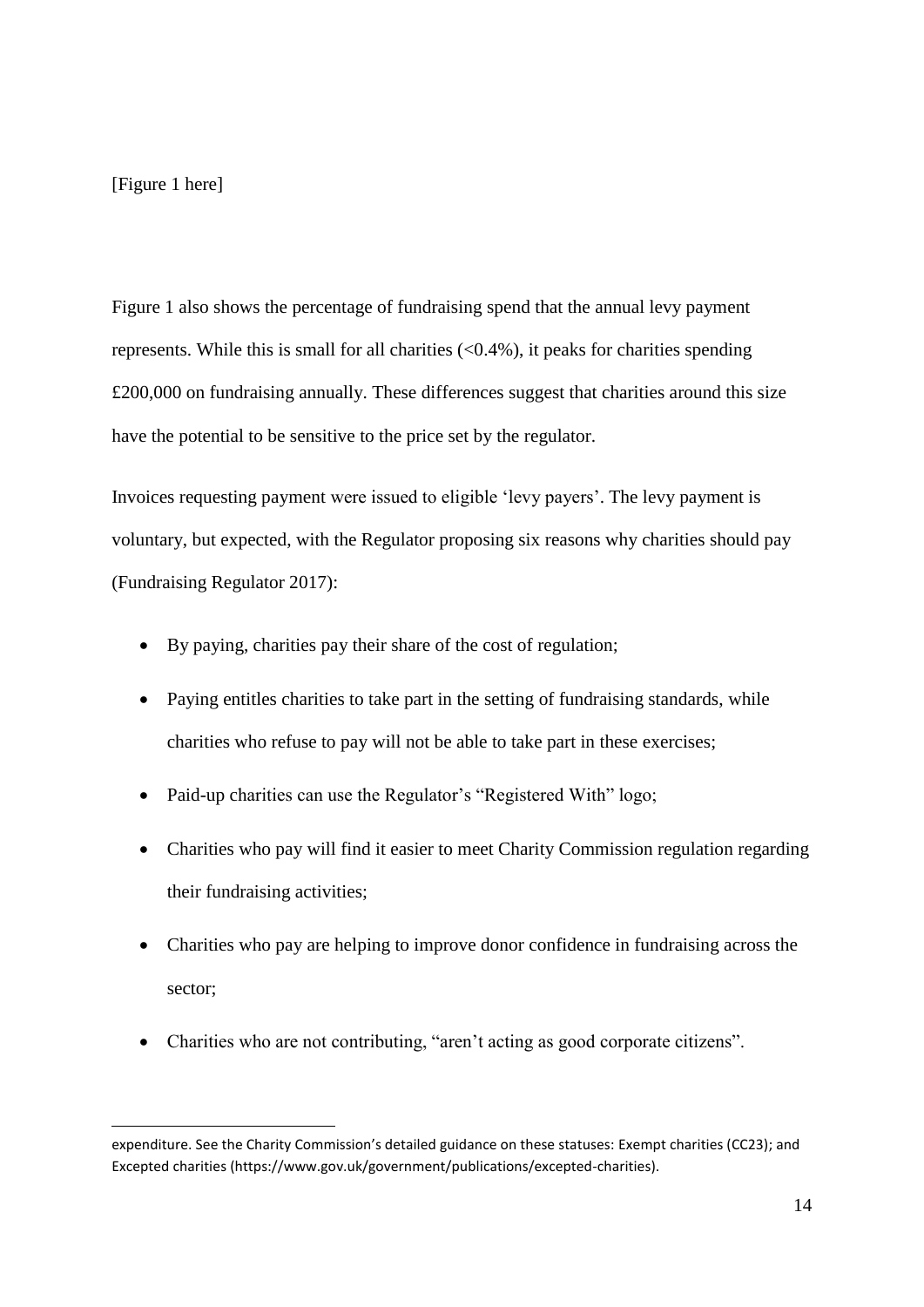Perhaps due to recognition that these reasons alone may not encourage charities to pay the levy, significant pressure was put on eligible organizations to contribute to the costs of this new regulator through comments by key figures, including then Chair of the Fundraising Regulator Lord Grade, at events and in the media. In these comments it was made clear that a list of eligible charities who did not pay the levy would be published, in effect to be named and shamed. A number of organizations made objections to the arrangements and in particular the pressure to pay the levy for an unproven regulator, and not all eligible charities contributed.

Further to this scheme, there was also the opportunity for charities more broadly (those spending less than £100k per year on fundraising) to sign-up to the new regulator to demonstrate their commitment to the Code of Fundraising Practice. Registration for these organizations cost £50 per year, and allowed organizations to use the branding of the Fundraising Regulator, to be listed in the Public Register and to benefit from the other positive outcomes outlined above.

In August 2017, at the end of the first year of the levy payment scheme, the Fundraising Regulator named the charities who had paid the levy, and those who had refused or not communicated with the regulator. This revealed high participation rates, particularly amongst larger charities, but still significant numbers of organizations who had opted out.

The gradient in participation rates by fundraising spend illustrates the increasing potential benefit of registration to charities with a bigger stake in high-profile fundraising. It also hints at the potential reputational damage for charities who were named as non-payers, particularly if they were well known. But given that many organizations did opt-in to the previous selfregulation scheme, how effective was the levy in increasing participation in fundraising regulation?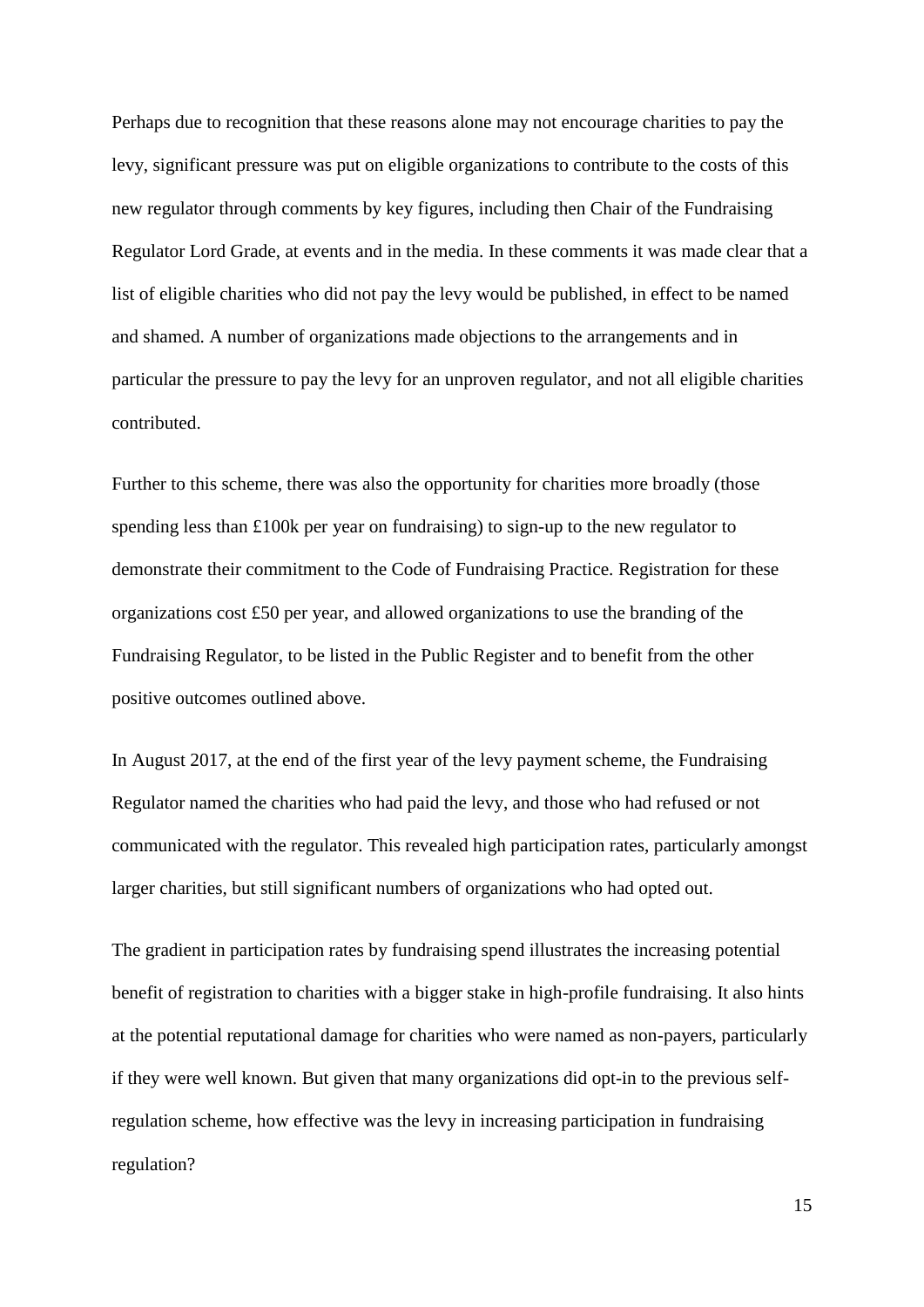#### **Methods**

In estimating the effect that the Fundraising Regulator's imposition of the 'fundraising levy' had on the willingness of charities to take up membership of the regulatory body we cannot simply compare charities who do join with those who do not. While we can observe many aspects of a charities finances from their annual returns to the Charity Commission, we would be concerned that unobserved heterogeneity between charities would be a confounding factor in their decision to participate. That is, some charities would derive more benefit from participation than others, in a way which we do not directly observe, leading our estimate of the effectiveness of the levy to be biased. In the absence of a randomized control trial to estimate this effect, we exploit a natural experiment that arises unintentionally from the design of the levy enforcement in order to make a causal estimate of the levy's effect.

#### **Regression Discontinuity Design**

We use a Regression Discontinuity Design (RDD) to estimate the effect of the threshold set by the Fundraising Regulator on participation in the voluntary levy scheme. RDD is a method for estimating treatment effects "in a non-experimental setting where treatment is determined by whether an observed "assignment" variable (also referred to in the literature as the "forcing" variable or the "running" variable) exceeds a known cut-off point" (Lee and Lemieux 2010, 281). Thistlethwaite and Campbell (1960) were the first to apply this technique in their analysis of the impact of merit awards on future academic performance, and RDD is now applied frequently in policy analysis studies across economics, education, public administration and social policy. The idea behind the RDD approach is that observations just above and below the cut-off point (threshold) are similar and thus good comparisons. RDD is suitable for estimating causal effects when units cannot precisely manipulate the assignment variable, variation near the threshold is randomized as a result of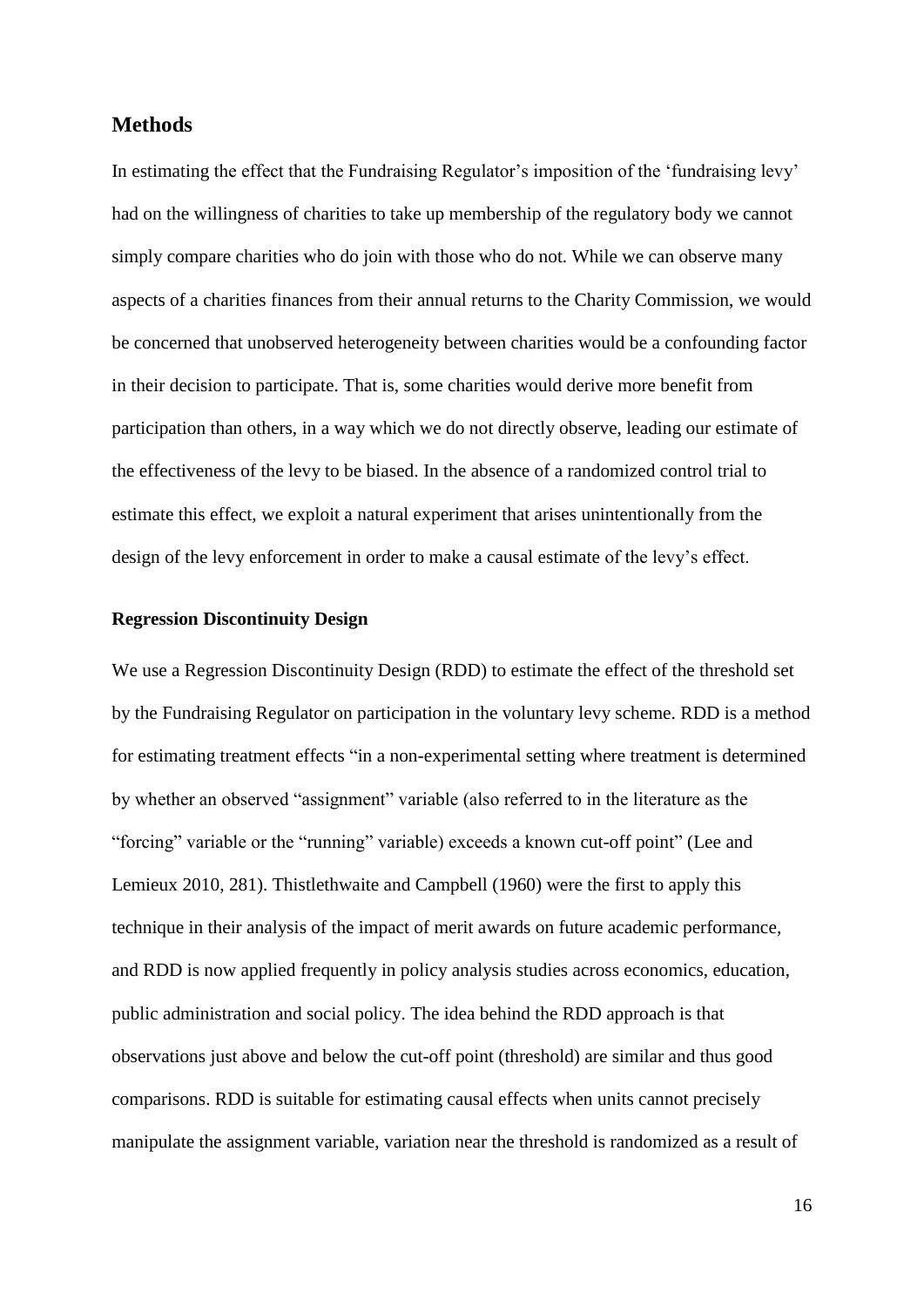the first assumption, and therefore RDD can be analyzed and tested like a randomized experiment (Lee and Lemieux 2010).

Given these assumptions, we exploit the sharp eligibility threshold by fundraising expenditure in order to make a causal estimate of the effect of the fundraising levy, particularly amongst smaller fundraising charities. This exploits the randomization into levy eligibility that results for charities with fundraising expenditure close to the threshold. As we are trying to estimate a causal effect of treatment, and charities are effectively randomized into treatment (above the threshold) and control (below the threshold) groups we do not control for other covariates as might be done if one were trying to explicitly model the predictors of membership.

Our model is a linear probability model of membership of the regulatory scheme (*Yi*) as a function of fundraising expenditure  $(X_i)$  and a treatment dummy  $(D_i)$  that equals one above the levy threshold at *c*:

$$
Y = \alpha + \tau D + \beta_l (X - c) + (\beta_r - \beta_l) D(X - c) + \varepsilon \tag{1}
$$

The estimate of interest is the treatment effect  $\tau$  at the cutoff, given participation  $Y_i$  with fundraising expenditure of  $X_i$ , and a threshold in levy eligibility at  $c = \text{\textsterling}100,000$ .

$$
\tau(c) = E\{Y_i(1) - Y_i(0)|X_i = c)\}\tag{2}
$$

We estimate the RDD models in Stata 15 using the -rdrobust- package (Calonico et al. 2017). This effect is estimated using local polynomial methods with bandwidth *h* around the cutoff *c*, such that:

$$
c - h \le X \le c + h \tag{3}
$$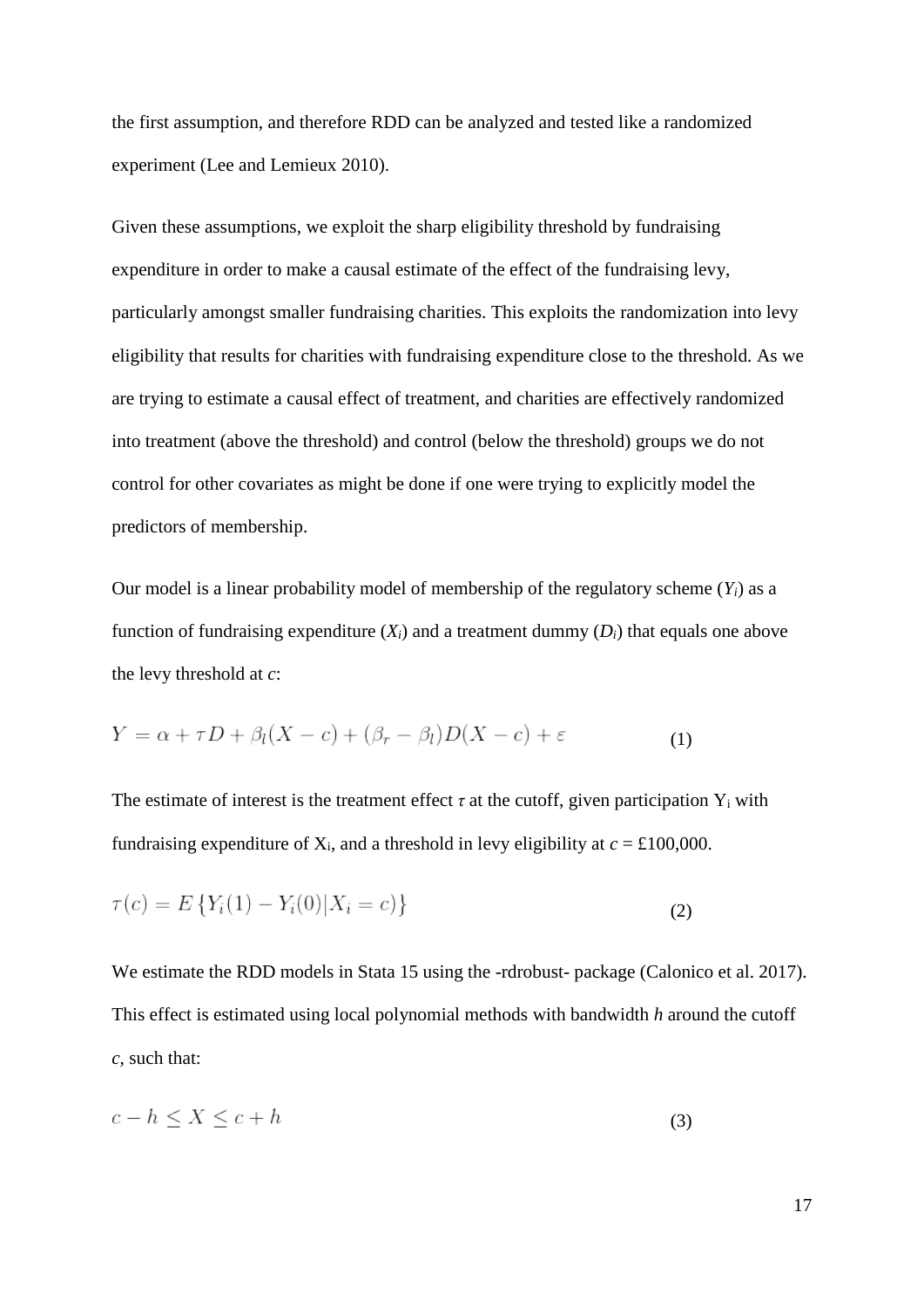The bandwidth *h*, is estimated optimally following (Calonico et al. 2017) and we use a local linear point estimator with a triangular kernel that assigns linear down-weighting to observations further from the cut-off.

As recommended, a range of polynomial specifications were estimated of order zero, one and two. The model was also estimated over a local sample (fundraising spend restricted to +/- £100k around the threshold) and the whole sample. In addition, a number of further robustness checks examining polynomial specification, kernel and bandwidth selection were estimated, and these are reported in the online supplementary document accompanying this article.

The regression discontinuity is estimated close to the threshold, and so is most applicable for organizations that are close to the threshold. However, the RD estimate is in fact a weighted average treatment effect, where the weights are the relative probabilities that organizations are close to the threshold (Lee and Lemieux 2010).

#### **Data**

The financial data on registered charities in England  $&$  Wales was drawn from the Charity Commission's data extract, which is freely available online (Charity Commission 2017). Specifically, detailed historical financial information by financial year is contained within the Annual Return 'Part B', completed by all charities with an annual income of greater than £500,000. Information on individual charity's registration with the Fundraising Regulator was extracted from the Public Register (Fundraising Regulator 2017) as at 1 August 2017 by scraping the register website using Python and the Beautiful Soup module. This created a dataset of charity numbers and the status of their membership of the Fundraising Regulator. These two datasets were linked deterministically using registered charity numbers, contained within both the Charity Commission's Charity Register and the Fundraising Regulator's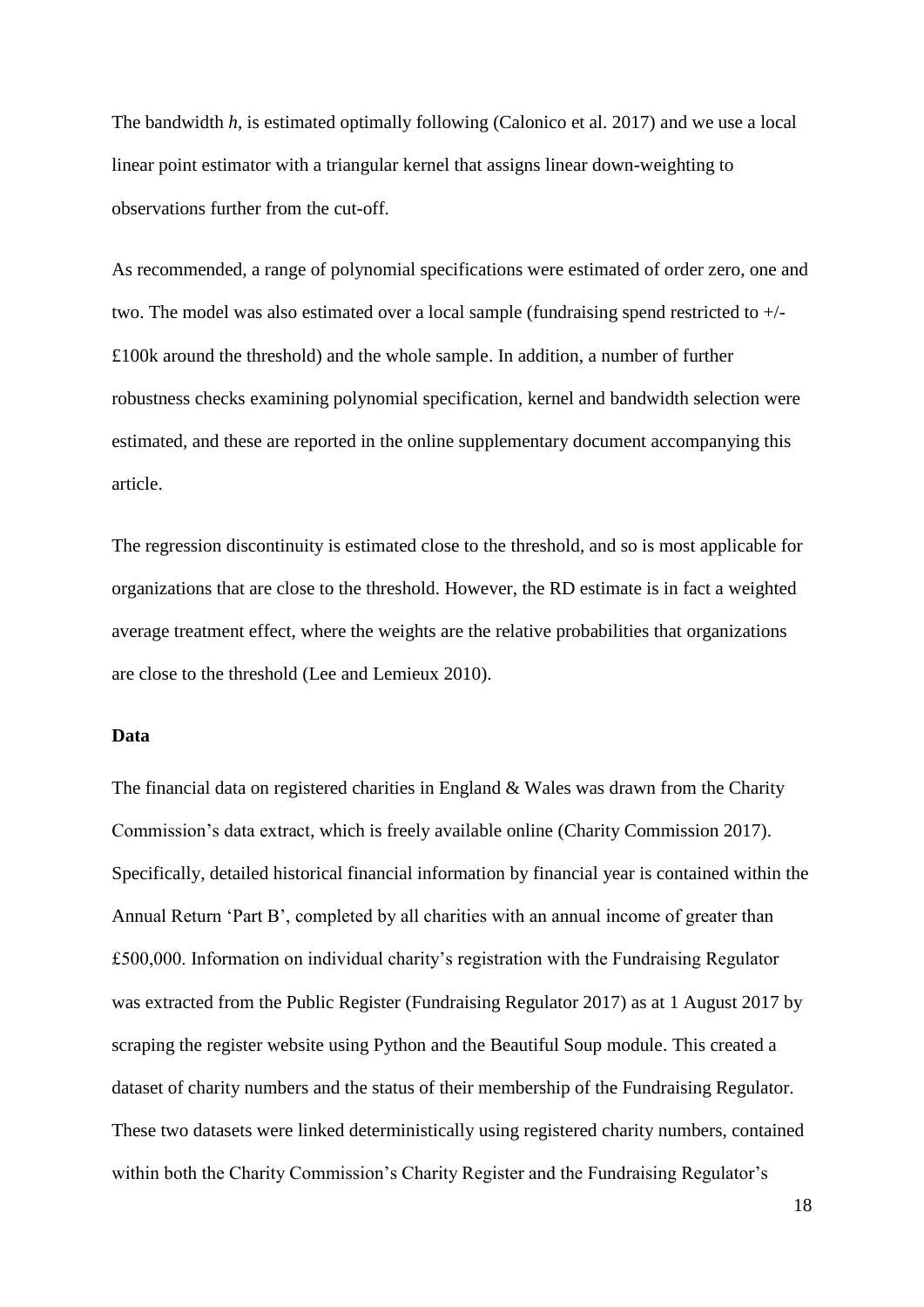Public Register. Our sample does not include 'exempt' or 'excepted' charities that are not regulated by the Charity Commission, as for those financial data is not available.

Our analysis focuses on the registration of charities within the first year of the Fundraising Regulator's operation, and prior to their 'naming and shaming' of non-payers. In the linked analysis dataset we have a working sample of 4,147 charities with an annual income of over £500,000, of whom 1,865 spent over £100,000 on generating voluntary income in 2014 and therefore are expected to pay the levy. The analysis dataset and Stata syntax files are available at GitHub.<sup>1</sup>

As stated, a critical assumption of this method is that charities not be able to manipulate their eligibility. This is satisfied as the relevant financial years (2014) would have finished prior to the review (2015) with accounts submitted by all charities well in advance of the final levy details being announced (2016). This is confirmed by the results of two formal tests of whether there is a discontinuity in the density of organizations at the £100k threshold: dcdensity (McCrary 2008); and rddensity (Cattaneo et al. 2018). The results of both tests (i.e. miniscule, statistically insignificant discontinuity estimates) suggest that there is no clustering around the threshold and thus no precise manipulation of fundraising expenditure in response to the setting of the threshold – see the supplementary document accompanying this paper for details of these tests. While there may be scope for marginal charities to influence their eligibility in future years this was not the case in the current eligibility period.

Secondly, it is important that other covariates that might influence the outcome are continuous across the threshold. We estimated regression discontinuities for four covariates: total income, total expenditure, number of employees, and number of volunteers. These baseline covariates are smooth around the £100k threshold – see the supplementary document for details of these models. While there are other unrelated charity reporting thresholds (e.g.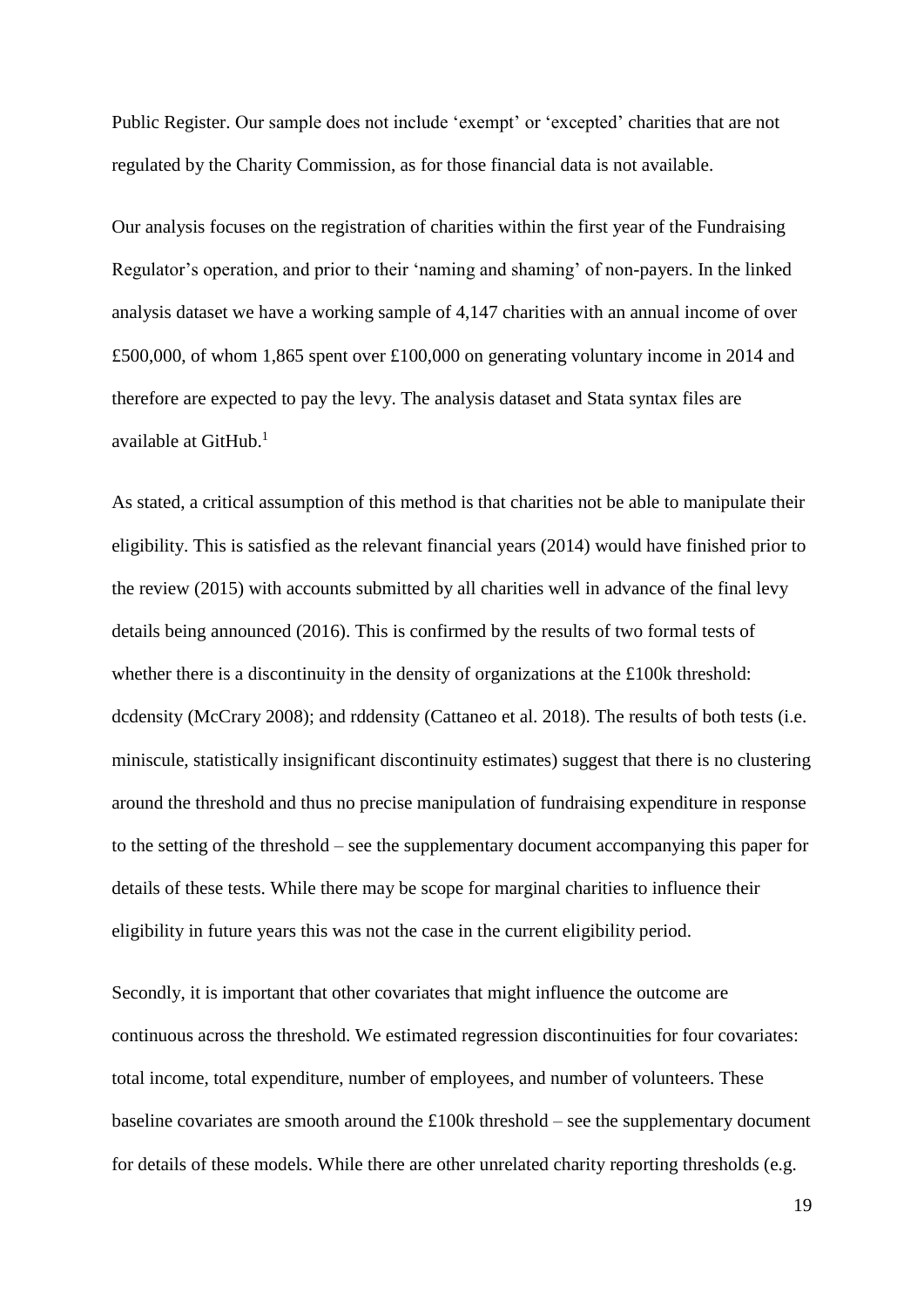supplying enhanced financial reporting for charities whose income exceeds £500k) these are not directly related to expenditure on fundraising. The Fundraising Regulator's charge does vary slightly across the threshold: charities below may join for £50 while the lowest annual levy rate is £150. However, this difference of £100 would represent 0.1% of a marginal charities fundraising expenditure, and a likely 0.001% of their annual income, and so is unlikely to be a significant factor in participation.

#### **Results**

#### **Descriptives**

[Figure 2](#page--1-1) shows the population of charities with total income greater than £0.5 million in 2014. In panel (a) the charities colored red are above the levy threshold  $(n=1,865; 45\%)$ , while those colored blue are below the threshold (n=2,282; 55%). The second panel colors only those charities who elected to pay the levy; above the threshold are Levy Payers eligible to be 'named and shamed', and below the threshold are voluntary payers. As expected, the participation rate above the threshold is 67.3%, much higher than that below the threshold at 9.3%, but we still observe significant numbers of non-payers above and voluntary payers below the threshold. The Fundraising Regulator reported an annual income from regulatory activities of £1.5m in the financial year ending  $31<sup>st</sup>$  March 2017 (Fundraising Regulator 2018), although this covers a different twelve-month period from the regulatory year which ends in July.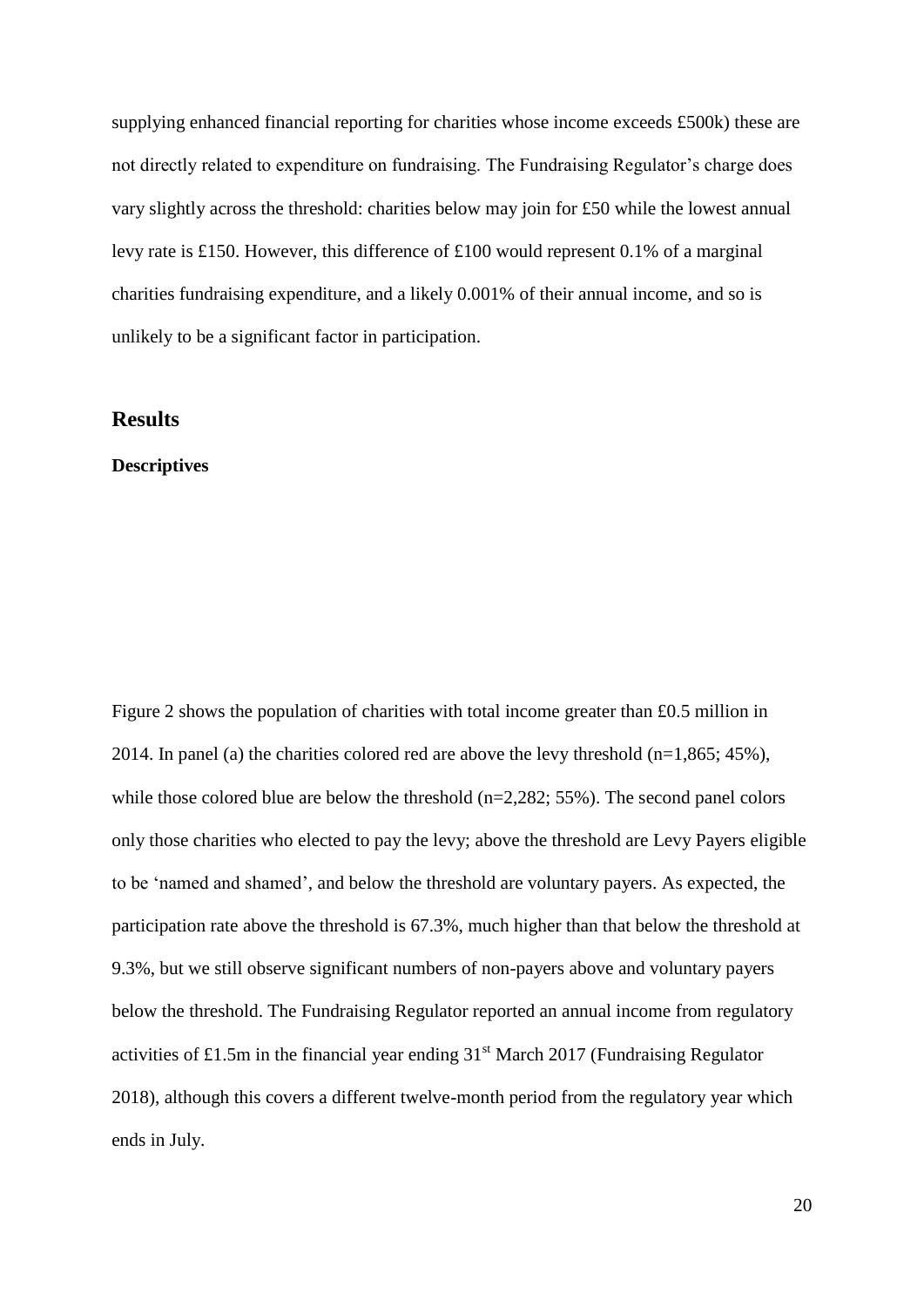[Figure 2 here]

#### **Estimating the Effect of the Levy on Participation**

We estimate the RDD models across both the whole sample, and also on a sample restricted to charities around the levy threshold – those spending between £1 and £200,000 on fundraising.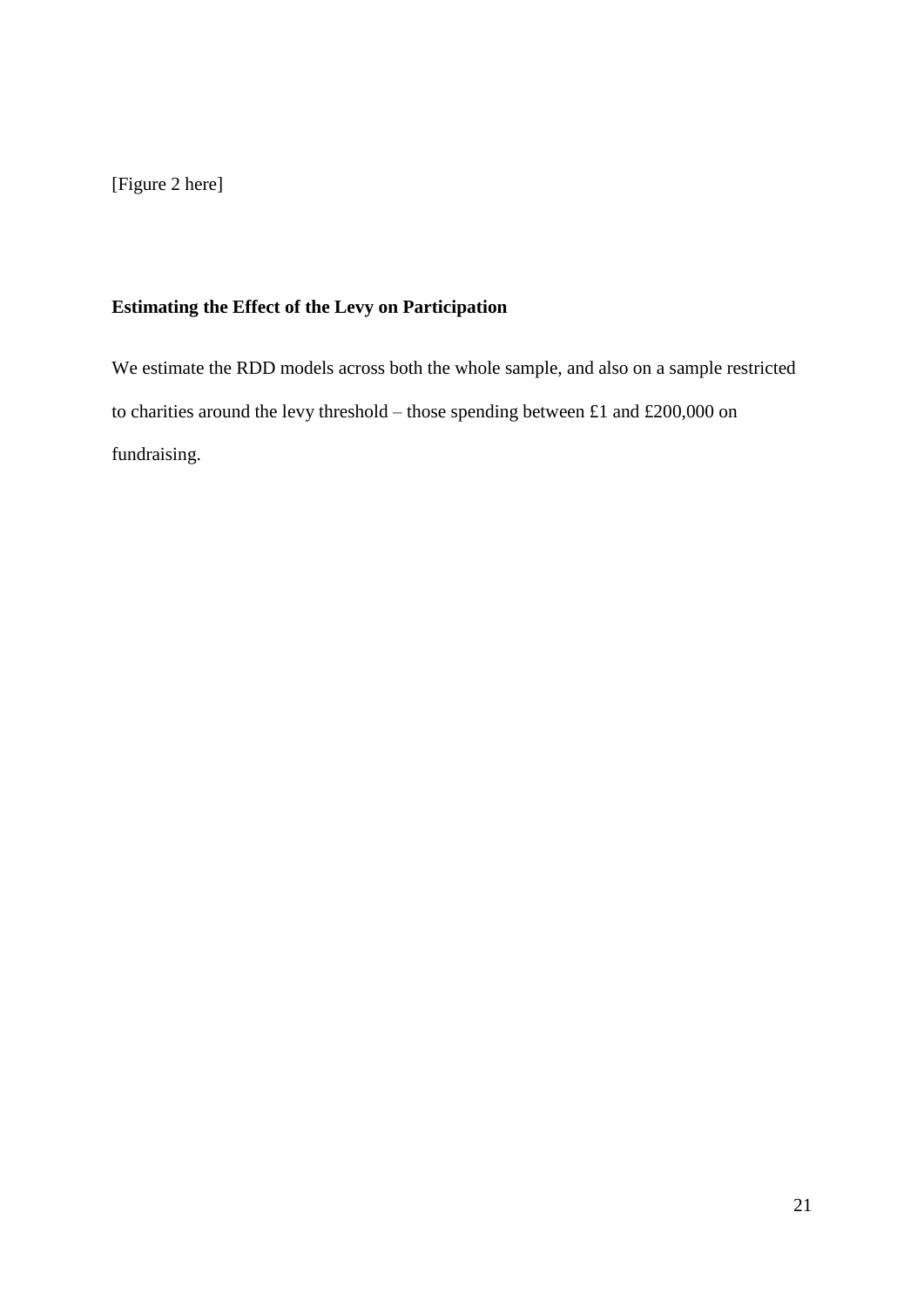[Table 1](#page--1-2) shows the discontinuity estimates from the RDD models estimated across the two samples with polynomials of order one (alternative functional forms and bandwidth specifications can be found in the supplementary document). Both models show a large and statistically significant discontinuity around the levy threshold. The RDD method provides the best causal estimates close to the threshold, and so the sub-sample model estimated on charities spending between £1 and £200,000 is the preferred model with an effect of the levy threshold on participation estimated at 0.399 (95% CI 0.253 - 0.545).

[Table 1 here]

The scale of the discontinuity can be observed graphically i[n](#page--1-3)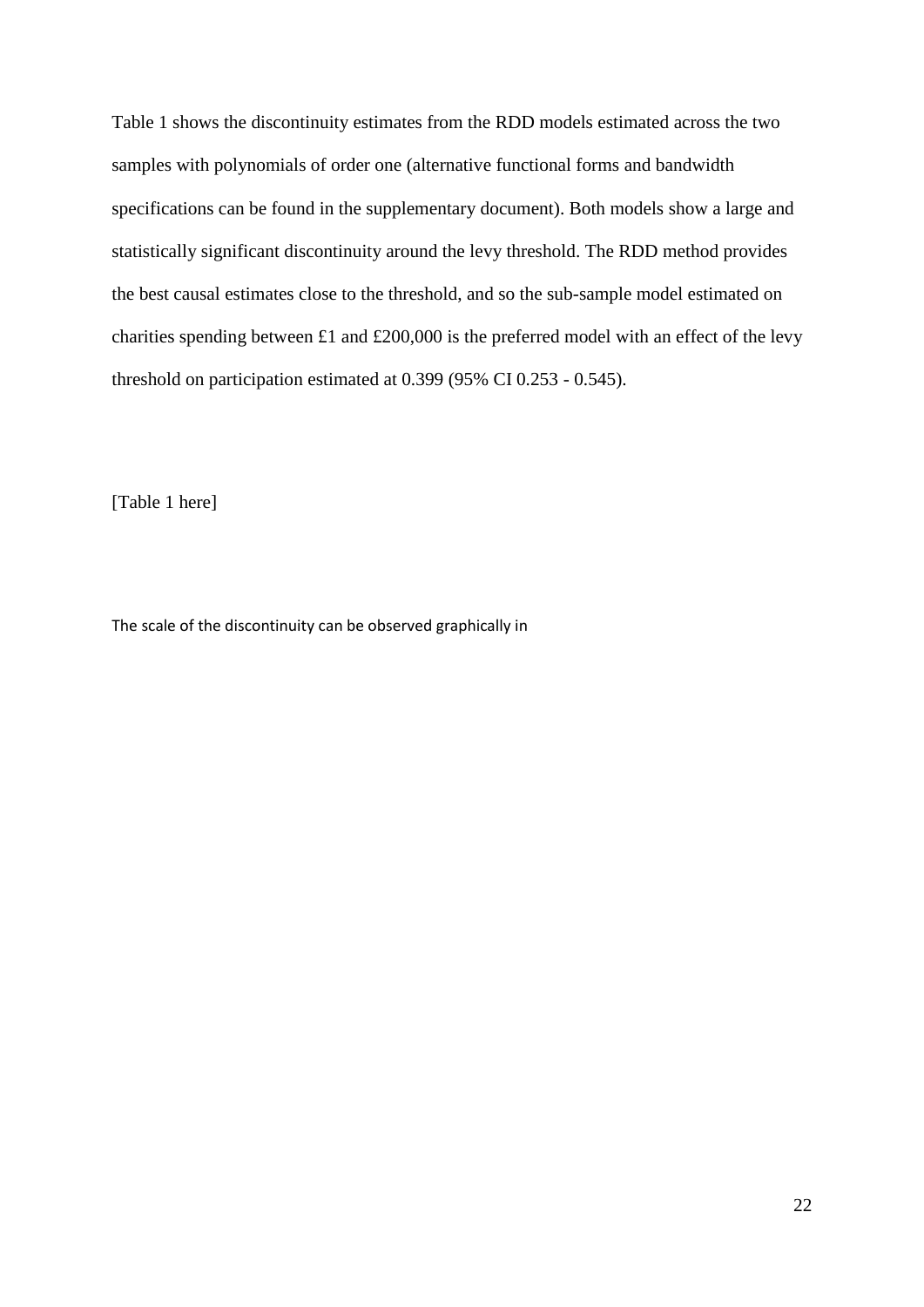[Figure 3,](#page--1-3) which shows the plots of the two regression discontinuity models.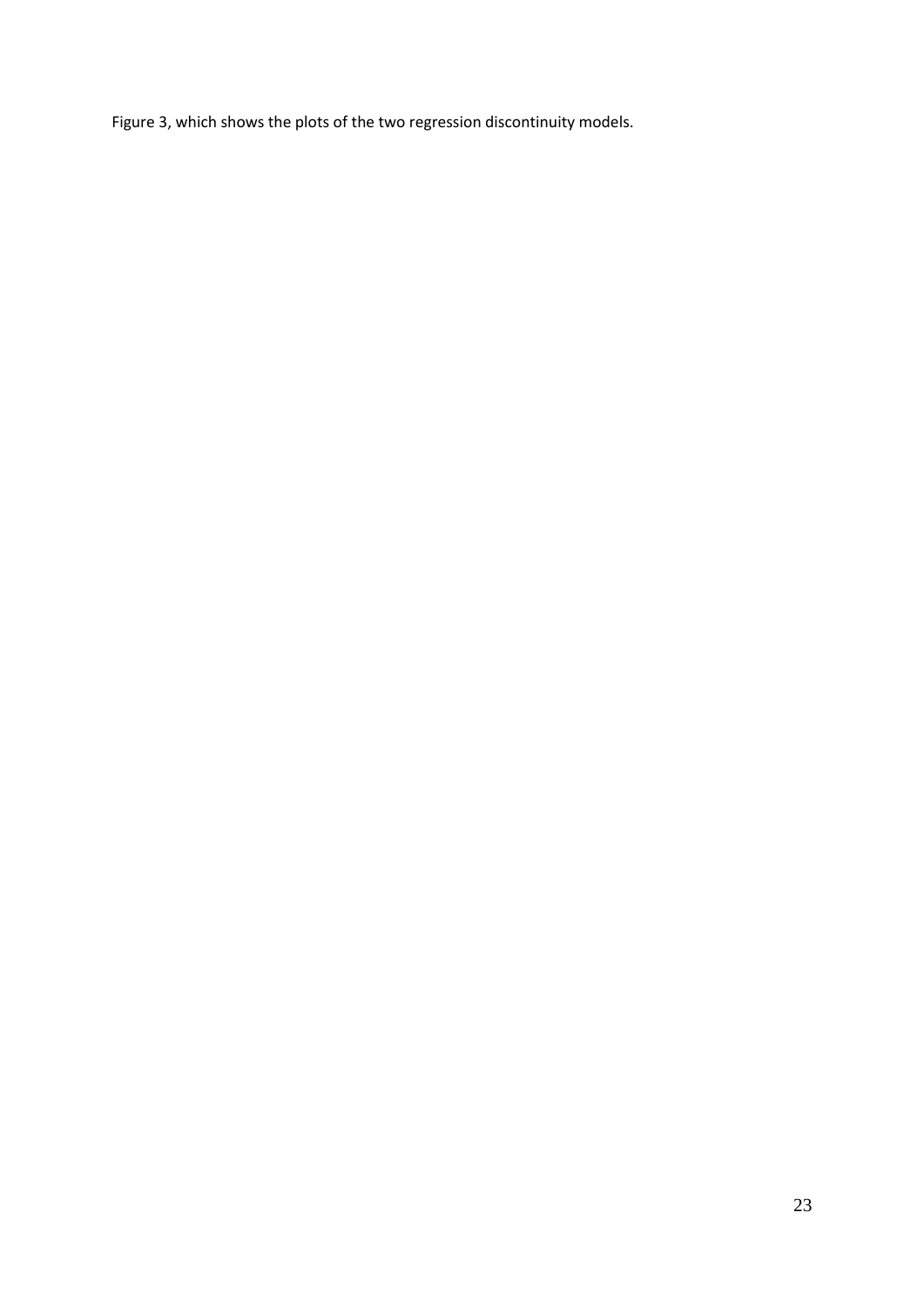[Figure 3a](#page--1-3) shows the discontinuity estimated across the whole sample, while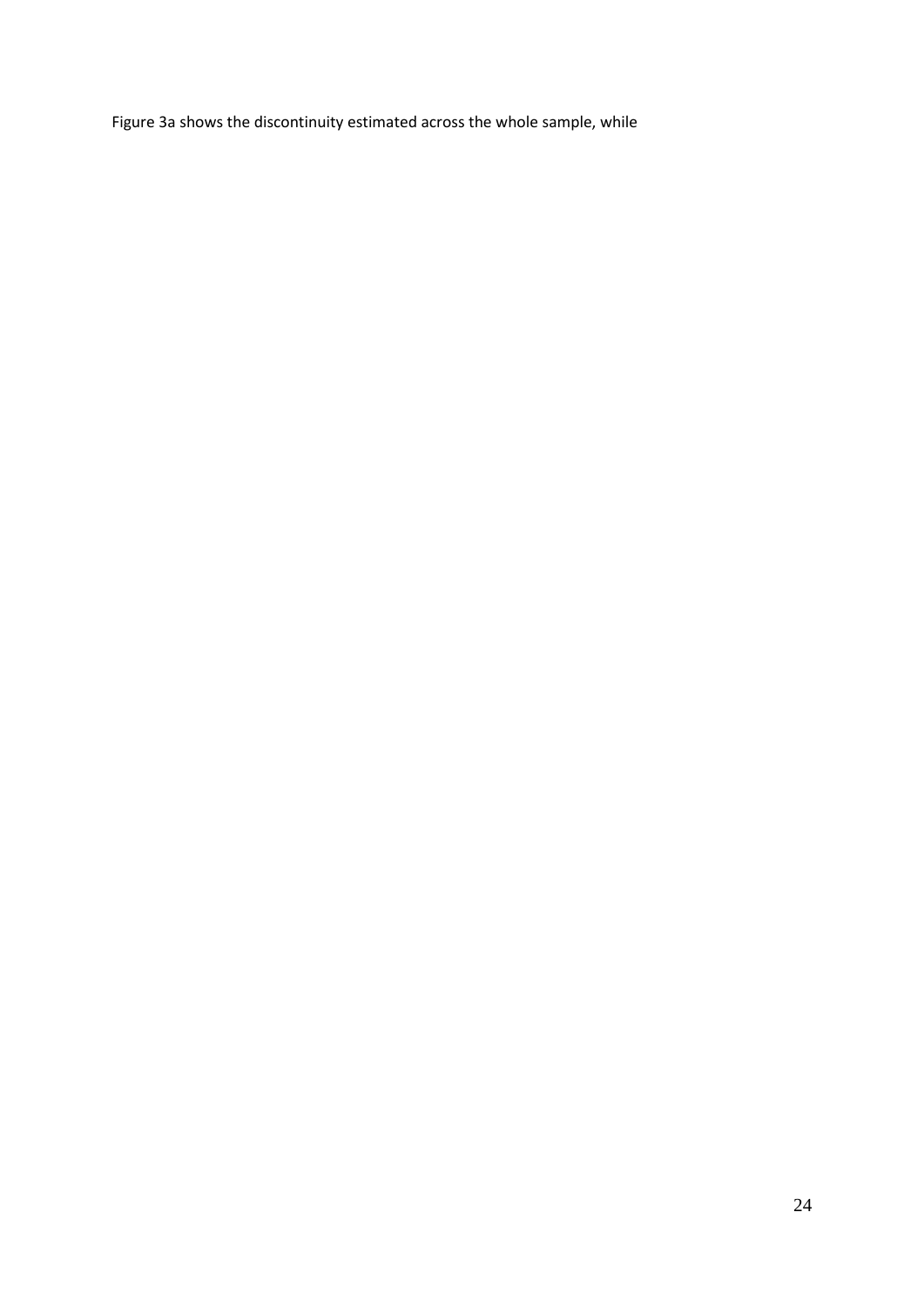[Figure 3b](#page--1-3) shows the estimation  $+/-$  £100k around the levy threshold. Both demonstrate the large and significant discontinuity in participation. Using the local estimation model, the estimates suggest that a charity spending £99,999 on fundraising would have an 18.3% chance of joining the fundraising regulator, whilst a charity spending £100,001 on fundraising would have a 58.2% chance of joining. Therefore the estimated treatment effect of the fundraising levy is to increase participation by 39.9 percentage points.

#### [Figure 3 here]

#### **Estimating the Effect of Price on Participation**

The regression discontinuity can be extended to examine participation discontinuity around the increasing levy payment bands for charities spending greater than £100k on fundraising. The sample size allows us to estimate these models for the first six payment bands above the threshold; the small number of very large charities prohibits estimation of discontinuities for charities spending more than £10 million on fundraising. This involves applying the same RDD method to test for discontinuities in charities' participation as prices change. Essentially the argument is the same: a charity who spent £499,999 on their fundraising activity would be charged £800 to join, whilst a charity who spent £500,001 on fundraising would be charged nearly twice as much, at £1,500. If charities are price sensitive in joining the regulatory scheme then we would expect the probability of joining to fall as the threshold is crossed. If charities are not price-sensitive, then we would expect to estimate treatment effects that are essentially zero.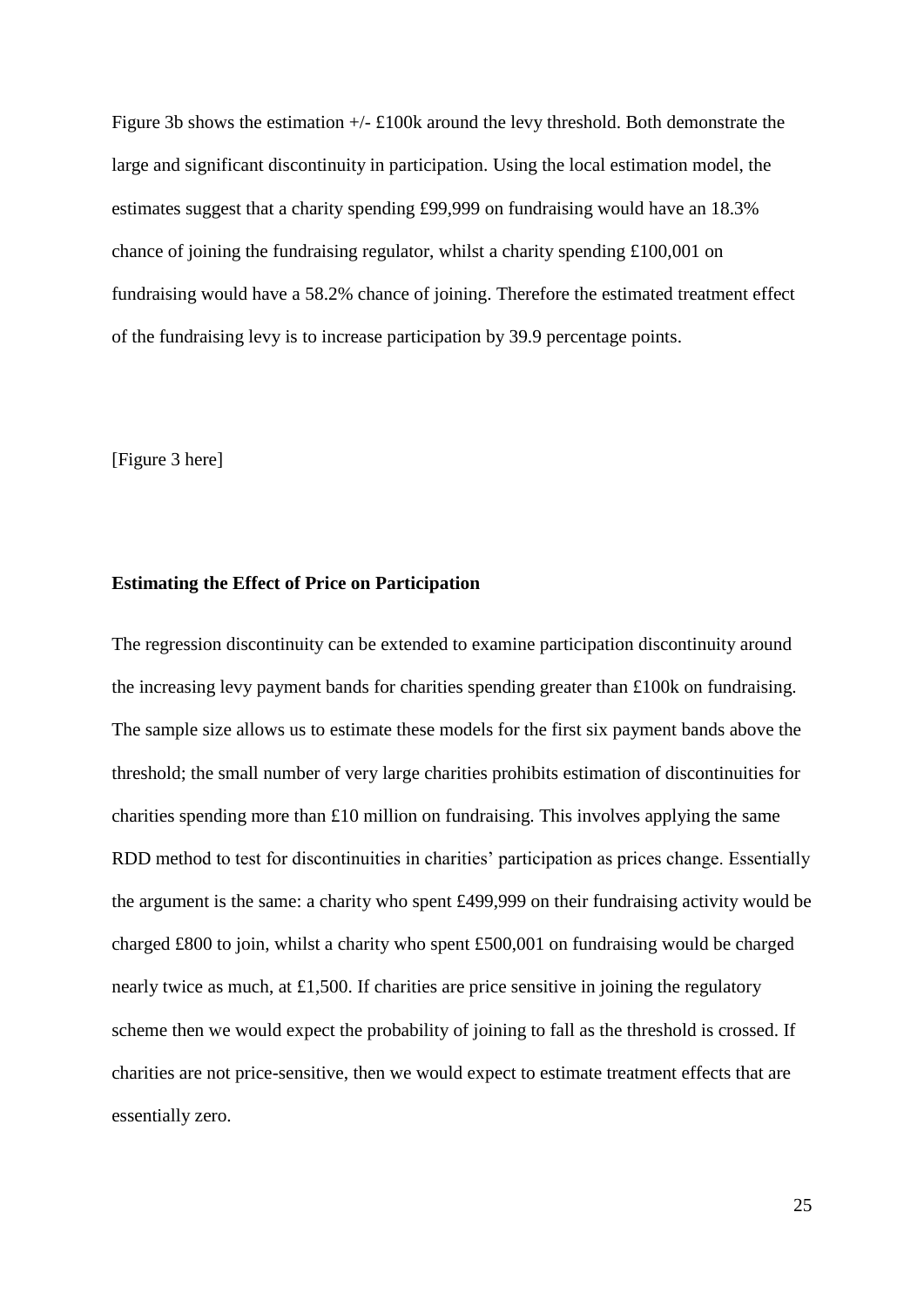[Figure 4](#page--1-4) shows the RDD plots for the first six payment bands above the levy threshold. We focus on the jump between the lines, with a fall in participation across the threshold being consistent with charities being price-sensitive in their joining of the regulator. As the plots suggest, none of these discontinuities are large or statistically significant. Only the £200k threshold actually shows a discontinuity in the expected direction, decreasing participation after the threshold, the remaining five actually suggest a small increase in participation across the threshold. This supports regulatory participation increasing in fundraising expenditure despite the increasing levy payment.

[Figure 4 here]

#### **Levy Income Projections**

An important question for the Fundraising Regulator is the impact that this policy had on its income, and therefore budget available to undertake regulatory activity. We can use the estimates of levy participation to forecast the likely total levy income of the Fundraising Regulator. We do this under three different assumptions about participation rates if participation had been completely voluntary, without the regulator's policy of 'naming and shaming' charities who did not pay to join, in order to get a description of the distribution of possible outcomes. These scenarios are 1) a conservative assumption that propensity to participate is constant across fundraising income; 2) that propensity to participate follows a linear probability model, and; 3) that propensity to participate follows a logistic probability model.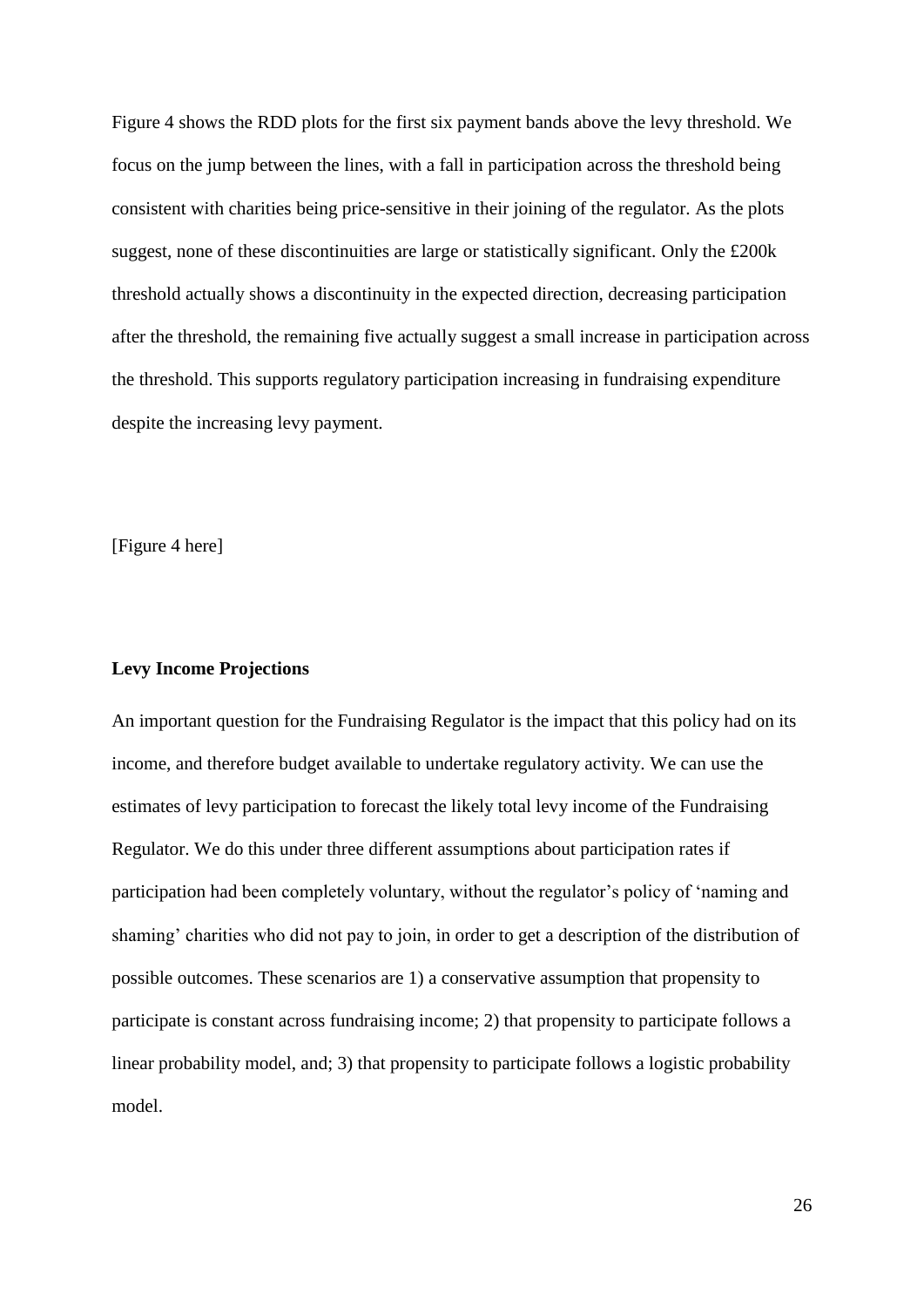Total income under each scenario is calculated by multiplying the probability of participation by the appropriate levy fee for each charity, and summing all these amounts (where  $p_i$  is the estimated probability of participation for charity i and L<sup>i</sup> is the membership fee due given the fundraising expenditure of charity i):

$$
\sum_{i=1}^{n} \widehat{p_i} \cdot L_i \tag{4}
$$

The baseline estimate of scenario 1 assumes a flat participation rate across charities (i.e. participation does not increase with fundraising expenditure), estimated from charities just below the levy threshold. This produces a lower estimate of £400,000. Two alternative models (linear probability and logistic regression) are used to estimate  $\hat{p}_i$  by fitting the patterns of participation above the threshold. When this participation probability is adjusted by subtracting the estimated treatment effect of the levy, both these scenarios forecast a total income for the Fundraising Regulator of just under £800,000. This is about half the income actually received from levy payers in the first year.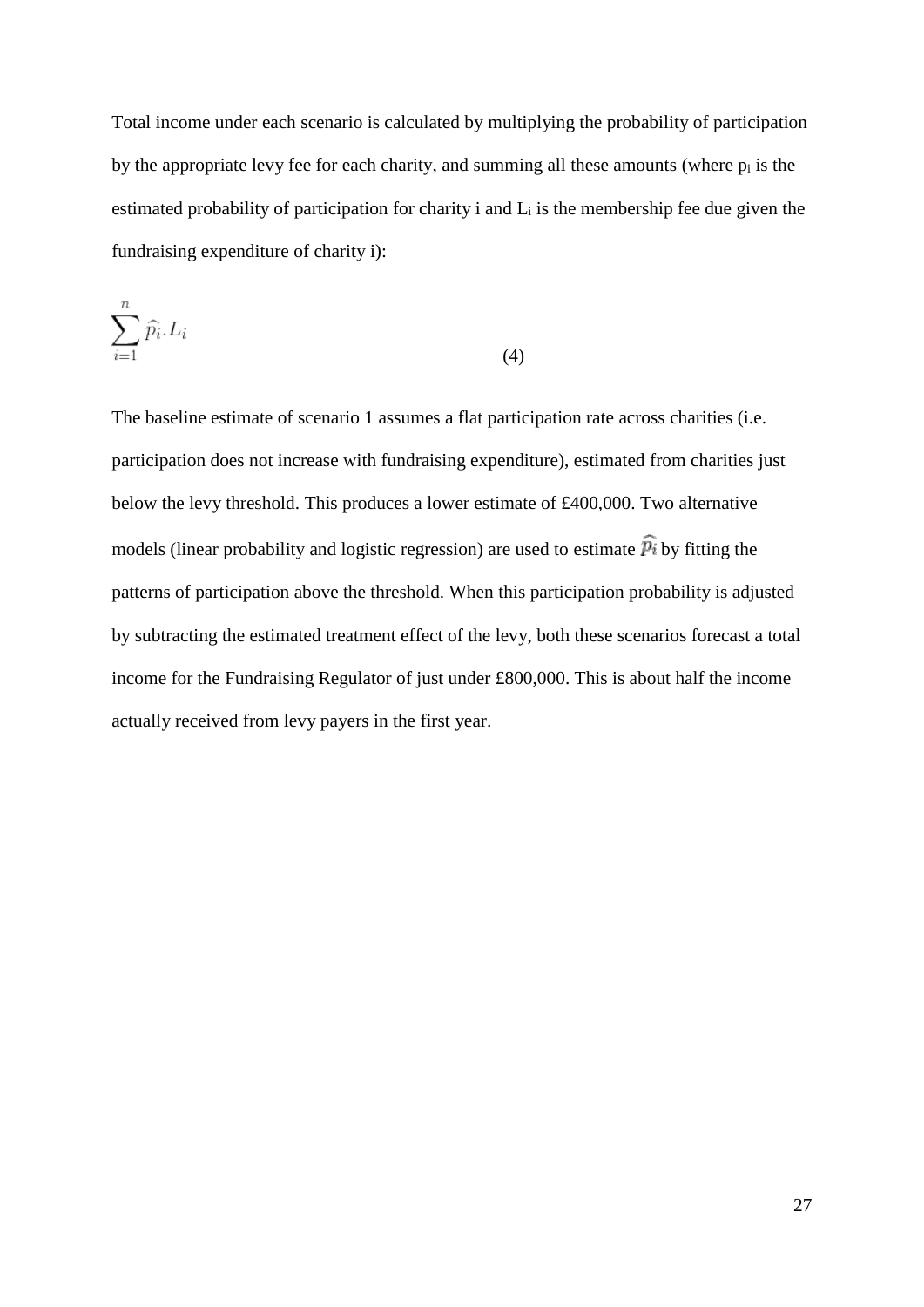[Figure 5](#page--1-5) shows the estimated participation rates without the levy for the three scenarios. This can be compared to the average participation rate observed with the levy, represented by the grey line. [Table 2](#page--1-4) reports the estimated income for the Fundraising Regulator in the first year given the three scenarios considered.

[Table 2 here]

[Figure 5 here]

These estimates suggest that the fundraising levy generated around £900,000 more income than would have been received in a purely voluntary scheme. Under the previous system of self-regulation, the Fundraising Standards Board (FRSB) generated a total income from membership fees of £506,000 (Civil Society, 2015), which suggests that scenarios 2 and 3 are reasonable estimates of total value of participation in the absence of the levy structure.

#### **Discussion**

Our results suggest that fundraising charities' concern for reputational damage of nonparticipation in fundraising regulation far outweighs the cost to the organizations. We estimate a significant causal effect of the levy for charities around the threshold. For charities above the threshold we find no evidence of discontinuities around the payment steps that would suggest the cost of the levy is a binding constraint. Instead, participation seems to be increasing in line with fundraising expenditure, showing both the falling relative cost and the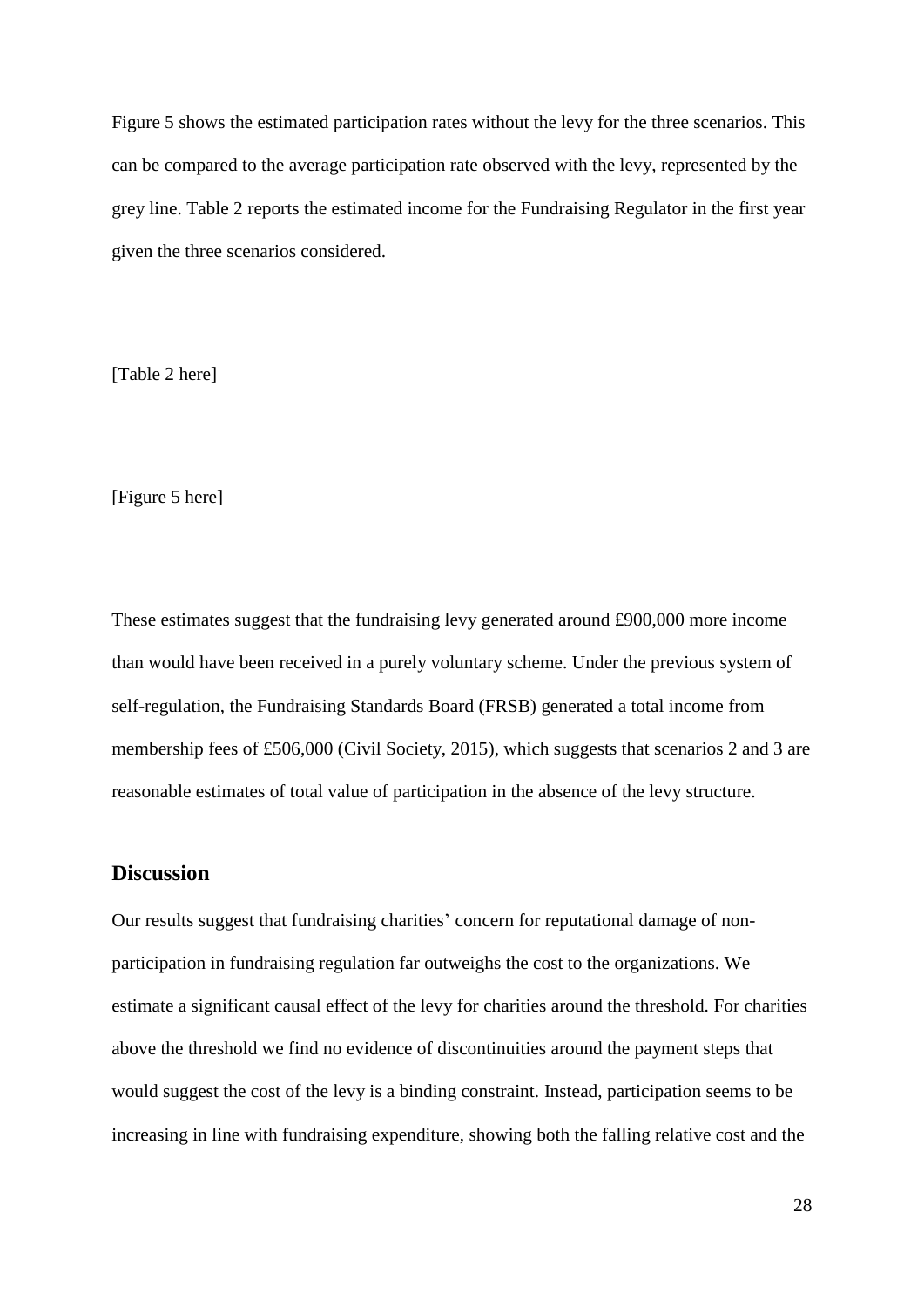likely greater benefits of participation for charities which engage in greater levels of fundraising activity.

This has a number of clear implications. Firstly, fundraising charities place a high value on their reputations, and the threat of being 'named and shamed' by the Regulator was a significant one. This outcome is consistent with the theoretical perspective offered by the broader regulatory compliance literature: compliance with requirements "increases with increased perceptions of potential punishment" (Yee et al. 2016, 108; see also Lee 2010). Previous research has highlighted the importance of 'brand' to charities (Michel and Rueuiner 2012; Sargeant et al. 2008), while others have identified that potential donors base their perceptions where possible on personal experiences of a charity (Furneaux and Wymer 2015) and otherwise on proxies such as the status of an organization (Sargeant et al. 2008). That such a high proportion of fundraising charities pressurized to pay the levy have done so suggests that they are aware of the damage that being named and shamed for not paying could do to their reputation and 'brand'.

Secondly, the levy was necessary to secure the level of participation of charities observed, particularly for small to medium-sized fundraising charities. In the first year that the regulator required charities with a qualifying fundraising spend to pay the levy, a total of 1,408 paid up. This is more than the 1,258 organizations who were paid up members of the Fundraising Standards Board shortly before it was closed, a number which it had taken five years to build towards (Breen 2012). However, while the fear of the impact of being named and shamed clearly concerned charities enough to make large numbers sign up, and research suggests that regulation can help to ensure that charities behave transparently and accountably (Cordery and Morgan 2013; Phillips 2013; Thompson and Williams 2014), if charities feel that the costs of regulation identified by Bekkers (2003) and Corry (2010) outweigh the benefits they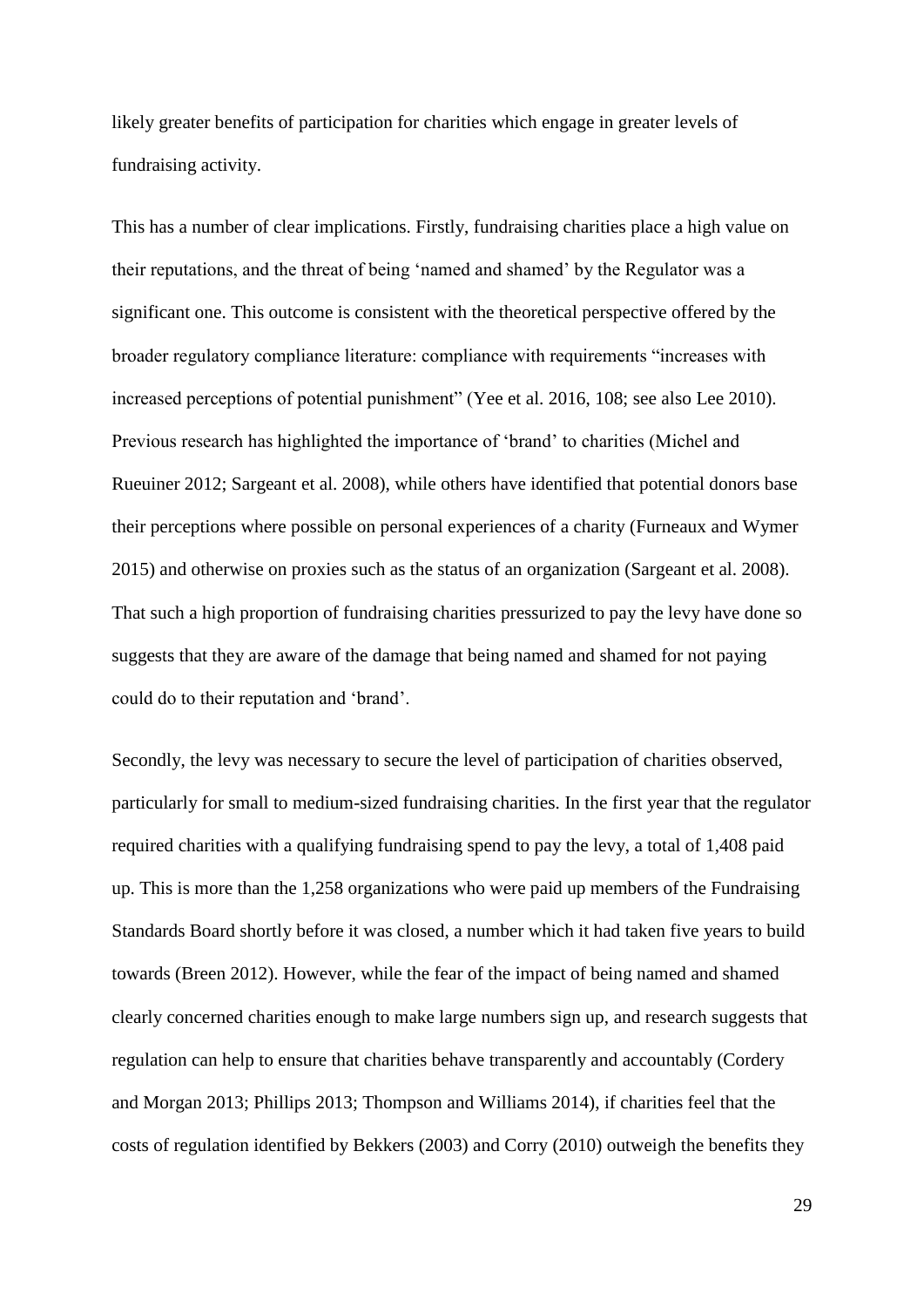receive then they may cease to pay. While naming and shaming appears to have persuaded organizations to pay the levy initially, and therefore appears to have been necessary, if organizations fail to see benefit from the regulation they might well decide to take the risk of not paying. It remains to be seen whether the initial 'success' of a threat to 'name and shame' transpires into a long term commitment from organizations to pay the levy.

Thirdly, the levy fee itself is not a significant barrier to participation for most charities. While the Fundraising Regulator needs to take a wide range of factors into account when setting the fee bands and levels, our analysis suggests that a small increase in the fee levels would not lead to significantly lower regulatory participation even amongst small to medium-sized charities. The corollary of this is that reducing the fees is unlikely to significantly increase participation by charities. It does not appear that cost is a significant motivator in participation, and there is very little evidence of price sensitivity in determining whether organizations pay or not. However, having set the levy bands as they are, a raise in the cost without proving to organizations that paying the levy is good for their charity – rather than that not paying is bad – may cause organizations to reevaluate whether to pay or not. As Bekkers (2003) notes, regulation can be an expensive way of increasing public trust in charities.

Fourthly, the estimated marginal income due to the levy scheme is very significant, and without this it is likely that the level of resources available for fundraising regulation would be significantly lower. It could therefore be argued that the 'name and shame' approach was necessary to ensure initial engagement in a new regulator who initially at least could provide no evidence of prior effective regulation. In need of initial funding to establish a reputation as an effective regulator, the Fundraising Regulator took an approach that ensured a significant proportion of eligible organizations paid the levy early in the process. Going forward, it is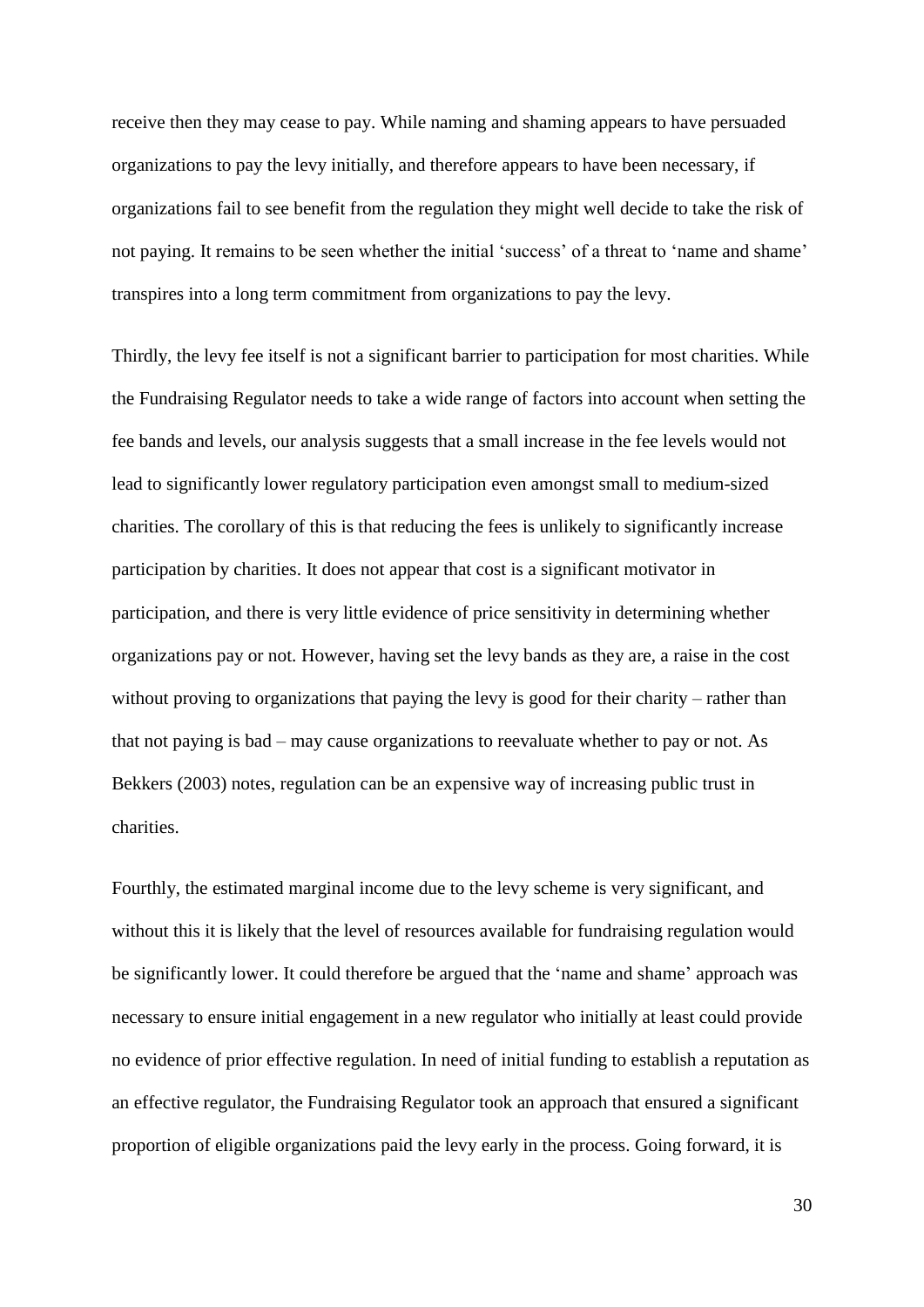likely that it will need to prove to be an effective regulator, delivering the benefits identified by Cordery and Morgan (2013), Philips (2013) and Thompson and Williams (2014). Should the Regulator fail to do so, it is likely organizations will opt out in future years. The transactional relationship that the threat of shaming creates is likely to result in organizations being particularly demanding that the regulator delivers the promised benefits.

#### **Conclusion**

Our analysis suggests that the 'name and shame' approach can be an effective strategy for regulators where the regulated organizations are concerned for their reputations. In the short term, it has the potential to drive participation in regulation even where there is little statutory powers to compel it. The successful implementation of this approach by the Fundraising Regulator may act as a proof-of-concept for other independent charity regulators, such as those in Australia, New Zealand, Republic of Ireland, Northern Ireland, and England & Wales. For instance, the Charity Commission for England & Wales has for some time now considered charging charities a regulatory fee, though a long-awaited consultation on this policy has failed to materialize (Civil Society 2018). However, regulators need to be aware that this approach may come at the cost of building confidence in the new regime. It remains to be seen whether this approach is effective in the medium to long term, and how the participation of charities evolves over time. To ensure continued support, the Regulator will need to demonstrate to charities that they should pay the levy because of the positive outcomes of regulation (as identified by Breen 2009; Connolly and Hyndman 2013; Cordery and Morgan 2013; Cordery et al. 2017; Keating and Frumkin 2003; Morgan 2012) rather than because of the continued threat of naming and shaming.

For this to occur, charities need to be seen to publicly support the Regulator and to be paying the levy not because of the threat to reputation of not paying but rather for the reputational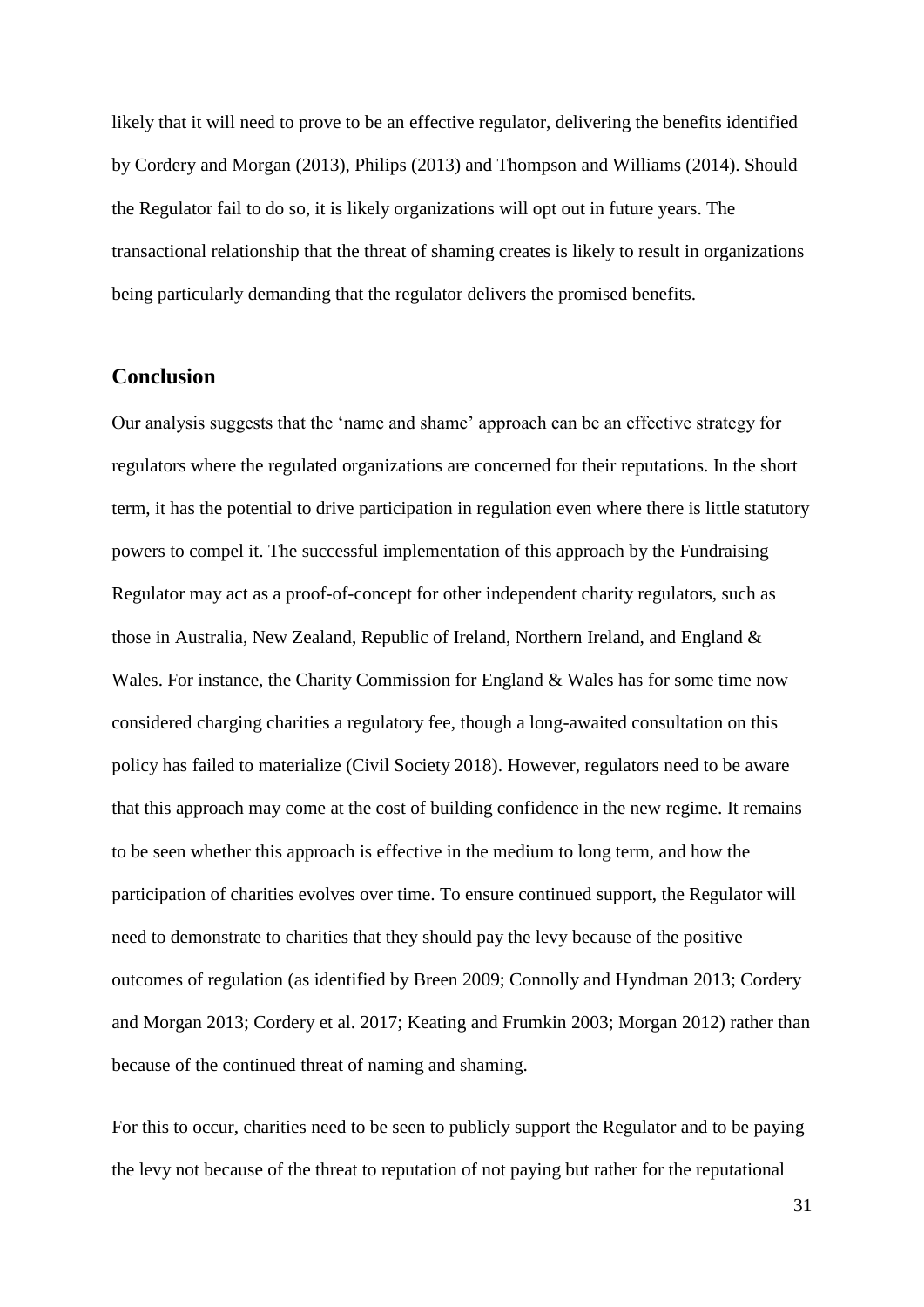boost that being regulated will bring to individual organizations and to the sector as a whole. Fundraising charities are dependent on trust if donors are to give (Bekkers 2003) and visible and effective regulation can build trust. Furthermore, charities willingly contributing to the cost of regulation can result in them being perceived by donors as buying into the regulation both literally and symbolically (Hogg 2018). A sector which is seen to be committed to the maintenance of ethical good practice is likely to benefit from greater public trust than one which is seen to be scared of the damage that not paying might cause. It is unlikely that a voluntary levy which charities need to be named and shamed into paying will lead to significant changes in practices by charities. Rather, what will lead to meaningful change is a well-funded regulator which supports and supervises fundraising and is seen by both charities and the public to be doing so effectively.

Further research will be needed in future years to explore whether charities continue to pay the levy and whether a wider range of organizations, including those below the levy threshold, pay the levy because of the benefits of paying rather than because of the threat of non-paying. While our data does not allow us to make forecasts about the future, we feel that the 'name and shame' tactic could be problematic going forward should charities not see the benefits of the regulation. Further, the Charity Commission for England & Wales may over the next few years introduce charges of its own for charity regulation (see Hogg 2018) which may impact on charities' willingness to pay the Fundraising Regulator levy.

Therefore, we argue that while the Fundraising Regulator has been successful in its efforts to stimulate participation in the levy scheme, it should be cognizant of the limitations of adopting a regulatory approach that is coercive, and focused on monitoring and sanctioning noncompliance with demands or requirements (Carter 2016). External, coercive pressure to be accountable has "limited potential for encouraging organizations and individuals to take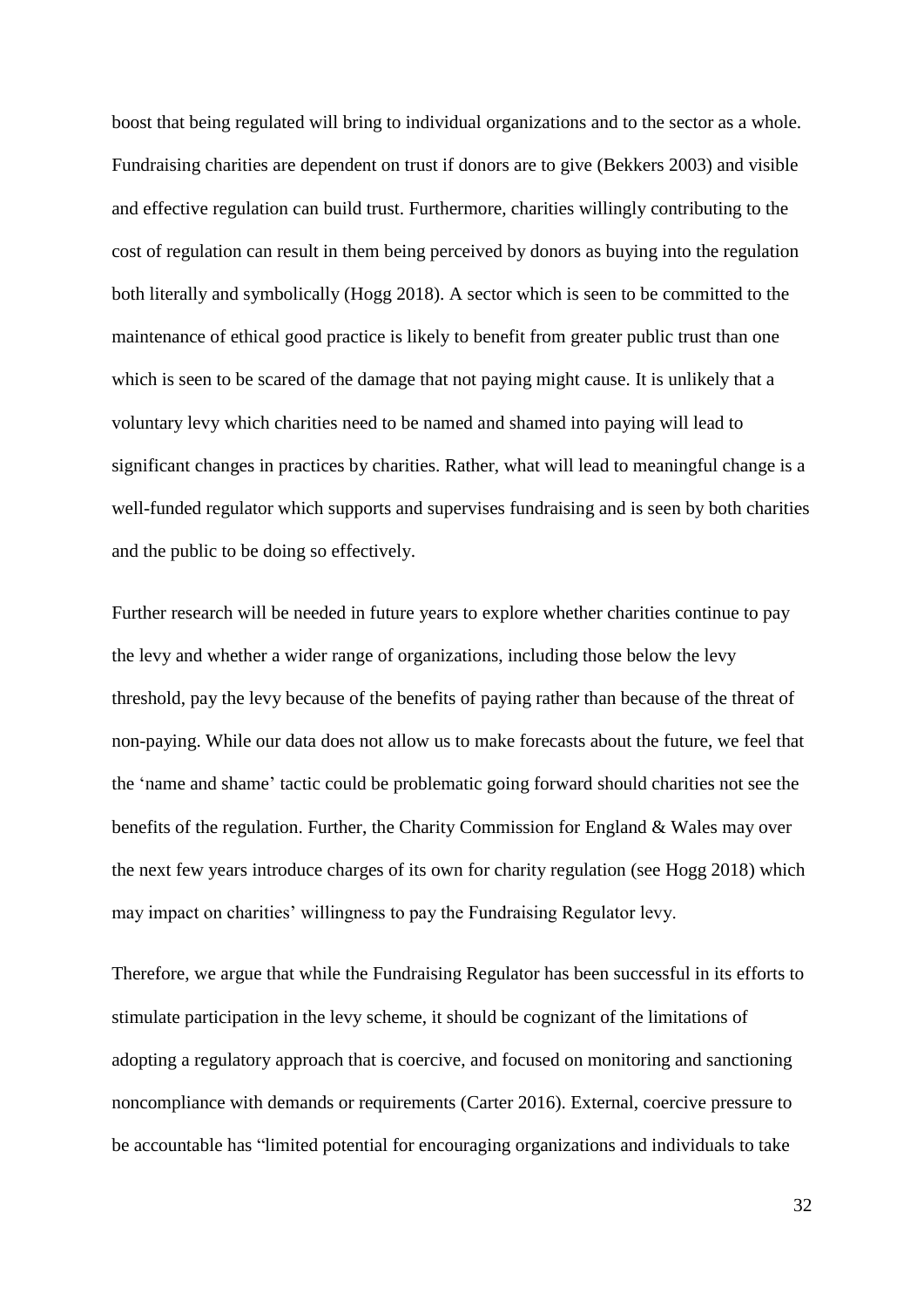internal responsibility for shaping their organizational mission, values, and performance or *for promoting ethical behavior*." [emphasis added] (Ebrahim 2010, 13). It remains to be seen whether paying the levy represents a strategic response by charities, thus leading to the raising of fundraising standards, or if it is simply weak, pro-forma compliance with the demands of the regulator.

1. Accessible at<https://github.com/a1asdair/paper-IncentivizingRegulatoryParticipation/>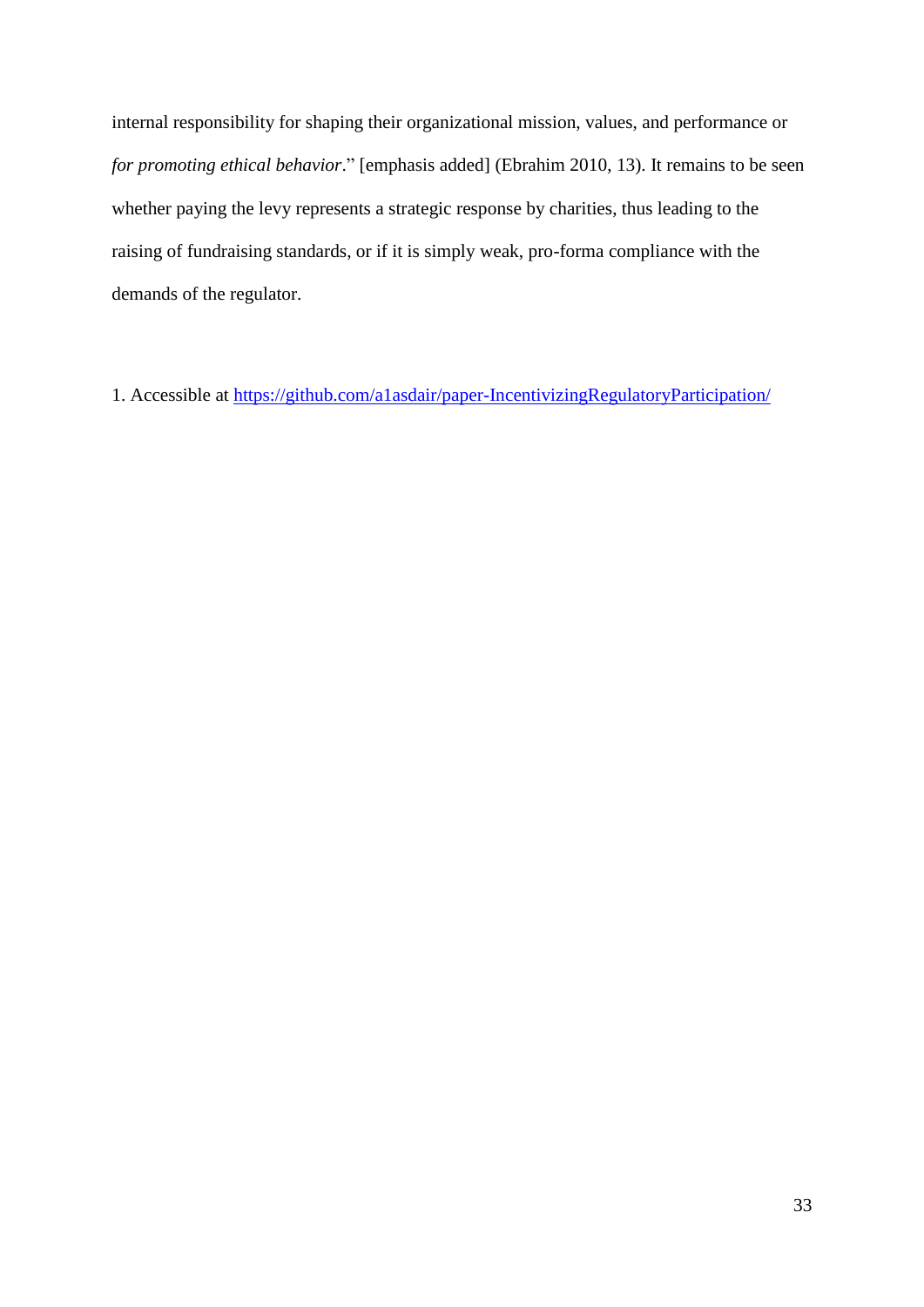#### **References**

Baldwin, Robert, Martin Cave, and Martin Lodge 2011. *Understanding Regulation: Theory, Strategy, and Practice*. Oxford: Oxford University Press.

Bekkers, Rene 2003. Trust, accreditation and philanthropy in the Netherlands. *Nonprofit and Voluntary Sector Quarterly* 32:596–615.

Bies, Angela 2010. Evolution of nonprofit self-regulation in Europe. *Nonprofit and Voluntary Sector Quarterly* 39:1057–1086.

Bourassa, Maureen A., and Abbey C. Stang 2016. Knowledge is power: why public knowledge matters to charities. *International Journal of Nonprofit and Voluntary Sector Marketing* 21:13–30.

Bovens, Mark 2007. Analysing and Assessing Accountability: A Conceptual Framework. *European Law Journal* 13:447–468.

Breen, Oonagh B. 2009. Regulating charitable solicitation practices - The search for a hybrid solution. *Financial Accountability & Management* 25:115–143.

Busuioc, Madalina., and Lodge, Martin. 2017. Reputation and Accountability Relationships: Managing Accountability Expectations through Reputation. *Public Administration Review* 77:91-100.

Calonico, S., Cattaneo, M. D. & Farrell, M. H. 2017. "rdrobust: Software for regressiondiscontinuity designs" *The Stata Journal* 17:2

Carter, David P. 2016. Public, Nonprofit, and For-Profit Sector Regulatory Approaches in Third-Party Regulatory Administration. *Journal of Public Administration Research and Theory* 26: 726–744.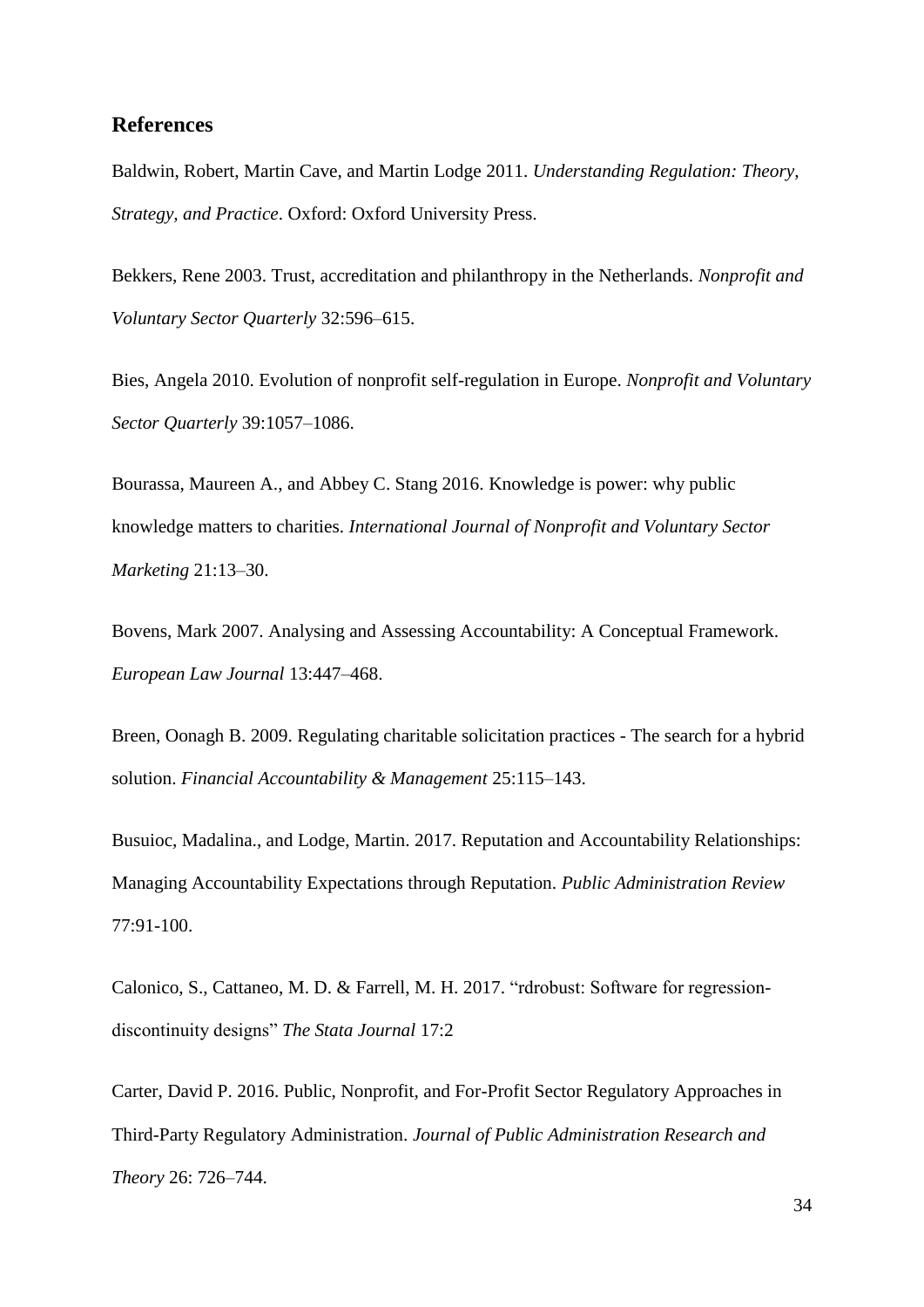Charity Commission 2017. Registered charities in England & Wales Accessed online at <http://data.charitycommission.gov.uk/> (31<sup>st</sup> July 2017)

Civil Society 2015. FRSB reports 10 per cent membership increase bringing total regulated funds to £5.5bn. Accessed online at [https://www.civilsociety.co.uk/news/frsb-reports-10-per](https://www.civilsociety.co.uk/news/frsb-reports-10-per-cent-membership-increase-bringing-total-regulated-funds-to--5-5bn.html)[cent-membership-increase-bringing-total-regulated-funds-to--5-5bn.html](https://www.civilsociety.co.uk/news/frsb-reports-10-per-cent-membership-increase-bringing-total-regulated-funds-to--5-5bn.html) (28th September 2017)

Civil Society 2018. Government gives Charity Commission extra £5m a year funding. Accessed online at [https://www.civilsociety.co.uk/news/government-gives-charity](https://www.civilsociety.co.uk/news/government-gives-charity-commission-extra-5m.html)[commission-extra-5m.html](https://www.civilsociety.co.uk/news/government-gives-charity-commission-extra-5m.html) (15<sup>th</sup> August 2019).

Connolly, Ciaran, and Noel Hyndman 2013. Towards Charity Accountability: Narrowing the gap between provision and needs? *Public Management Review* 15:945–968.

Cordery, Carolyn J. 2013. Regulating small and medium charities: Does it improve transparency and accountability? *Voluntas: International Journal of Voluntary and Nonprofit Organizations* 24:813–851.

Cordery, Carolyn J., and Gareth G. Morgan 2013. Special issue on charity accounting, reporting and regulation. *Voluntas: International Journal of Voluntary and Nonprofit Organizations* 24:757–759.

Cordery, Carolyn, Dalice Sim, and Tony van Zijl 2017. Differentiated regulation: The case of charities. *Accounting & Finance* 57:131–164.

Corry, Olaf 2010. Defining and Theorising the Third Sector. In *Third Sector Research*, ed. Rupert Taylor, 11–20. London: Springer.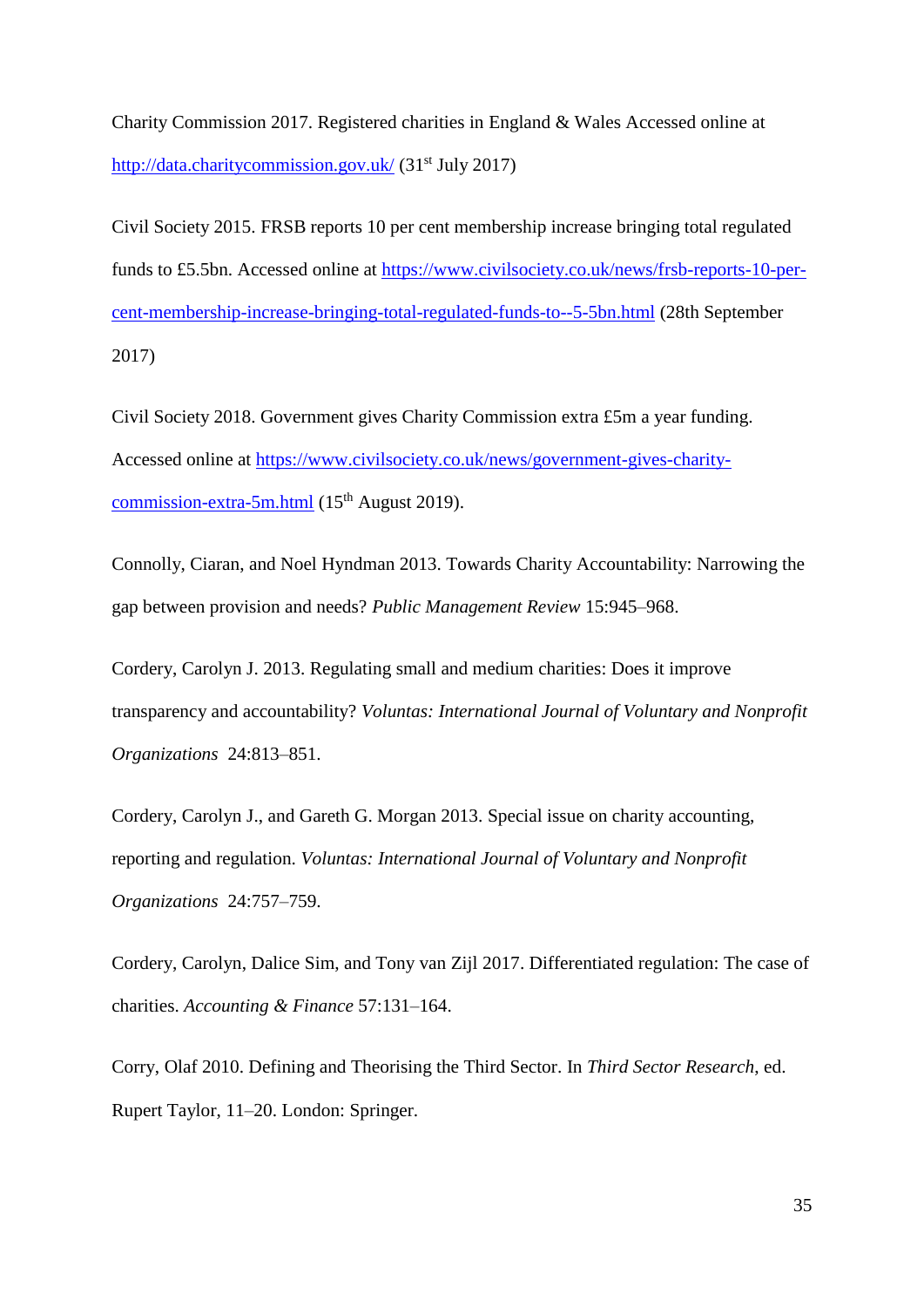Ebrahim, Alnoor 2010. The Many Faces of Nonprofit Accountability. In *The Jossey-Bass Handbook of Nonprofit Leadership and Management*, ed. David O. Renz, 110–121. San Francisco: Jossey-Bass.

Fundraising Regulator 2017 Charities spending over £100,000 on fundraising. Accessed online at<https://www.fundraisingregulator.org.uk/registration/determine-levy-payment/> (9th May 2018)

Fundraising Regulator 2017 The Directory. Accessed online at <https://fundraisingregulator.secure.force.com/directory> (1st August 2017)

Fundraising Regulator 2018. Annual Accounts Accessed online at [https://www.fundraisingregulator.org.uk/wp-content/uploads/2016/06/Fundraising-Regulator-](https://www.fundraisingregulator.org.uk/wp-content/uploads/2016/06/Fundraising-Regulator-Annual-report-and-Accounts.pdf)[Annual-report-and-Accounts.pdf](https://www.fundraisingregulator.org.uk/wp-content/uploads/2016/06/Fundraising-Regulator-Annual-report-and-Accounts.pdf) (9th May 2018)

Furneaux, Craig W., and Walter Wymer 2015. Public trust in Australian charities: Accounting for cause and effect. *Third Sector Review* 21:99–127.

Hogg, Eddy 2018. What Regulation, Who Pays? Public Attitudes to Charity Regulation in England and Wales. *Nonprofit and Voluntary Sector Quarterly* 47:72–88.

Hyndman, Noel, and Paul McDonnell 2009. Governance and charities: An exploration of key themes and the development of a research agenda. *Financial Accountability & Management*  $25:5-31$ .

Irvin, Renée A. 2005. State regulation of nonprofit organizations: Accountability regardless of outcome. *Nonprofit and Voluntary Sector Quarterly* 34:161–178.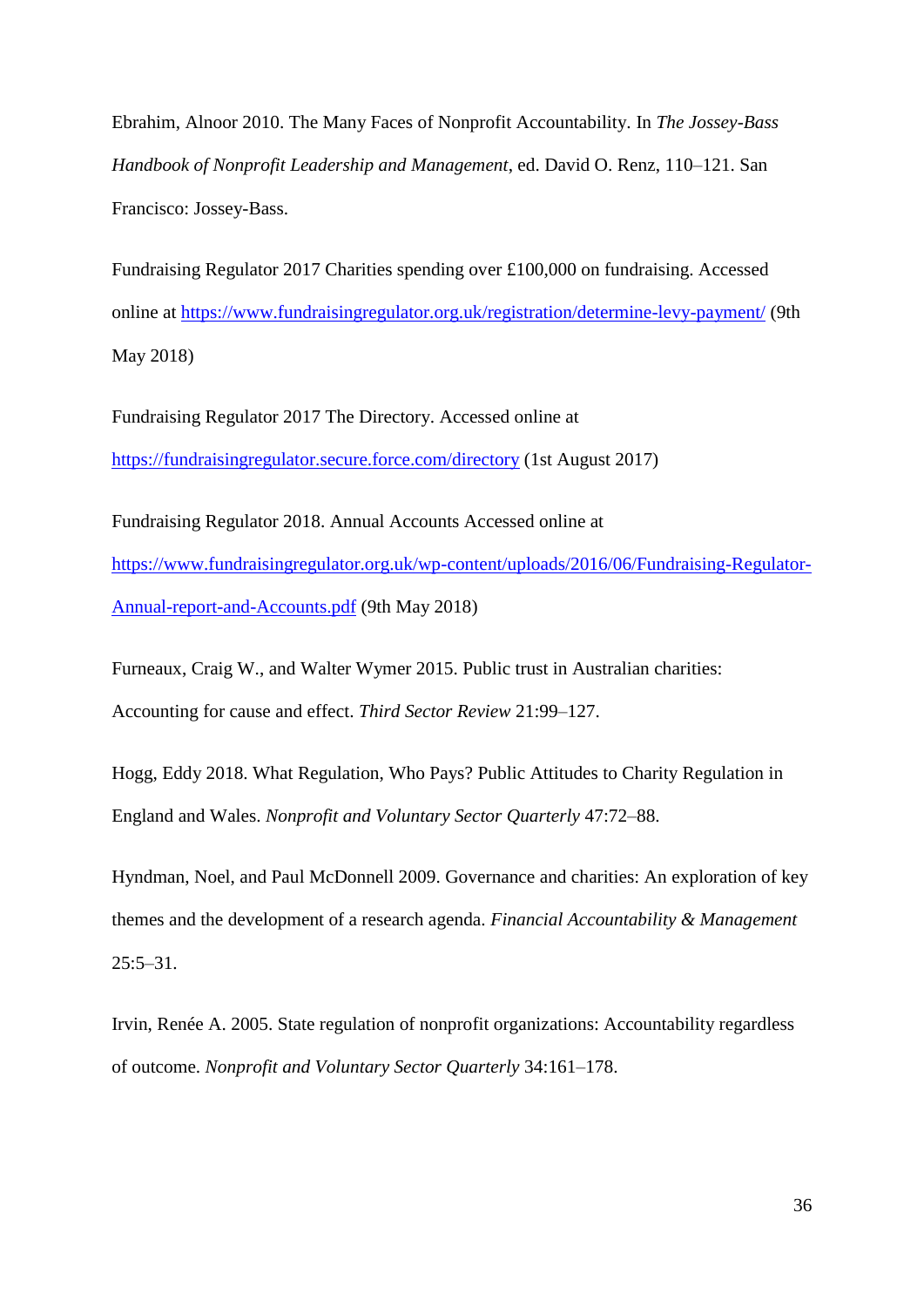Jackson, Nick C., and R. Mark Mathews 1995. Using public feedback to increase contributions to a multipurpose senior center. *Journal of Applied Behavior Analysis* 28:449– 455.

Johnson, Norman, Sandra Jenkinson, Ian Kendall, Yvonne Bradshaw, and Martin Blackmore 1998. Regulating for Quality in the Voluntary Sector. *Journal of Social Policy* 27:307–328.

Keating, Elizabeth. K., and Peter Frumkin 2003. Reengineering Nonprofit Financial Accountability: Toward a More Reliable Foundation for Regulation. *Public Administration Review* 63:3–15.

Keating, V. C., & Thrandardottir, E. 2017. NGOs, trust, and the accountability agenda. *The British Journal of Politics and International Relations*, 19(1), 134–151. https://doi.org/10.1177/1369148116682655

Kennedy, Mary Susan, Linda K. Ferrell, and Debbie Thorne LeClair 2001. Consumer's trust of salesperson and manufacturer: an empirical study. *Journal of Business Research* 51:73–86.

Kenneth Kilpatrick & Irvine Lapsley 1996. 'Trust us'—regulators and the governance of privatized utilities. *Public Money & Management*, 16:2, 39-46,

Lee, Eungkyoon. 2010. Information, interest intermediaries, and regulatory compliance. *Journal of Public Administration Research and Theory* 21:137–57.

Lee, David S. and Thomas Lemieux. 2010. Regression Discontinuity Designs in Economics. *Journal of Economic Literature* 48:281–355.

May, Peter. 2005. Regulation and Compliance Motivations: Examining Different Approaches. *Public Administration Review* 65:31-44.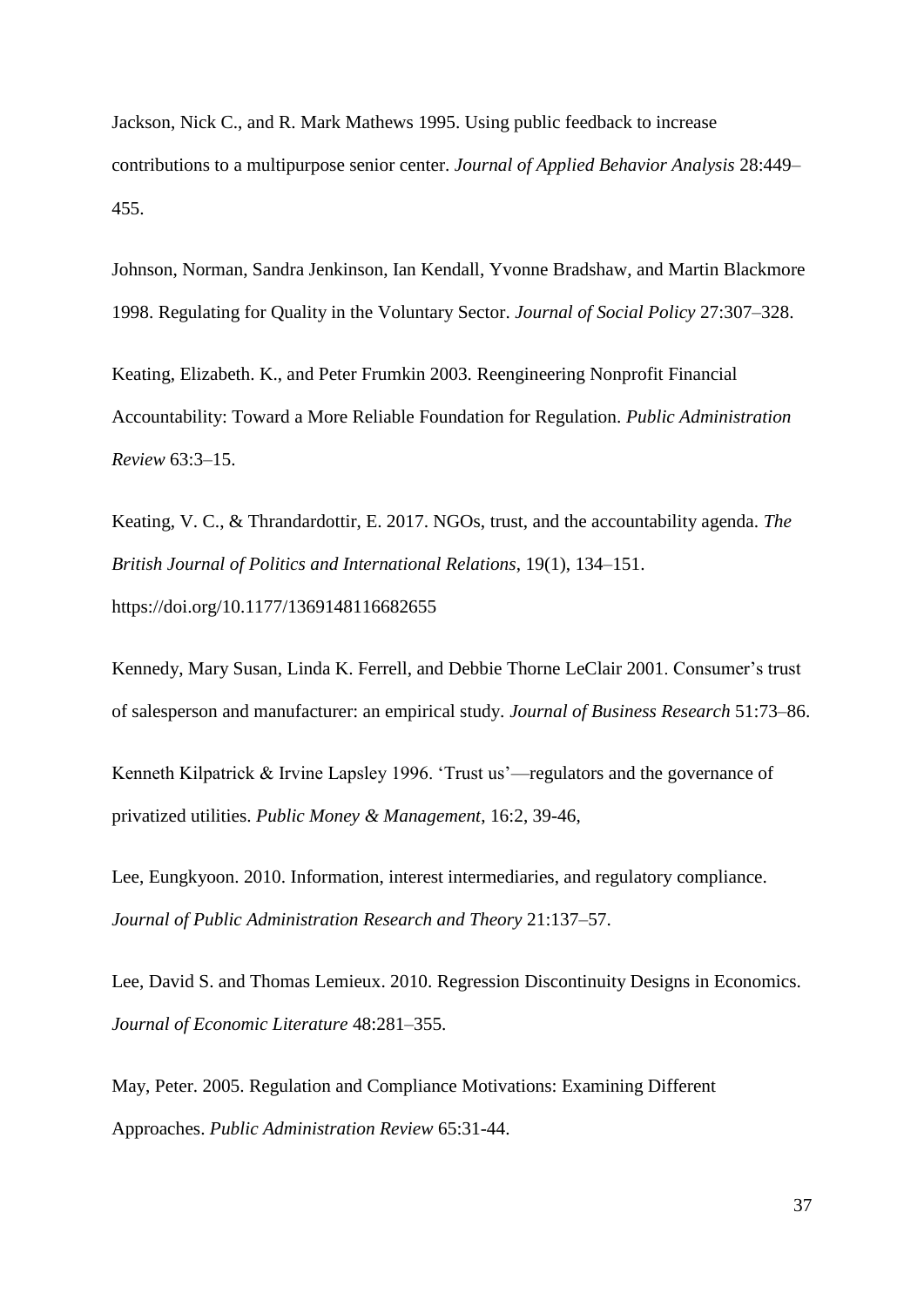McDonnell, Diarmuid P. 2017. Improving Charity Accountability: Lessons from the Scottish Experience. *Nonprofit and Voluntary Sector Quarterly* 46:725-746.

McFall, Lynne 1987. Integrity. *Ethics* 98:5–20.

Michel, Géraldine, and Sophie Rieunier 2012. Nonprofit brand image and typicality influences on charitable giving. *Journal of Business Research* 65:701–707.

Morgan, Gareth. G. 2012. Public benefit and charitable status: assessing a 20-year process of reforming the primary legal framework for voluntary activity in the UK. *Voluntary Sector Review* 3:67–91.

O'Neill, Michael 2009. Public confidence in charitable nonprofits. *Nonprofit and Voluntary Sector Quarterly* 38:237–269.

Ortmann, Andreas, and Mark Schlesinger. 1997. Trust, repute and the role of non-profit enterprise. *Voluntas: International Journal of Voluntary and Nonprofit Organizations* 8:97– 119.

Parliament. House of Lords 2004. *Stronger charities for a stronger society*. (HL 2016-2017 (133)). London: The Stationery Office.

Parsons, Linda M. 2003. Is accounting information from nonprofit organizations useful to donors? A review of charitable giving and value-relevance. *Journal of Accounting Literature* 22:104–129.

Parsons, Linda M. 2007. The impact of financial information and voluntary disclosures on contributions to not-for-profit organizations. *Behavioral Research in Accounting* 19:179–196.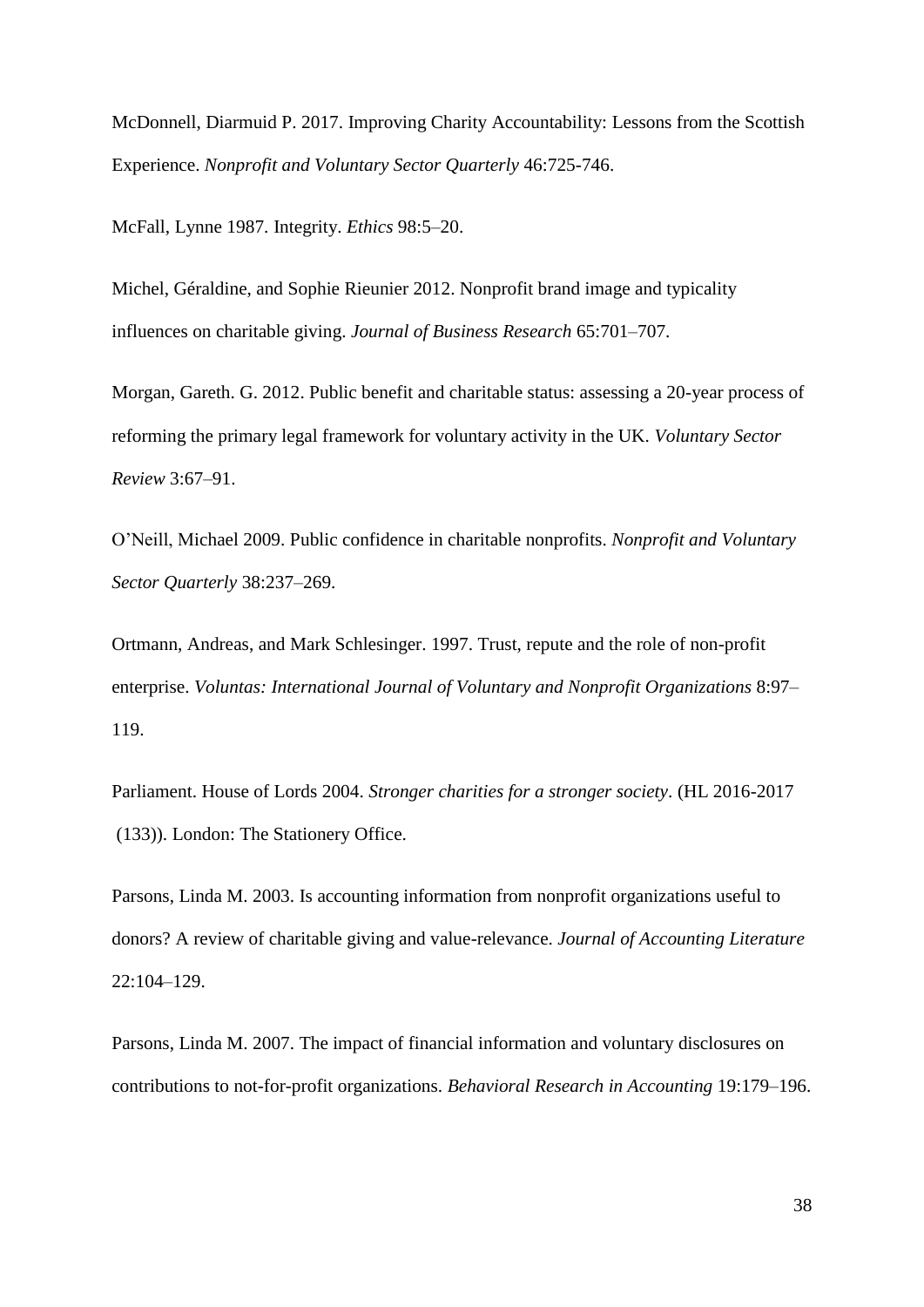Phillips, Susan D. 2011. Incrementalism at its best and worst: Regulatory reform and relational governance in Canada. In *Governance and regulation in the third sector: International perspectives*, ed. Susan D. Phillips and Steven Rathgeb Smith, 215–237. New York, NY: Routledge.

Phillips, Susan D. 2013. Shining Light on Charities or Looking in the Wrong Place? Regulation-by-Transparency in Canada. *Voluntas* 24:881–905.

Phillips, Susan D., and Steven Rathgeb Smith 2011. Between governance and regulation: Evolving government-third sector relationships. In *Governance and regulation in the third sector: International perspectives*, ed. Susan D. Phillips and Steven Rathgeb Smith, 1–36. New York, NY: Routledge.

Prakash, Aseem, and Mary Kay Gugerty 2010. Trust but verify? Voluntary regulation programs in the nonprofit sector. *Regulation & Governance* 4:22–47.

Sargeant, Adrian, and Stephen Lee 2004. Trust and relationship commitment in the United Kingdom voluntary sector: Determinants of donor behavior. *Psychology and Marketing* 21:613–635.

Sargeant, Adrian, Jane Hudson, and Douglas C. West 2008. Conceptualizing brand values in the charity sector: the relationship between sector, cause and organization. *The Service Industries Journal* 28:615–632.

Sargeant, Adrian, Douglas C. West, and John B. Ford 2001. The role of perceptions in predicting donor value. *Journal of Marketing Management* 17:407–428.

Sargeant, Adrian, Douglas C. West, and John B. Ford 2004. Does perception matter?: an empirical analysis of donor behavior. *The Service Industries Journal* 24:9–36.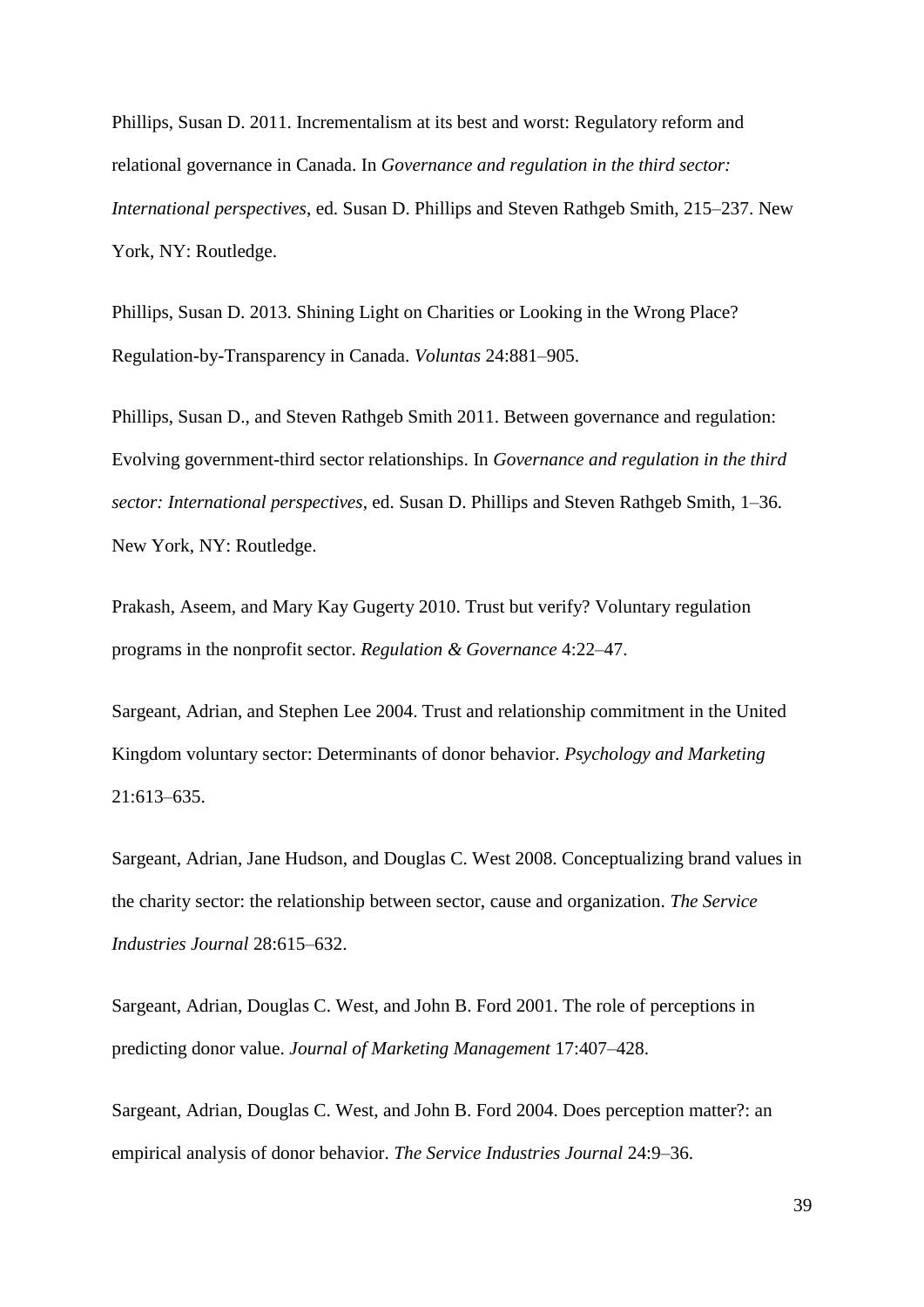Szper, Rebecca, and Aseem Prakash 2011. Charity Watchdogs and the Limits of Information-Based Regulation. *Voluntas: International Journal of Voluntary and Nonprofit Organizations* 22:112–141.

Tonkiss, Fran, and Andrew Passey 1999. Trust, Confidence and Voluntary Organizations: Between Values and Institutions. *Sociology* 33:257–274.

Tremblay-Boire, Joannie, Aseem Prakash, and Mary Kay Gugerty 2016. Regulation by Reputation: Monitoring and Sanctioning in Nonprofit Accountability Clubs. *Public Administration Review* 76:712–722.

Yee, Wai-Hang, Tang, Shui-Yan, and Carlos Wing-Hung Lo. 2016. Regulatory Compliance When the Rule of Law is Weak: Evidence from China's Environmental Reform. *Journal of Public Administration Research and Theory* 26:95–112.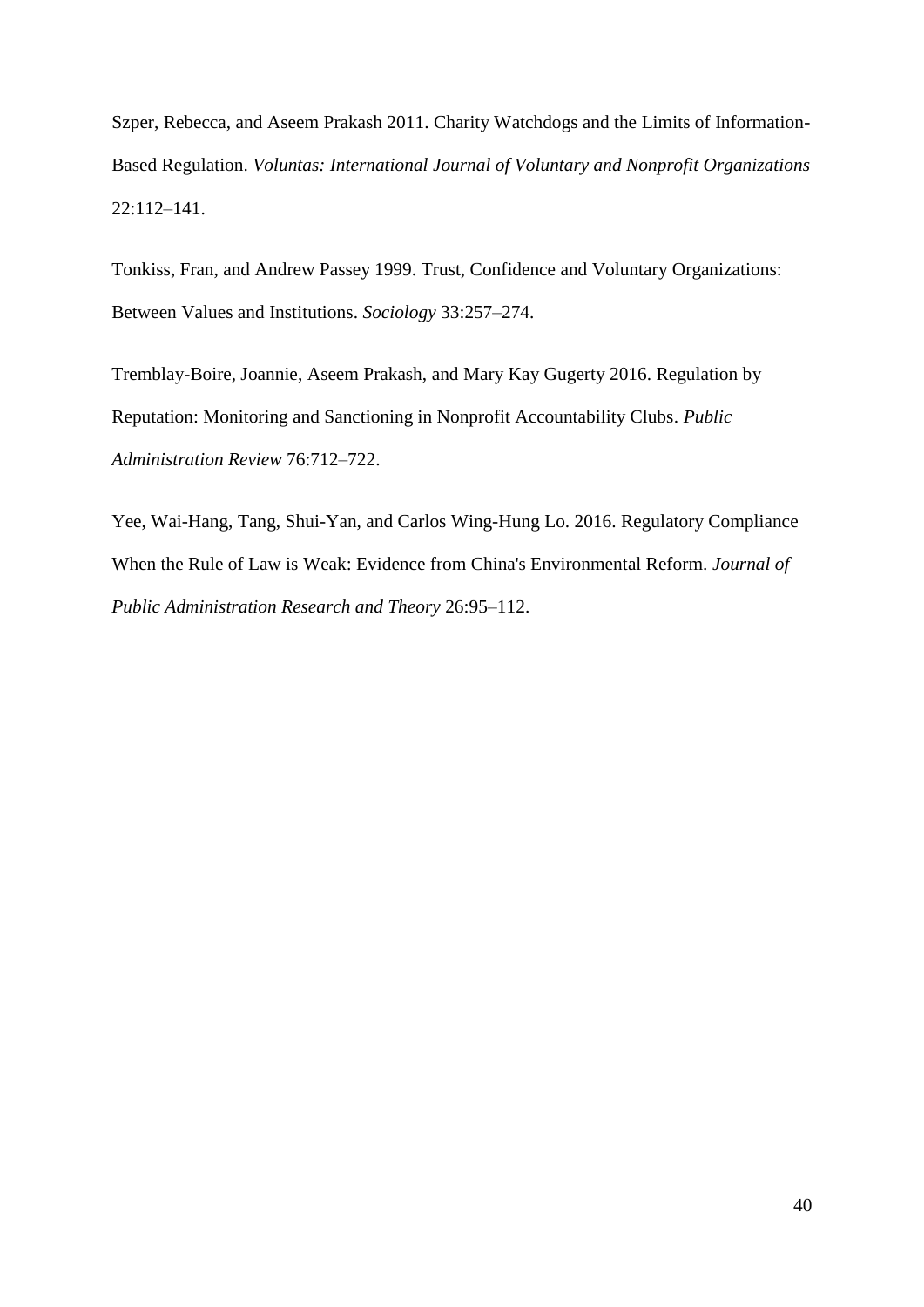#### **Tables and Figures**



Figure **1:** Payment Categories for Stepped Rate Charities

Source: Fundraising Regulator and Charity Commission

Note: The percentage of fundraising spend is calculated by dividing the levy payment by the annual expenditure on fundraising. This percentage peaks at 0.4% for charities spending £200k on fundraising.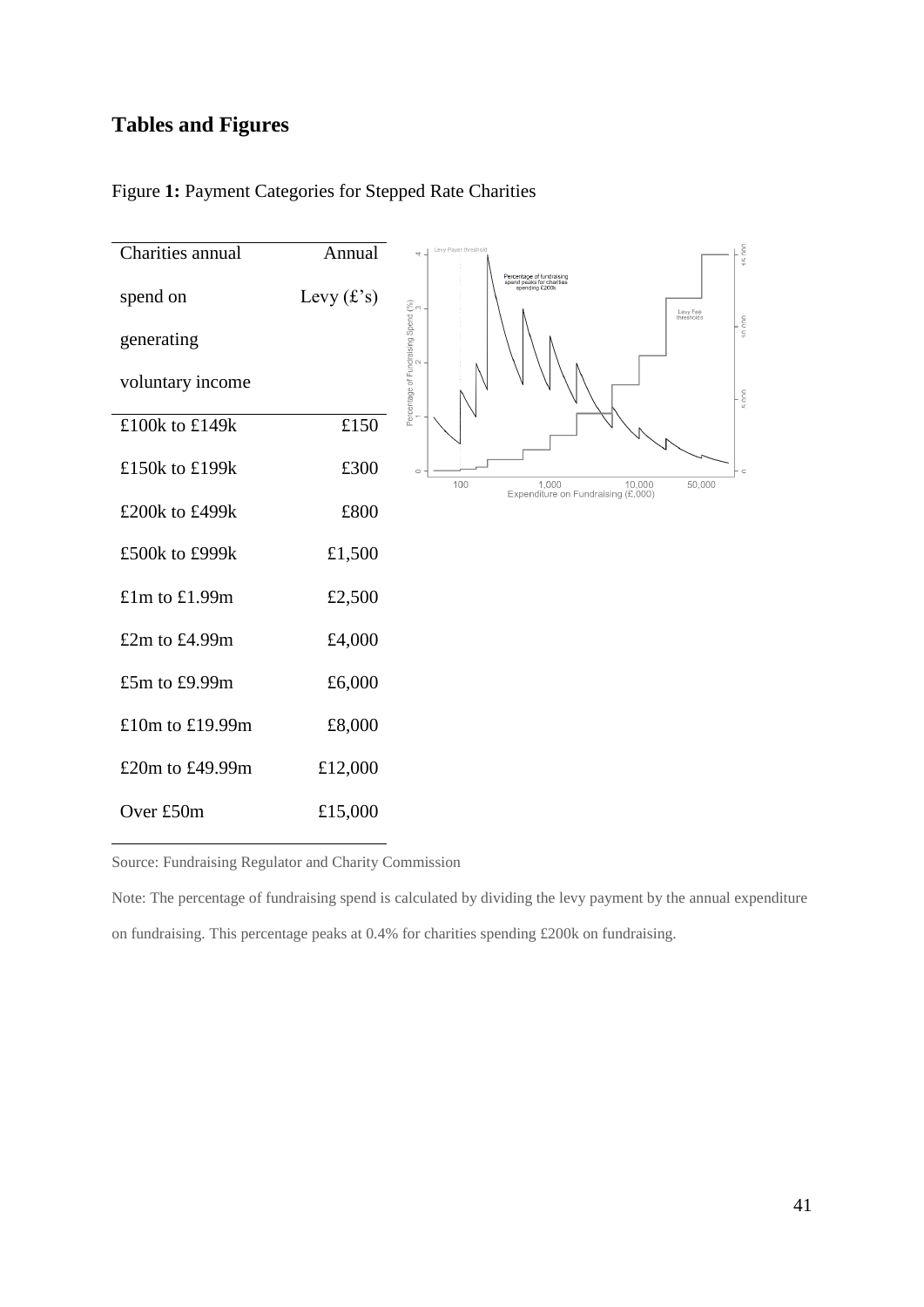



Notes: Sample of 4,147 charities with an annual income greater than £0.5m in 2014. Of these, 1,865 (45%) are above the threshold, and 2,282 (55%) are below the threshold, shown in panel (a). Of those above the threshold, 1,255 (67.3%) paid the levy. Of those below the threshold, only 212 (9.3%) paid the membership fee. Total income is shown on a logarithmic scale.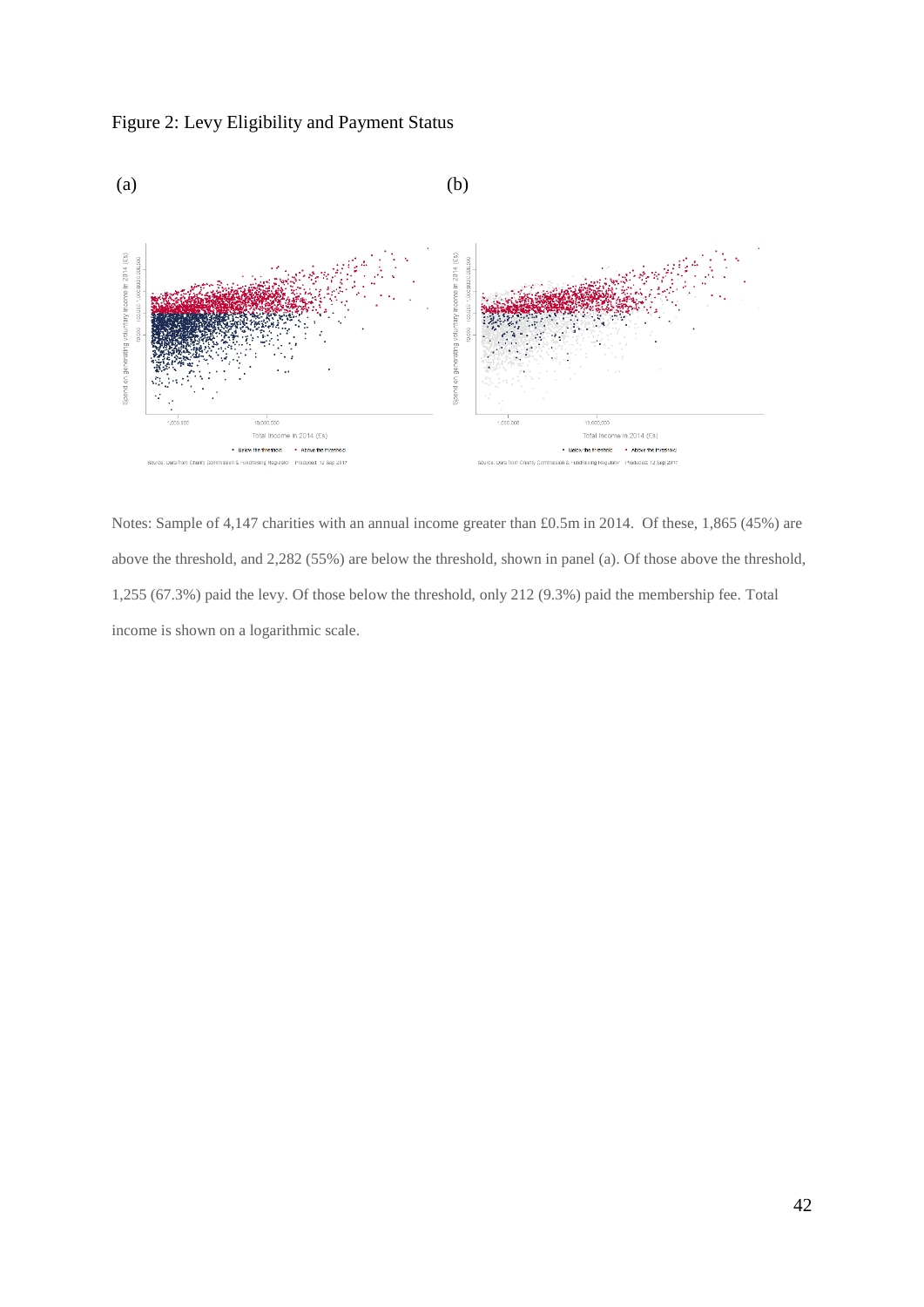Table 1: RDD Estimates of the effect of Levy threshold on the probability of participation in funding the regulator

|                                 |       |                  |                    | RD Model            |
|---------------------------------|-------|------------------|--------------------|---------------------|
| Sample                          | Coef. | <b>Std Error</b> | 95% Conf. Interval | <b>Observations</b> |
| <b>Whole Sample</b>             | .367  | $.088***$        | $.194 - .540$      | 4,147               |
| Sub-sample<br>$(E1 - E200,000)$ | .399  | $.074***$        | $.253 - .545$      | 2,896               |

*Notes:* Standard errors in parentheses. Figures rounded to three decimal places. RDD models estimated as

polynomials of order one. Further robustness checks of the polynomial and bandwidth selections are available in Appendix One.

\*p < .05. \*\*p < .01. \*\*\*p < .001.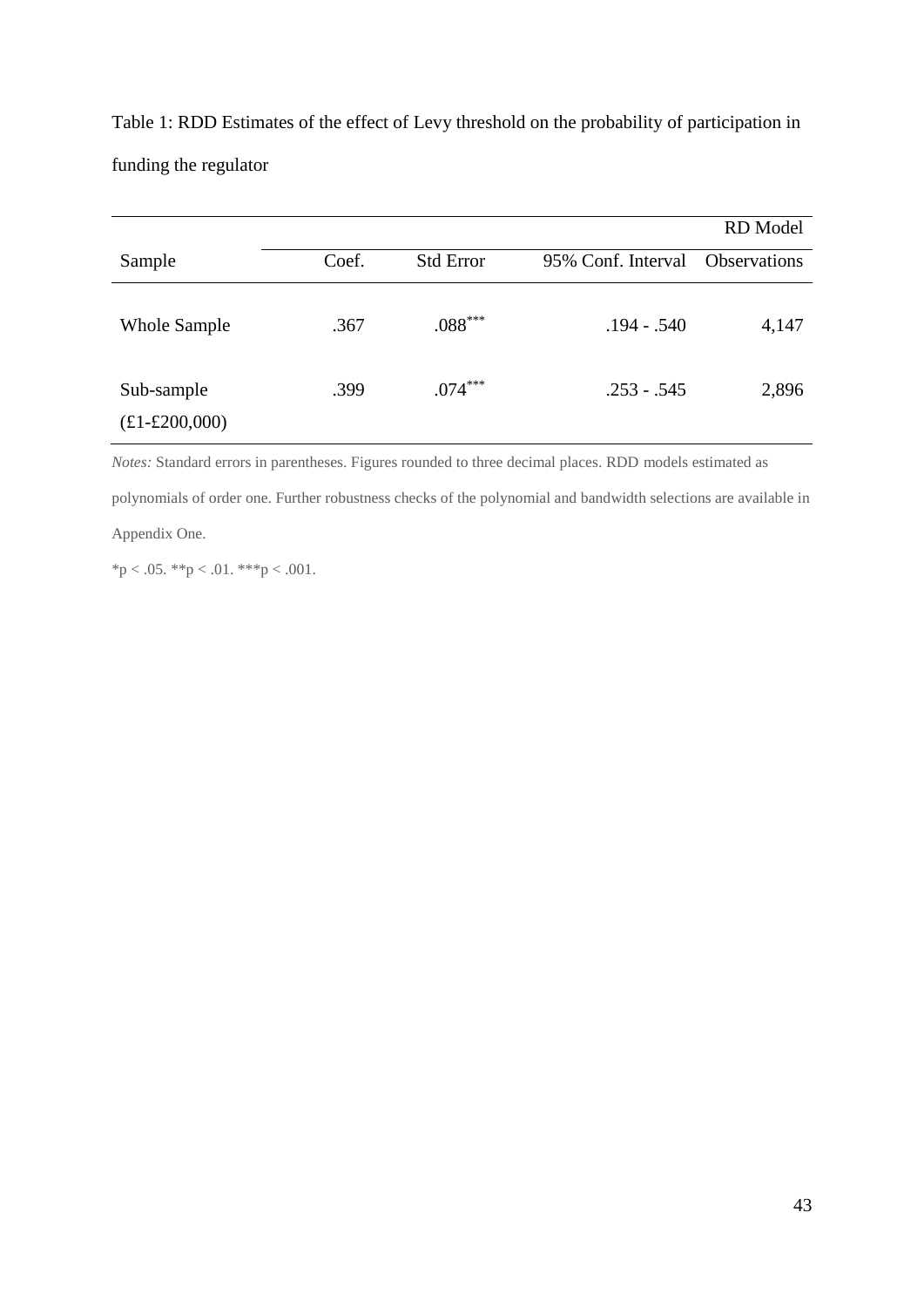



Source: Data from Charity Commission & Fundraising Regulator Produced: 28 Sep 2017





Note: In panel (a) spend on generating voluntary income is shown on a logarithmic scale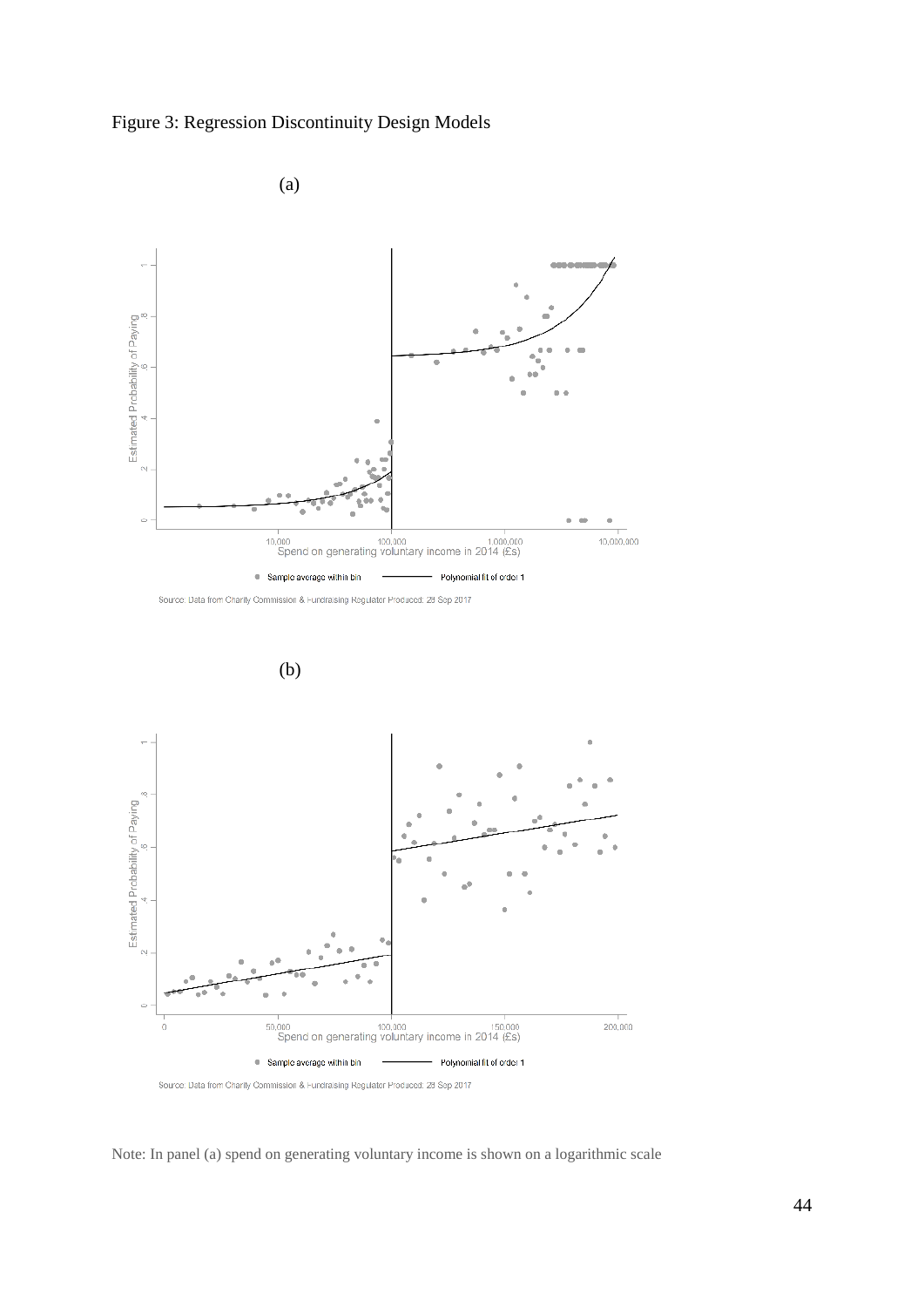

#### Figure 4: Estimating Discontinuities in Levy Pay Bands

Source: Data from Charity Commission & Fundraising Regulator Produced: 28 Sep 2017

Note: Only the first six (of nine) higher payment thresholds are shown, as the sample sizes for the three highest thresholds are too low to estimate the RDD model.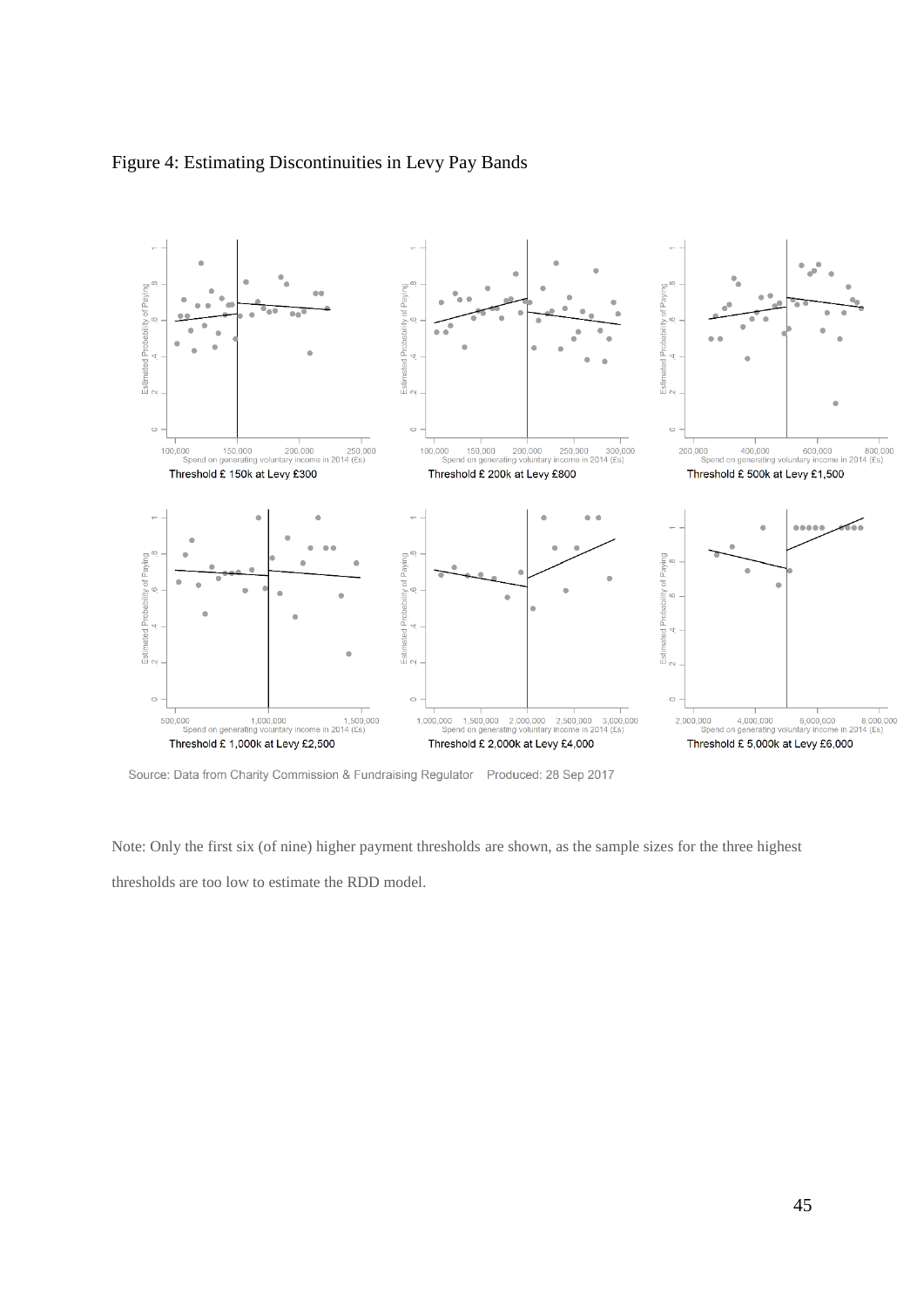#### Table 2: Forecasted Fundraising Regulator Income

| Scenario                                                           | Projected  |
|--------------------------------------------------------------------|------------|
|                                                                    | Income     |
| <b>Status Quo</b>                                                  | £1,690,450 |
| 1) Discontinuity threshold estimate of 18.3% applied across levy   | £416,201   |
| charities                                                          |            |
| 2) Linear probability model of participation minus RDD levy        | £771,823   |
| treatment effect                                                   |            |
| 3) Logistic model of participation minus RDD levy treatment effect | £782,852   |

Note: The Status Quo is calculated by summing the levy payments for each recorded paying charity above the threshold. Scenarios 1, 2 and 3 are the sum of the levy fees for each charity in the sample, weighted by: (1) the RDD estimated participation rate immediately below the discontinuity (18.3%); (2) the forecasted participation rate from third-order polynomial a linear probability model of fundraising expenditure minus the RDD treatment effect; and (3) the forecasted participation rate from third-order polynomial logistic model of fundraising expenditure minus the RDD treatment effect.